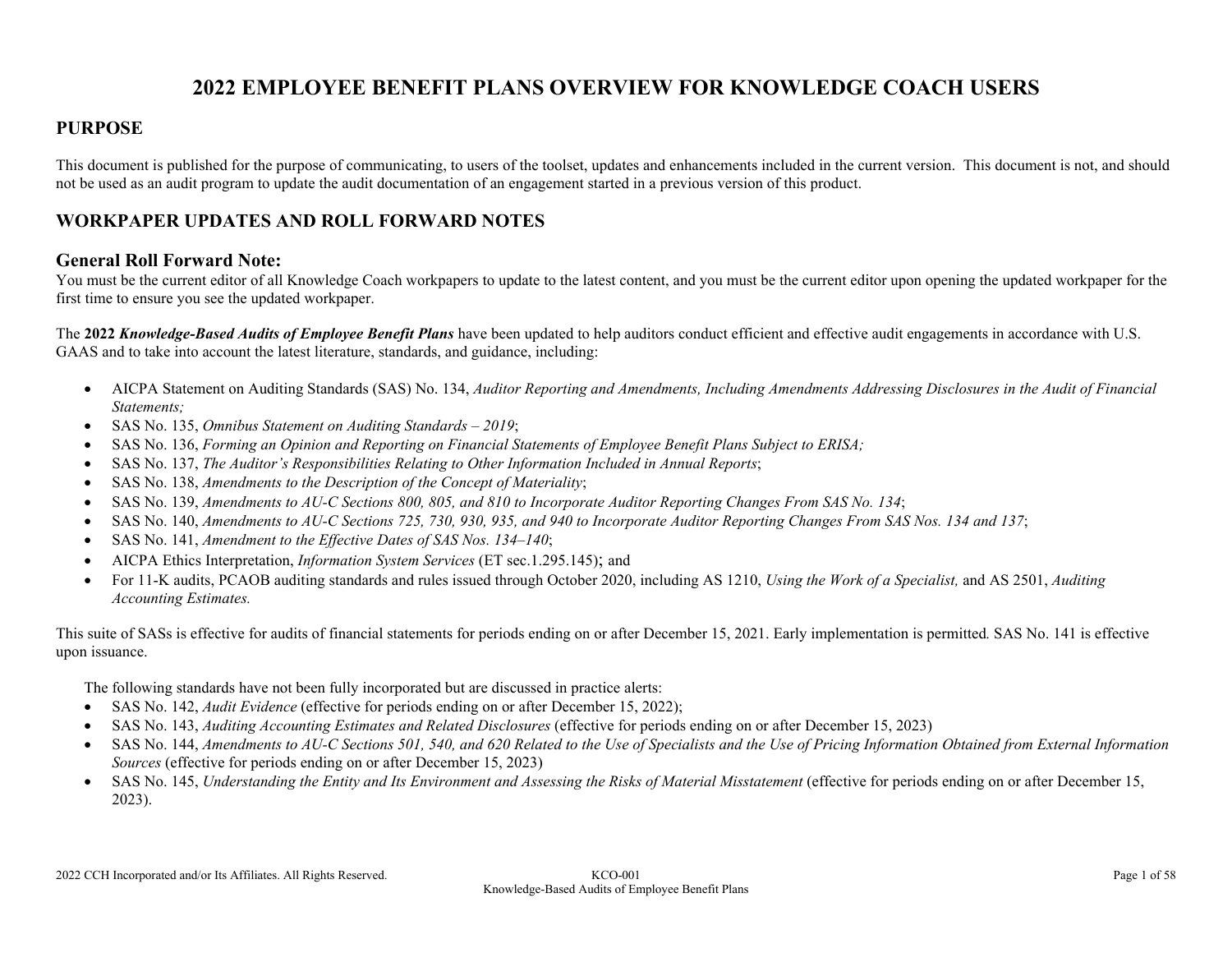The 2022 tools include links to detailed analysis related to the steps and processes discussed in the workpapers. Many new tips and examples have been incorporated. Also included are revised financial statement disclosures checklists that provide a centralized resource of the required and recommended U.S. GAAP disclosures and key presentation items currently in effect, using the style referencing under the FASB Accounting Standards Codification™.

The 2022 edition of *Knowledge-Based Audits of Employee Benefit Plans* includes the following updates:

### **Knowledge-Based Audit Documents (KBAs)**

| Type of<br>Change | Description of Change                                                                                                                                                                                                                                                             | Location               | Based on<br>Standard Y/N      | Standard<br>Reference                                                                          | Roll Forward and Update Content<br>Considerations |
|-------------------|-----------------------------------------------------------------------------------------------------------------------------------------------------------------------------------------------------------------------------------------------------------------------------------|------------------------|-------------------------------|------------------------------------------------------------------------------------------------|---------------------------------------------------|
|                   | <b>KBA-101 Overall Audit Strategy</b>                                                                                                                                                                                                                                             |                        |                               |                                                                                                |                                                   |
| Modify            | Added practice alert regarding SAS No. 142, Audit Evidence                                                                                                                                                                                                                        | Procedures             | New or<br>Revised<br>Guidance | SAS No.<br>142, Audit<br>Evidence                                                              |                                                   |
| Modify            | Minor wording changes                                                                                                                                                                                                                                                             | Instructions           |                               |                                                                                                |                                                   |
|                   | <b>KBA-102 Engagement Completion Document</b>                                                                                                                                                                                                                                     |                        |                               |                                                                                                |                                                   |
| Modify            | Added practice alert regarding SAS No. 143, Auditing Accounting<br><b>Estimates and Related Disclosures</b>                                                                                                                                                                       | Instructions           | New or<br>Revised<br>Guidance | SAS No.<br>143,<br>Auditing<br>Accounting<br>Estimates<br>and<br>Related<br><b>Disclosures</b> |                                                   |
|                   | KBA-103 Evaluating and Communicating Internal Control Deficiencies                                                                                                                                                                                                                |                        |                               |                                                                                                |                                                   |
| Modify            | Minor wording changes                                                                                                                                                                                                                                                             | Instructions,<br>Table |                               |                                                                                                |                                                   |
| Modify            | Added Column 12, "Describe Any Compensating Control(s) that Limit the<br>Severity of the Deficiency" to table "Evaluation of Internal Control<br>Deficiencies" for documenting compensating controls.<br>This will be a user entry column with no unanswered question diagnostic. | Instructions,<br>Table | Improved<br>Workflow          |                                                                                                |                                                   |
|                   | <b>KBA-105 Review of Significant Accounting Estimates</b>                                                                                                                                                                                                                         |                        |                               |                                                                                                |                                                   |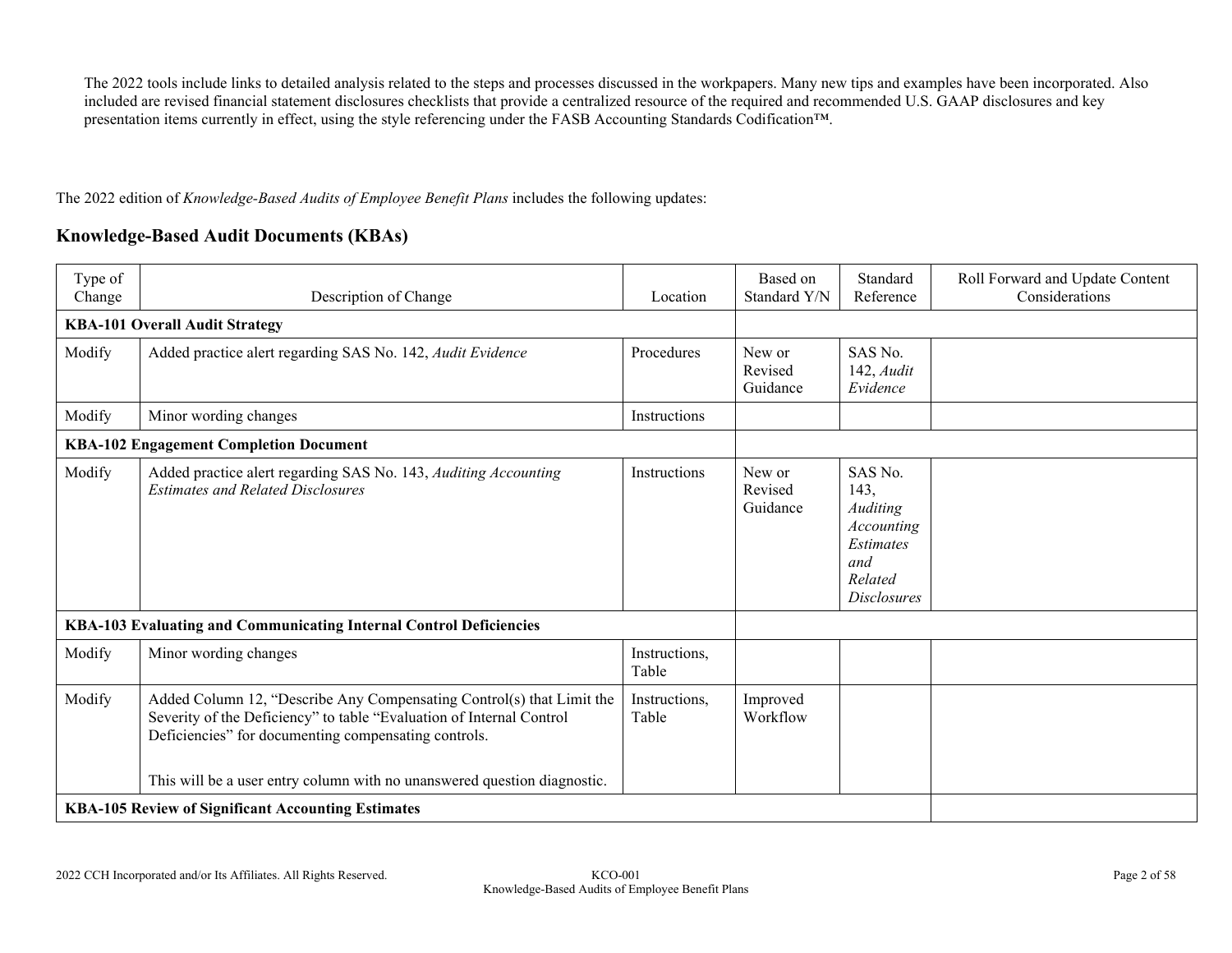| Type of<br>Change | Description of Change                                                                                                                                                            | Location     | Based on<br>Standard Y/N      | Standard<br>Reference                                                                          | Roll Forward and Update Content<br>Considerations |
|-------------------|----------------------------------------------------------------------------------------------------------------------------------------------------------------------------------|--------------|-------------------------------|------------------------------------------------------------------------------------------------|---------------------------------------------------|
| Modify            | Added practice alert regarding SAS No. 143, Auditing Accounting<br><b>Estimates and Related Disclosures</b>                                                                      | Instructions | New or<br>Revised<br>Guidance | SAS No.<br>143,<br>Auditing<br>Accounting<br>Estimates<br>and<br>Related<br><b>Disclosures</b> |                                                   |
|                   | KBA-201 Client/Engagement Acceptance and Continuance Form                                                                                                                        |              |                               |                                                                                                |                                                   |
| Modify            | Added practice alert regarding the AICPA's Proposed Quality<br>Management Standards                                                                                              | Instructions | Proposed<br>Guidance          |                                                                                                |                                                   |
| Modify            | Added practice alert regarding proposed Statement on Auditing Standards,<br>Inquiries of the Predecessor Auditor Regarding Fraud and<br>Noncompliance with Laws and Regulations. | Instructions | Proposed<br>Guidance          |                                                                                                |                                                   |
| Modify            | Added practice alert regarding SAS No. 142, Audit Evidence                                                                                                                       | Procedures   | New or<br>Revised<br>Guidance | SAS No.<br>$142$ , Audit<br>Evidence                                                           |                                                   |
|                   | KBA-302 Understanding the Plan and Its Environment                                                                                                                               |              |                               |                                                                                                |                                                   |
| Modify            | Added practice alert regarding SAS No. 142, Audit Evidence                                                                                                                       | Instructions | New or<br>Revised<br>Guidance | SAS No.<br>142, Audit<br>Evidence                                                              |                                                   |
| Modify            | Added practice alert regarding SAS No. 143, Auditing Accounting<br><b>Estimates and Related Disclosures</b>                                                                      | Instructions | New or<br>Revised<br>Guidance | SAS No.<br>143,<br>Auditing<br>Accounting<br>Estimates<br>and Related<br>Disclosures           |                                                   |
| Modify            | Added practice alert regarding SAS No. 145, Understanding the Entity<br>and Its Environment and Assessing the Risks of Material Misstatement                                     | Instructions | New or<br>Revised<br>Guidance | SAS No.<br>145.<br>Understand<br>ing the<br>Entity and<br><i>Its</i><br>Environme<br>nt and    |                                                   |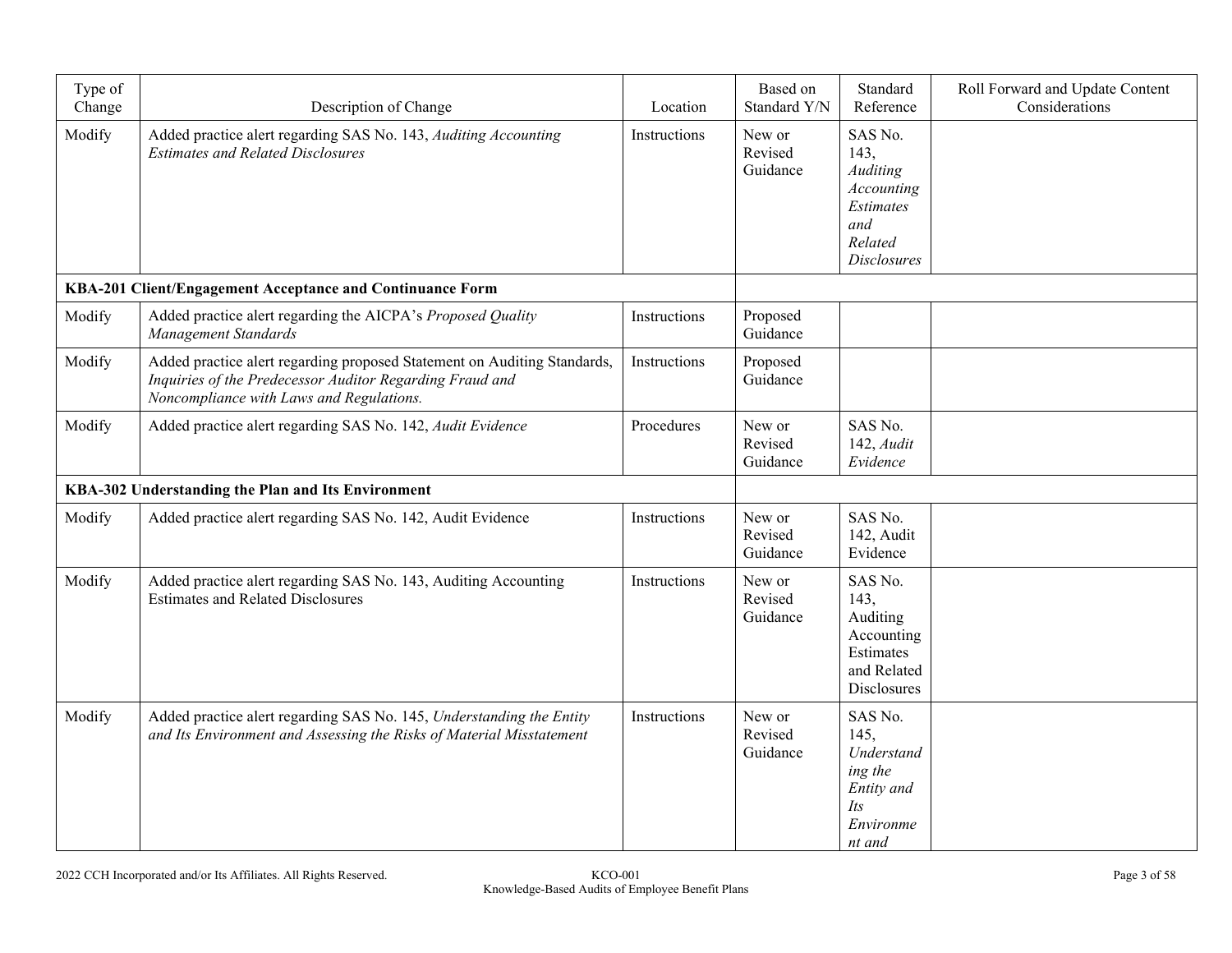| Type of<br>Change  | Description of Change                                                                                                                                                                                                                                                                           | Location                | Based on<br>Standard Y/N      | Standard<br>Reference                                                                                                                             | Roll Forward and Update Content<br>Considerations                                                             |
|--------------------|-------------------------------------------------------------------------------------------------------------------------------------------------------------------------------------------------------------------------------------------------------------------------------------------------|-------------------------|-------------------------------|---------------------------------------------------------------------------------------------------------------------------------------------------|---------------------------------------------------------------------------------------------------------------|
|                    |                                                                                                                                                                                                                                                                                                 |                         |                               | Assessing<br>the Risks of<br>Material<br>Misstateme<br>nt                                                                                         |                                                                                                               |
|                    | KBA-303 Inquiries of Management and Others Within the Plan About the Risks of Fraud and<br><b>Noncompliance with Laws and Regulations</b>                                                                                                                                                       |                         |                               |                                                                                                                                                   |                                                                                                               |
| Modify             | Added practice alert regarding SAS No. 142, Audit Evidence                                                                                                                                                                                                                                      | Instructions            | New or<br>Revised<br>Guidance | SAS No.<br>142, Audit<br>Evidence                                                                                                                 |                                                                                                               |
| <b>Disclosures</b> | KBA-400 Scoping and Mapping of Significant Account Balances, Classes of Transactions, and                                                                                                                                                                                                       |                         |                               |                                                                                                                                                   |                                                                                                               |
| Modify             | Added practice alert regarding SAS No. 145, Understanding the Entity<br>and Its Environment and Assessing the Risks of Material Misstatement                                                                                                                                                    | Instructions            | New or<br>Revised<br>Guidance | SAS No.<br>145,<br>Understand<br>ing the<br>Entity and<br>Its<br>Environme<br>nt and<br>Assessing<br>the Risks of<br>Material<br>Misstateme<br>nt |                                                                                                               |
| Modify             | Added practice alert regarding SAS No. 142, Audit Evidence                                                                                                                                                                                                                                      | Instructions            | New or<br>Revised<br>Guidance | SAS No.<br>$142$ , Audit<br>Evidence                                                                                                              |                                                                                                               |
| Modify             | Modified Table 1: Scoping and Mapping as follows:<br>Moved column 6 "Significant Disclosure" to column 4 and<br>$\bullet$<br>moved other columns over;<br>Modified options for Column 7 "Type of Further Understanding<br>$\bullet$<br>of Activity-Level Controls to be Gained" for ease of use | Instructions,<br>Tables | Improved<br>Workflow          |                                                                                                                                                   | All columns will retain on roll forward.                                                                      |
| Modify             | Modified Table 2: Understand and Document the Entity's Reconciliation<br>Process and Controls as follows:                                                                                                                                                                                       | Instructions,<br>Tables | Improved<br>Workflow          |                                                                                                                                                   | Any columns defaulted prior to<br>removal of these columns will still<br>default to the old response so users |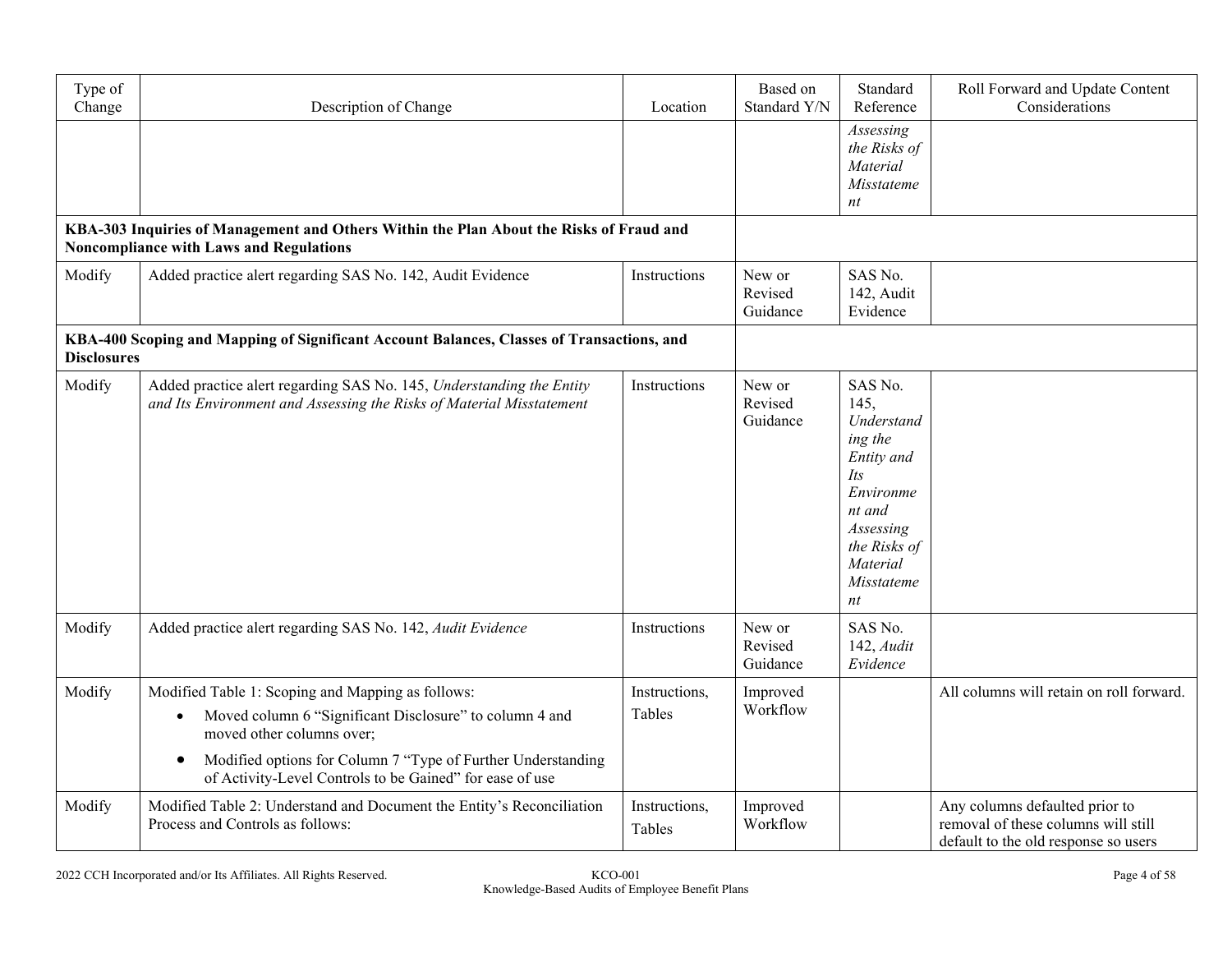| Type of<br>Change                                                                   | Description of Change                                                                                                                                                         | Location                | Based on<br>Standard Y/N      | Standard<br>Reference                                                                                                                                    | Roll Forward and Update Content<br>Considerations                                                                                                                       |
|-------------------------------------------------------------------------------------|-------------------------------------------------------------------------------------------------------------------------------------------------------------------------------|-------------------------|-------------------------------|----------------------------------------------------------------------------------------------------------------------------------------------------------|-------------------------------------------------------------------------------------------------------------------------------------------------------------------------|
|                                                                                     | Removed Columns 8-10 regarding compensating controls (now<br>$\bullet$<br>documented in KBA-103)<br>Minor wording changes<br>$\bullet$                                        |                         |                               |                                                                                                                                                          | should always recheck any defaults on<br>roll forward.                                                                                                                  |
| Modify                                                                              | Modified Table 3 as follows:<br>Removed Columns 9-11 regarding compensating controls (now<br>$\bullet$<br>documented in KBA-103)<br>Minor wording changes                     | Instructions,<br>Tables | Improved<br>Workflow          |                                                                                                                                                          | Any columns defaulted prior to<br>removal of these columns will still<br>default to the old response so users<br>should always recheck any defaults on<br>roll forward. |
|                                                                                     | KBA-401 Understanding Entity-Level Controls                                                                                                                                   |                         |                               |                                                                                                                                                          |                                                                                                                                                                         |
| Modify                                                                              | Added practice alert regarding proposed Statement on Auditing Standards,<br>Understanding the Entity and Its Environment and Assessing the Risks of<br>Material Misstatement. | Instructions            | Proposed<br>Guidance          |                                                                                                                                                          |                                                                                                                                                                         |
| Modify                                                                              | Added practice alert regarding SAS No. 145, Understanding the Entity<br>and Its Environment and Assessing the Risks of Material Misstatement                                  | Instructions            | New or<br>Revised<br>Guidance | SAS No.<br>145.<br>Understand<br>ing the<br>Entity and<br><i>Its</i><br>Environme<br>nt and<br>Assessing<br>the Risks of<br>Material<br>Misstateme<br>nt |                                                                                                                                                                         |
| Modify                                                                              | Added practice alert regarding SAS No. 142, Audit Evidence                                                                                                                    | Instructions            | New or<br>Revised<br>Guidance | SAS No.<br>$142$ , Audit<br>Evidence                                                                                                                     |                                                                                                                                                                         |
| Modify                                                                              | Modified detailed tables as follows:<br>Removed Columns 6-7 regarding compensating controls (now<br>$\bullet$<br>documented in KBA-103)<br>Minor wording changes<br>$\bullet$ | Instructions,<br>Tables | Improved<br>Workflow          |                                                                                                                                                          | Any columns defaulted prior to<br>removal of these columns will still<br>default to the old response so users<br>should always recheck any defaults on<br>roll forward. |
| KBA-402 Understanding General Controls for Information Technology                   |                                                                                                                                                                               |                         |                               |                                                                                                                                                          |                                                                                                                                                                         |
| Modify                                                                              | Added practice alert regarding SAS No. 142, Audit Evidence                                                                                                                    | Instructions            | New or<br>Revised<br>Guidance | SAS No.<br>142, Audit<br>Evidence                                                                                                                        |                                                                                                                                                                         |
| 2022 CCH Incorporated and/or Its Affiliates. All Rights Reserved.<br><b>KCO-001</b> |                                                                                                                                                                               |                         |                               |                                                                                                                                                          | Page 5 of 58                                                                                                                                                            |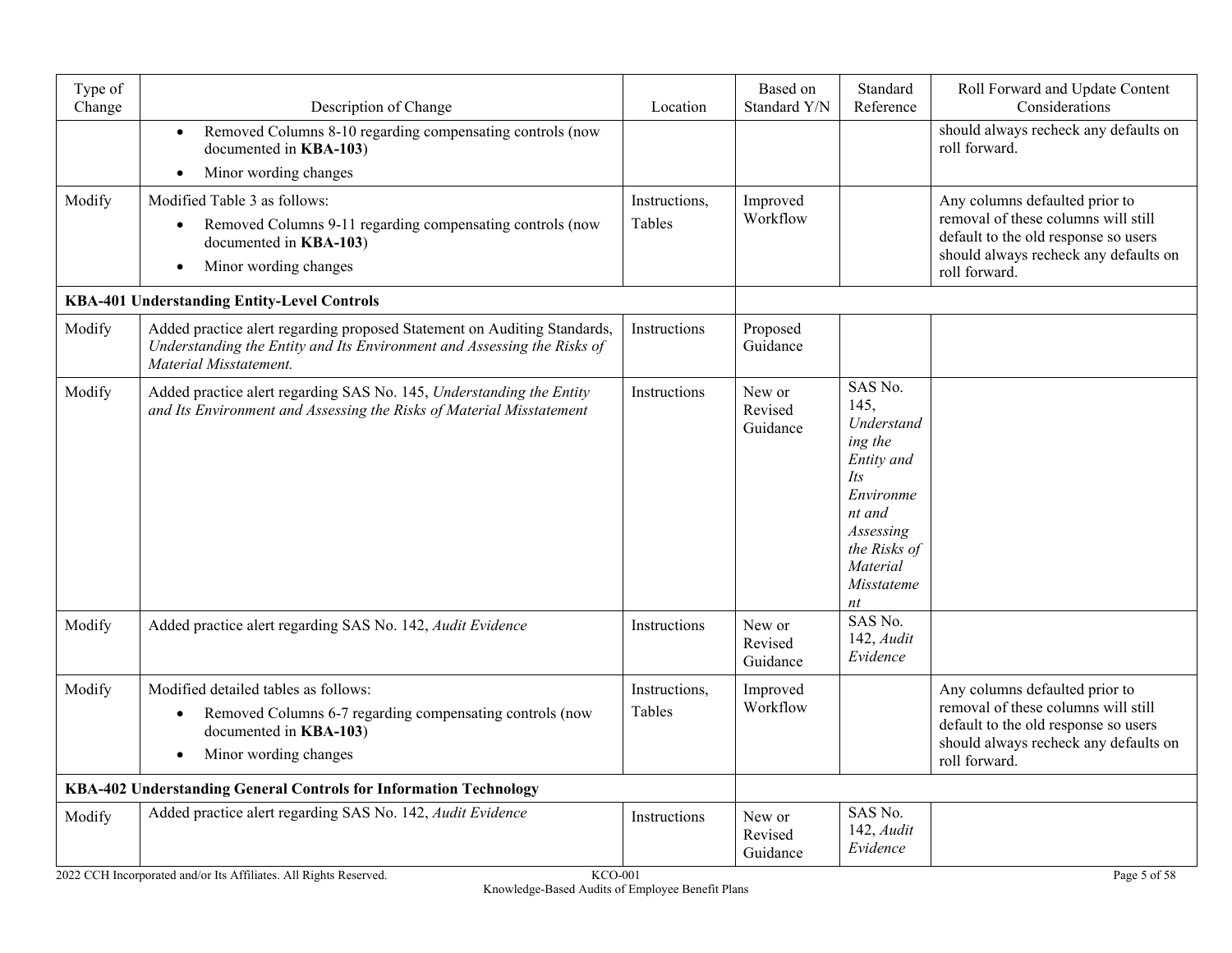| Type of<br>Change | Description of Change                                                                                                                                                                                                                                        | Location                | Based on<br>Standard Y/N      | Standard<br>Reference                                                                                                                             | Roll Forward and Update Content<br>Considerations                                                                                                                       |
|-------------------|--------------------------------------------------------------------------------------------------------------------------------------------------------------------------------------------------------------------------------------------------------------|-------------------------|-------------------------------|---------------------------------------------------------------------------------------------------------------------------------------------------|-------------------------------------------------------------------------------------------------------------------------------------------------------------------------|
| Modify            | Added practice alert regarding SAS No. 145, Understanding the Entity<br>and Its Environment and Assessing the Risks of Material Misstatement                                                                                                                 | Instructions            | New or<br>Revised<br>Guidance | SAS No.<br>145,<br>Understand<br>ing the<br>Entity and<br>Its<br>Environme<br>nt and<br>Assessing<br>the Risks of<br>Material<br>Misstateme<br>nt |                                                                                                                                                                         |
| Modify            | Modified Section III tables "Understanding of IT General Controls for<br>Entities with a More Complex IT Structure" as follows:<br>Removed Columns 8-10 regarding compensating controls (now<br>$\bullet$<br>documented in KBA-103)<br>Minor wording changes | Instructions,<br>Tables | Improved<br>Workflow          |                                                                                                                                                   | Any columns defaulted prior to<br>removal of these columns will still<br>default to the old response so users<br>should always recheck any defaults on<br>roll forward. |
|                   | KBA-403 Understanding Activity-Level Controls: Revenue, Employer and Employee Contributions<br>Receivable, and Cash Receipts through KBA-410 Understanding Activity-Level Controls: Financial<br><b>Reporting and Closing Process</b>                        |                         |                               |                                                                                                                                                   |                                                                                                                                                                         |
| Modify            | Added practice alert regarding SAS No. 142, Audit Evidence                                                                                                                                                                                                   | Instructions            | New or<br>Revised<br>Guidance | SAS No.<br>$142$ , Audit<br>Evidence                                                                                                              |                                                                                                                                                                         |
| Modify            | Added practice alert regarding SAS No. 143, Auditing Accounting<br><b>Estimates and Related Disclosures</b>                                                                                                                                                  | Instructions            | New or<br>Revised<br>Guidance | SAS No.<br>143,<br>Auditing<br>Accounting<br>Estimates<br>and Related<br>Disclosures                                                              |                                                                                                                                                                         |
| Modify            | Added practice alert regarding SAS No. 145, Understanding the Entity<br>and Its Environment and Assessing the Risks of Material Misstatement                                                                                                                 | Instructions            | New or<br>Revised<br>Guidance | SAS No.<br>145,<br>Understand<br>ing the<br>Entity and<br>Its<br>Environme<br>nt and                                                              |                                                                                                                                                                         |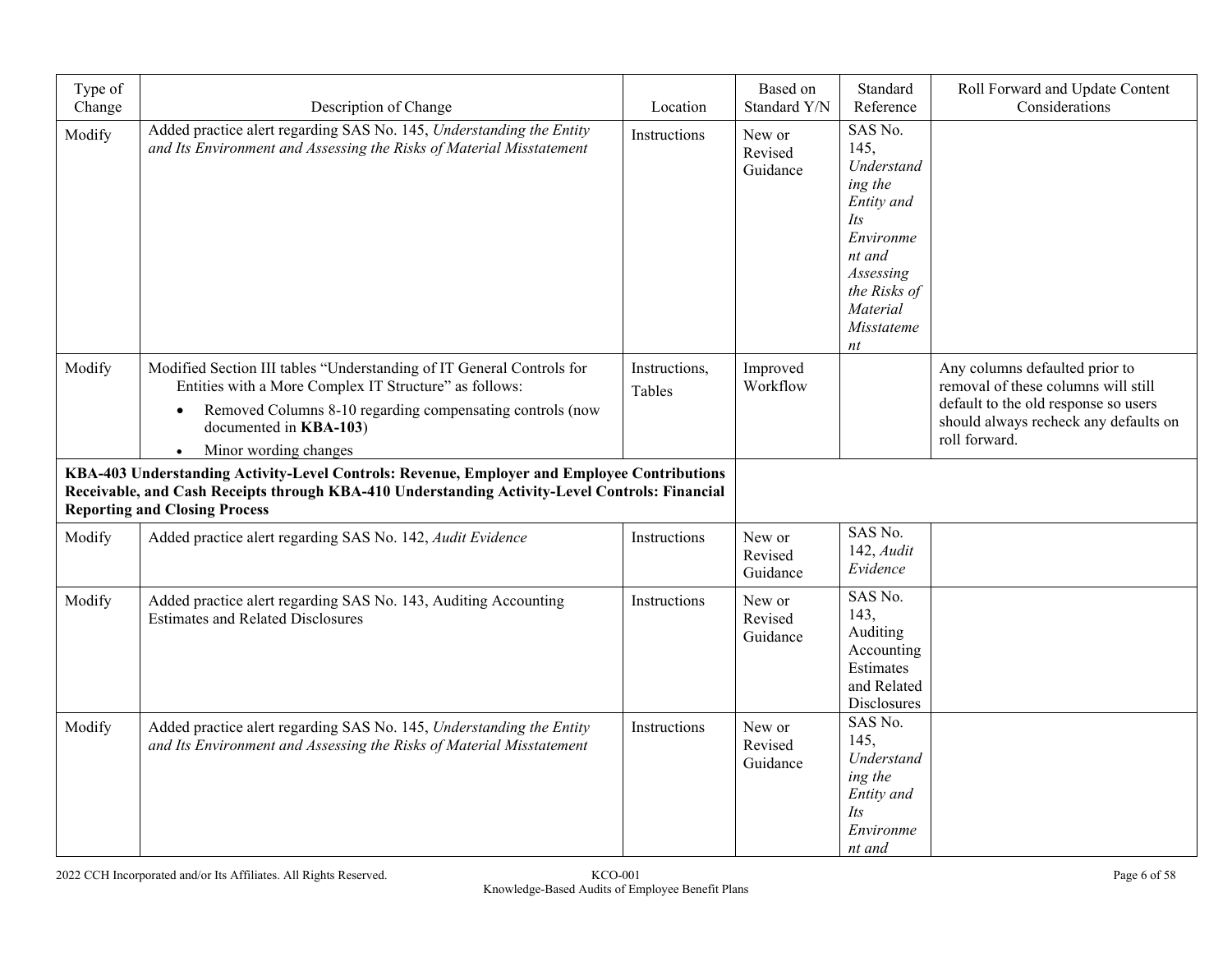| Type of<br>Change                                                               | Description of Change                                                                                                                                                                                                                                                                                                                                                             | Location                | Based on<br>Standard Y/N      | Standard<br>Reference                                                                | Roll Forward and Update Content<br>Considerations                                                                                                                                                                                                                                                                                                    |
|---------------------------------------------------------------------------------|-----------------------------------------------------------------------------------------------------------------------------------------------------------------------------------------------------------------------------------------------------------------------------------------------------------------------------------------------------------------------------------|-------------------------|-------------------------------|--------------------------------------------------------------------------------------|------------------------------------------------------------------------------------------------------------------------------------------------------------------------------------------------------------------------------------------------------------------------------------------------------------------------------------------------------|
|                                                                                 |                                                                                                                                                                                                                                                                                                                                                                                   |                         |                               | Assessing<br>the Risks of<br>Material<br>Misstateme<br>nt                            |                                                                                                                                                                                                                                                                                                                                                      |
| Modify                                                                          | Added discussion of complementary controls to Step 5 and Step 6<br>instructions                                                                                                                                                                                                                                                                                                   | Instructions            | Improved<br>Workflow          |                                                                                      |                                                                                                                                                                                                                                                                                                                                                      |
| Modify                                                                          | Modified Step 4, 5, and 6 subprocess table as follows:<br>Removed Column 4 for documentation of control type<br>Added Column 5, "Identify Any Complementary Control(s)<br>Necessary to Meet the Control Objective" for documentation of<br>complementary controls<br>Removed Columns 9-11 regarding compensating controls (now<br>documented in KBA-103)<br>Minor wording changes | Instructions,<br>Tables | Improved<br>Workflow          |                                                                                      | Column 5 is a new column for<br>documenting any complementary<br>controls necessary to meet the control<br>objective(s).<br>Other columns will retain on roll<br>forward.<br>Any columns defaulted prior to<br>removal of these columns will still<br>default to the old response so users<br>should always recheck any defaults on<br>roll forward. |
|                                                                                 | KBA-412 Understanding Controls Maintained by a Service Organization                                                                                                                                                                                                                                                                                                               |                         |                               |                                                                                      |                                                                                                                                                                                                                                                                                                                                                      |
| Modify                                                                          | Added practice alert regarding SAS No. 142, Audit Evidence                                                                                                                                                                                                                                                                                                                        | Instructions            | New or<br>Revised<br>Guidance | SAS No.<br>$142$ , $Audit$<br>Evidence                                               |                                                                                                                                                                                                                                                                                                                                                      |
| Modify                                                                          | Added practice alert regarding SAS No. 143, Auditing Accounting<br><b>Estimates and Related Disclosures</b>                                                                                                                                                                                                                                                                       | Instructions            | New or<br>Revised<br>Guidance | SAS No.<br>143,<br>Auditing<br>Accounting<br>Estimates<br>and Related<br>Disclosures |                                                                                                                                                                                                                                                                                                                                                      |
| KBA-501 Team Discussion and Consideration of the Risks of Material Misstatement |                                                                                                                                                                                                                                                                                                                                                                                   |                         |                               |                                                                                      |                                                                                                                                                                                                                                                                                                                                                      |
| Modify                                                                          | Added practice alert regarding SAS No. 142, Audit Evidence                                                                                                                                                                                                                                                                                                                        | Instructions            | New or<br>Revised<br>Guidance | SAS No.<br>$142$ , $Audit$<br>Evidence                                               |                                                                                                                                                                                                                                                                                                                                                      |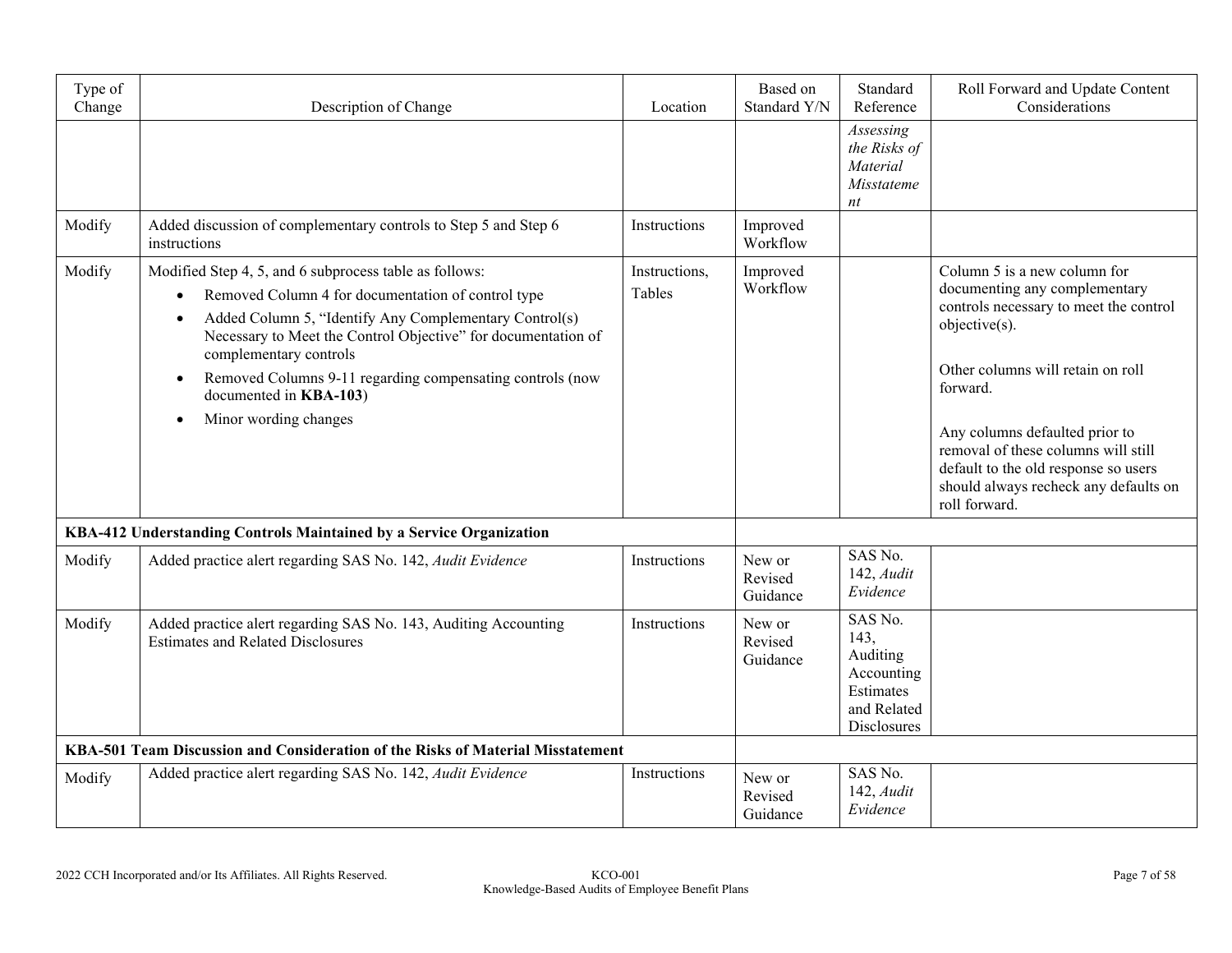| Type of<br>Change | Description of Change                                                                                                                                                                                                                                                                                 | Location              | Based on<br>Standard Y/N      | Standard<br>Reference                                                                                                                             | Roll Forward and Update Content<br>Considerations                                                                                                                                                                                                                                      |
|-------------------|-------------------------------------------------------------------------------------------------------------------------------------------------------------------------------------------------------------------------------------------------------------------------------------------------------|-----------------------|-------------------------------|---------------------------------------------------------------------------------------------------------------------------------------------------|----------------------------------------------------------------------------------------------------------------------------------------------------------------------------------------------------------------------------------------------------------------------------------------|
| Modify            | Added practice alert regarding SAS No. 143, Auditing Accounting<br><b>Estimates and Related Disclosures</b>                                                                                                                                                                                           | Instructions          | New or<br>Revised<br>Guidance | SAS No.<br>143,<br>Auditing<br>Accounting<br>Estimates<br>and Related<br>Disclosures                                                              |                                                                                                                                                                                                                                                                                        |
|                   | <b>KBA-502 Summary of Risk Assessments</b>                                                                                                                                                                                                                                                            |                       |                               |                                                                                                                                                   |                                                                                                                                                                                                                                                                                        |
| Modify            | Added practice alert regarding SAS No. 142, Audit Evidence                                                                                                                                                                                                                                            | Instructions          | New or<br>Revised<br>Guidance | SAS No.<br>$142$ , $Audit$<br>Evidence                                                                                                            |                                                                                                                                                                                                                                                                                        |
| Modify            | Added practice alert regarding SAS No. 143, Auditing Accounting<br><b>Estimates and Related Disclosures</b>                                                                                                                                                                                           | Instructions          | New or<br>Revised<br>Guidance | SAS No.<br>143,<br>Auditing<br>Accounting<br>Estimates<br>and Related<br>Disclosures                                                              |                                                                                                                                                                                                                                                                                        |
| Modify            | Added practice alert regarding SAS No. 145, Understanding the Entity<br>and Its Environment and Assessing the Risks of Material Misstatement                                                                                                                                                          | Instructions          | New or<br>Revised<br>Guidance | SAS No.<br>145,<br>Understand<br>ing the<br>Entity and<br>Its<br>Environme<br>nt and<br>Assessing<br>the Risks of<br>Material<br>Misstateme<br>nt |                                                                                                                                                                                                                                                                                        |
| Modify            | Added further discussion of remaining relevant assertions                                                                                                                                                                                                                                             | Instructions          | Clarification                 |                                                                                                                                                   |                                                                                                                                                                                                                                                                                        |
| Modify            | Added risk type "Other" for risks that are not a significant risk, not a fraud<br>risk, and do not require tests of controls.<br>This new risk, if noted, in the risk pane as "Other" will flow out just like<br>any other prior risks and will need to be linked in the applicable audit<br>program. | Instructions<br>Table |                               |                                                                                                                                                   | No roll forward considerations noted. If<br>the user changes a risk in the risk pane<br>(Type of risk) from one of the prior<br>options to "Other" everything will stay<br>linked in the audit programs and risk<br>information documenting in KBA-102<br>will retain on roll forward. |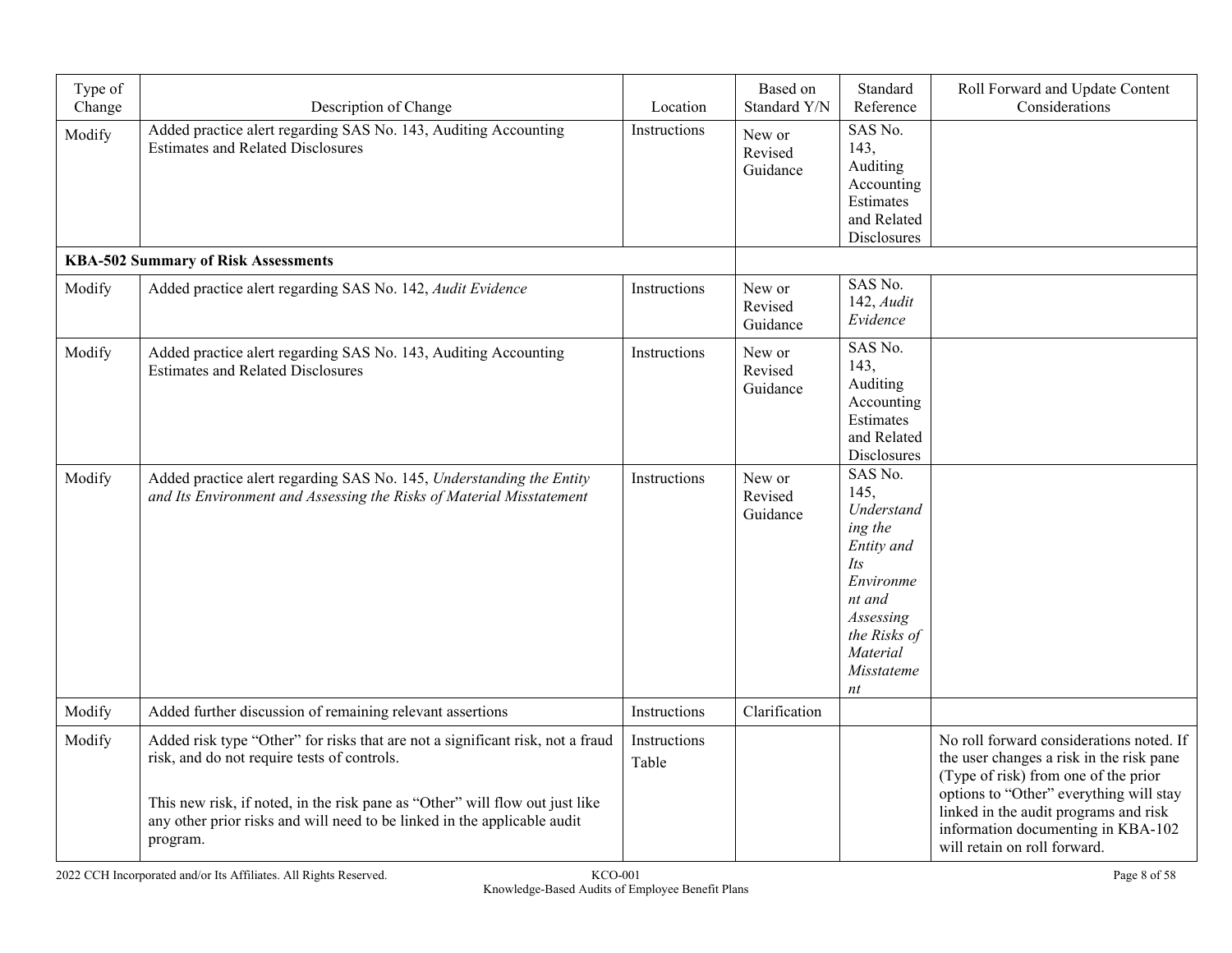| Type of<br>Change                           | Description of Change                                                                                                                                                                                       | Location                    | Based on<br>Standard Y/N       | Standard<br>Reference                                                                                                                             | Roll Forward and Update Content<br>Considerations |
|---------------------------------------------|-------------------------------------------------------------------------------------------------------------------------------------------------------------------------------------------------------------|-----------------------------|--------------------------------|---------------------------------------------------------------------------------------------------------------------------------------------------|---------------------------------------------------|
| Modify                                      | If a user selects a risk as only "Fraud" or has only selected it to be "Fraud"<br>in the past, now the "Significant" will also be defaulted as "Fraud" is<br>considered to be a type of "Significant" risk. | <b>Risk Pane</b>            | $\mathbf Y$                    | AS<br>2110.71b                                                                                                                                    | No roll forward considerations noted.             |
|                                             | AS 2110.71b states that a fraud risk is a significant risk. Accordingly, the<br>requirement for responding to significant risks also applies to fraud risks.                                                |                             |                                |                                                                                                                                                   |                                                   |
|                                             | <b>KBA-503 Basis for Inherent Risk Assessment</b>                                                                                                                                                           |                             |                                |                                                                                                                                                   |                                                   |
| Modify                                      | Added practice alert regarding SAS No. 142, Audit Evidence                                                                                                                                                  | Instructions                | New or<br>Revised<br>Guidance  | SAS No.<br>$142$ , $Audit$<br>Evidence                                                                                                            |                                                   |
| Modify                                      | Added practice alert regarding SAS No. 145, Understanding the Entity<br>and Its Environment and Assessing the Risks of Material Misstatement                                                                | Instructions                | New or<br>Revised<br>Guidance  | SAS No.<br>145,<br>Understand<br>ing the<br>Entity and<br>Its<br>Environme<br>nt and<br>Assessing<br>the Risks of<br>Material<br>Misstateme<br>nt |                                                   |
|                                             | <b>KBA-901 Financial Statement Disclosures Checklist</b>                                                                                                                                                    |                             |                                |                                                                                                                                                   |                                                   |
| Modify                                      | Current through ASU No. 2021-10                                                                                                                                                                             | Instructions,<br>Procedures | New and<br>Revised<br>Guidance |                                                                                                                                                   |                                                   |
| KBA-902 Audit Review and Approval Checklist |                                                                                                                                                                                                             |                             |                                |                                                                                                                                                   |                                                   |
| Modify                                      | Added practice alert regarding SAS No. 145, Understanding the Entity<br>and Its Environment and Assessing the Risks of Material Misstatement                                                                | Instructions                | New or<br>Revised<br>Guidance  | SAS No.<br>145,<br>Understand<br>ing the<br>Entity and<br><i>Its</i><br>Environme<br>nt and<br>Assessing                                          |                                                   |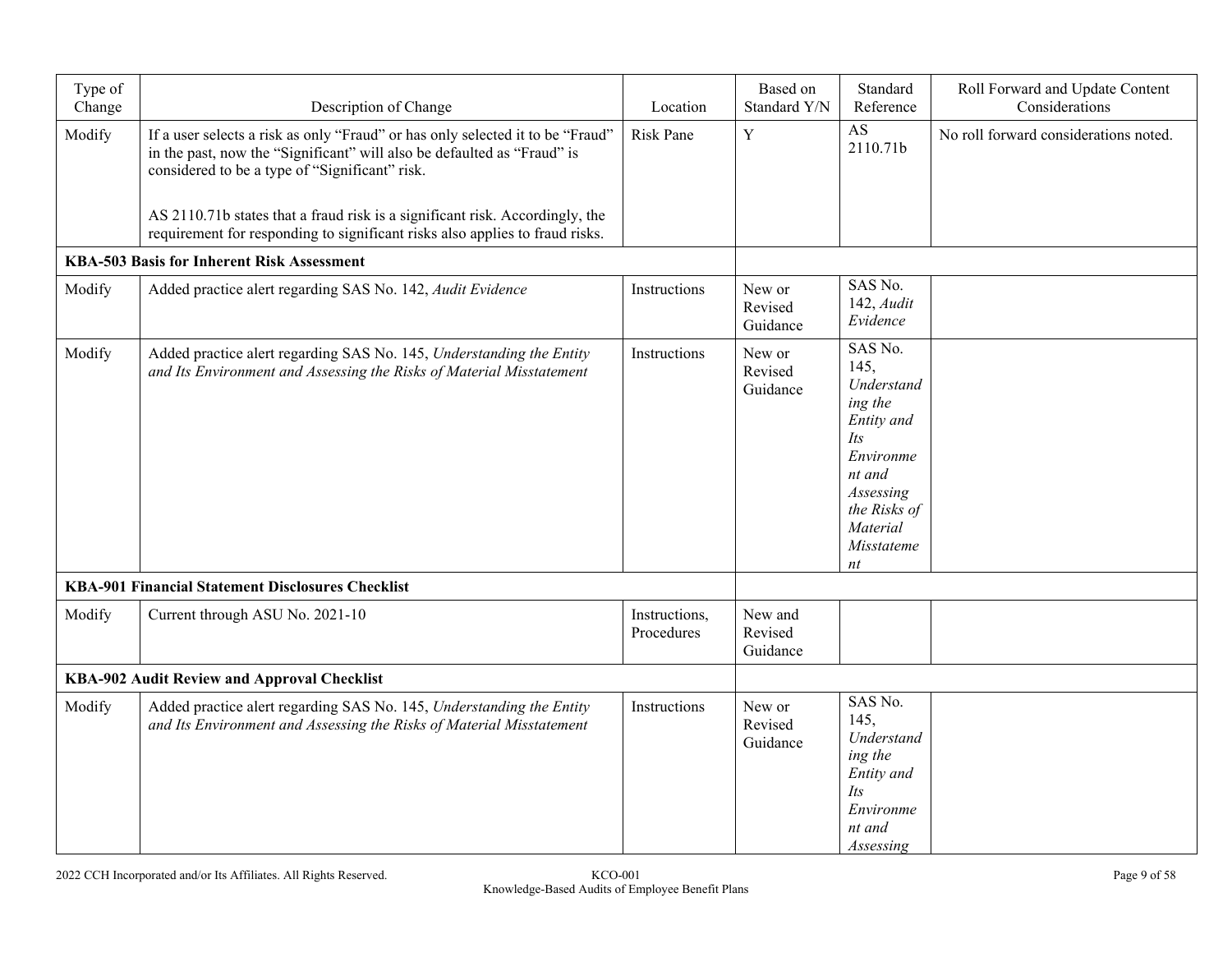| Type of<br>Change                            | Description of Change                                      | Location     | Based on<br>Standard Y/N      | Standard<br>Reference                        | Roll Forward and Update Content<br>Considerations |
|----------------------------------------------|------------------------------------------------------------|--------------|-------------------------------|----------------------------------------------|---------------------------------------------------|
|                                              |                                                            |              |                               | the Risks of<br>Material<br>Misstateme<br>nt |                                                   |
| Modify                                       | Added practice alert regarding SAS No. 142, Audit Evidence | Instructions | New or<br>Revised<br>Guidance | SAS No.<br>$142$ , <i>Audit</i><br>Evidence  |                                                   |
| <b>KBA-904 Audit Documentation Checklist</b> |                                                            |              |                               |                                              |                                                   |
| Modify                                       | Added practice alert regarding SAS No. 142, Audit Evidence | Instructions | New or<br>Revised<br>Guidance | SAS No.<br>$142$ , <i>Audit</i><br>Evidence  |                                                   |

## **KBA-901 Financial Statement Disclosures Checklist**

Note: Footnote examples can be found on CCH ARM Accounting Research Manager as follows:

- 1. GAAP Financial Statement Disclosures Manual
- 2. Best Practices in Presentation and Disclosure
- 3. 10-K Lookup

| Type of<br>Change        | Description of Change                                                                                                                                                                                                                                                                                                                                                                                                                                                                                                                                                                                                                     | Roll Forward and Update Content Considerations |
|--------------------------|-------------------------------------------------------------------------------------------------------------------------------------------------------------------------------------------------------------------------------------------------------------------------------------------------------------------------------------------------------------------------------------------------------------------------------------------------------------------------------------------------------------------------------------------------------------------------------------------------------------------------------------------|------------------------------------------------|
| <b>Table of Contents</b> |                                                                                                                                                                                                                                                                                                                                                                                                                                                                                                                                                                                                                                           |                                                |
| Updated                  | Updated Section 320 to remove "and Equity" from Investments – Debt and Equity Securities                                                                                                                                                                                                                                                                                                                                                                                                                                                                                                                                                  |                                                |
| Removed                  | Removed Section "Cost Method Investments" from ASC 325 Investments – Other                                                                                                                                                                                                                                                                                                                                                                                                                                                                                                                                                                |                                                |
| New                      | Added Section 832 Government Assistance                                                                                                                                                                                                                                                                                                                                                                                                                                                                                                                                                                                                   |                                                |
|                          | <b>Generally Accepted Accounting Principles (ASC 105)</b>                                                                                                                                                                                                                                                                                                                                                                                                                                                                                                                                                                                 |                                                |
| Overall                  |                                                                                                                                                                                                                                                                                                                                                                                                                                                                                                                                                                                                                                           |                                                |
| <b>New</b>               | Note: The presentation and disclosure requirements in item 1 below are prescribed by ASU No.<br>2020-10, <i>Codification Improvements</i> , which is effective for (a) public business entities, (b) not-for-<br>profit entities that have issued, or are conduit bond obligors for, securities that are traded, listed, or<br>quoted on an exchange or an over-the-counter market, and (c) employee benefit plans that file or<br>furnish financial statements with or to the Securities and Exchange Commission for annual periods<br>beginning after December 15, 2020, including interim periods within those annual periods. For all |                                                |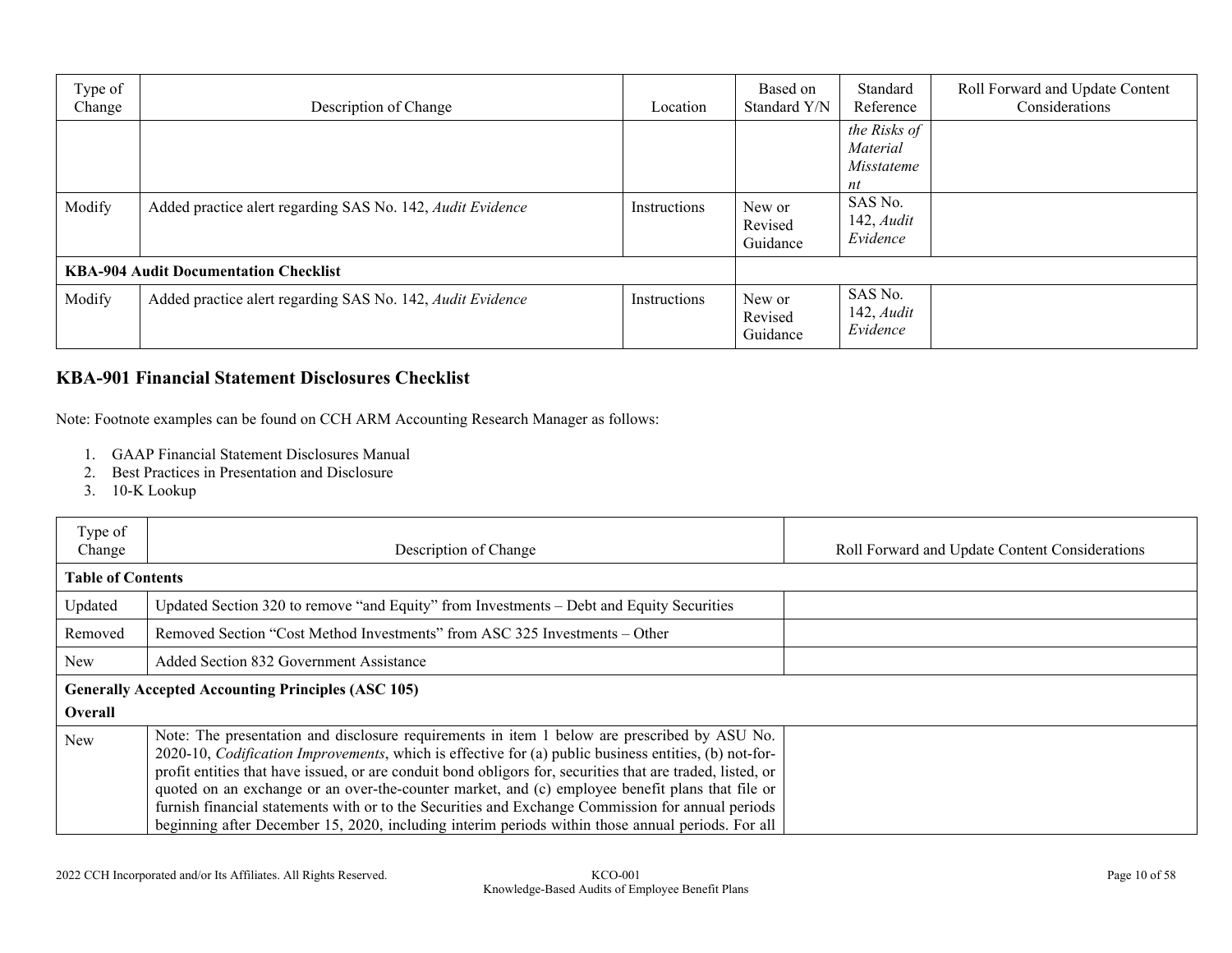| Type of |                                                                                                                                                                                                          |                                                |
|---------|----------------------------------------------------------------------------------------------------------------------------------------------------------------------------------------------------------|------------------------------------------------|
| Change  | Description of Change                                                                                                                                                                                    | Roll Forward and Update Content Considerations |
|         | other entities, the requirements are effective for annual periods beginning after December 15, 2021                                                                                                      |                                                |
|         | and interim periods within annual periods beginning after December 15, 2022.                                                                                                                             |                                                |
|         |                                                                                                                                                                                                          |                                                |
|         | An entity should recognize and present separately the cumulative effect of the change in                                                                                                                 |                                                |
|         | accounting principle of ASU No. 2020-10 as an adjustment to the opening balance of retained                                                                                                              |                                                |
|         | earnings (or other appropriate components of equity or net assets in the balance sheet) as of the<br>beginning of the period in which it is first applied. The cumulative-effect adjustment is the       |                                                |
|         | difference between the amounts recognized in the balance sheet before initial application of ASU                                                                                                         |                                                |
|         | No. 2020-10 and the amounts recognized in the balance sheet at initial application of ASU No.                                                                                                            |                                                |
|         | 2020-10.                                                                                                                                                                                                 |                                                |
|         |                                                                                                                                                                                                          |                                                |
|         | Early application of ASU No. 2020-10 is permitted for any annual or interim period for which the                                                                                                         |                                                |
|         | entity's financial statements have not yet been issued (public business entities) or for which                                                                                                           |                                                |
|         | financial statements are available to be issued (all other entities).                                                                                                                                    |                                                |
|         |                                                                                                                                                                                                          |                                                |
|         | An entity may elect to apply ASU No. 2020-10 retrospectively. (ASC 105-10-65-6)                                                                                                                          |                                                |
|         | <b>Statement of Shareholder Equity (ASC 215)</b>                                                                                                                                                         |                                                |
| Overall |                                                                                                                                                                                                          |                                                |
| Removed | Note: The presentation and disclosure requirements in item 10 below have been superseded by the                                                                                                          |                                                |
|         | amendments in ASU No. 2017-07, Compensation - Retirement Benefits (Topic 715): Improving the                                                                                                             |                                                |
|         | Presentation of Net Periodic Pension Cost and Net Periodic Postretirement Benefit Cost, which is                                                                                                         |                                                |
|         | effective for public business entities, for annual periods beginning after December 15, 2017,                                                                                                            |                                                |
|         | including interim periods within those annual periods. For all other entities, the requirements are                                                                                                      |                                                |
|         | effective for annual periods beginning after December 15, 2018, and interim periods within annual<br>periods beginning after December 15, 2019. Thereafter, the presentation and disclosure requirements |                                                |
|         | in item 11 below should be followed. Early adoption is permitted as of the beginning of an annual                                                                                                        |                                                |
|         | period for which financial statements (interim or annual) have not been issued or have not been made                                                                                                     |                                                |
|         | available for issuance. (ASC 715-20-65-3)                                                                                                                                                                |                                                |
| Removed | For the information required in item 9 above that is presented on the face of the statement where net                                                                                                    |                                                |
|         | income is presented, have the following disclosures been made parenthetically (ASC 220-10-45-                                                                                                            |                                                |
|         | $17A$ :                                                                                                                                                                                                  |                                                |
|         | 1. The effect of significant reclassification amounts on the respective line items of net income,<br>by component of other comprehensive income?                                                         |                                                |
|         | The aggregate tax effect of all significant reclassifications on the line item for income tax<br>2.                                                                                                      |                                                |
|         | benefit or expense?                                                                                                                                                                                      |                                                |
|         |                                                                                                                                                                                                          |                                                |
|         | <i>Note:</i> For items 10a. and 10b. above, if an entity is unable to identify the line item of net income                                                                                               |                                                |
|         | affected by any significant amount reclassified out of accumulated other comprehensive income in                                                                                                         |                                                |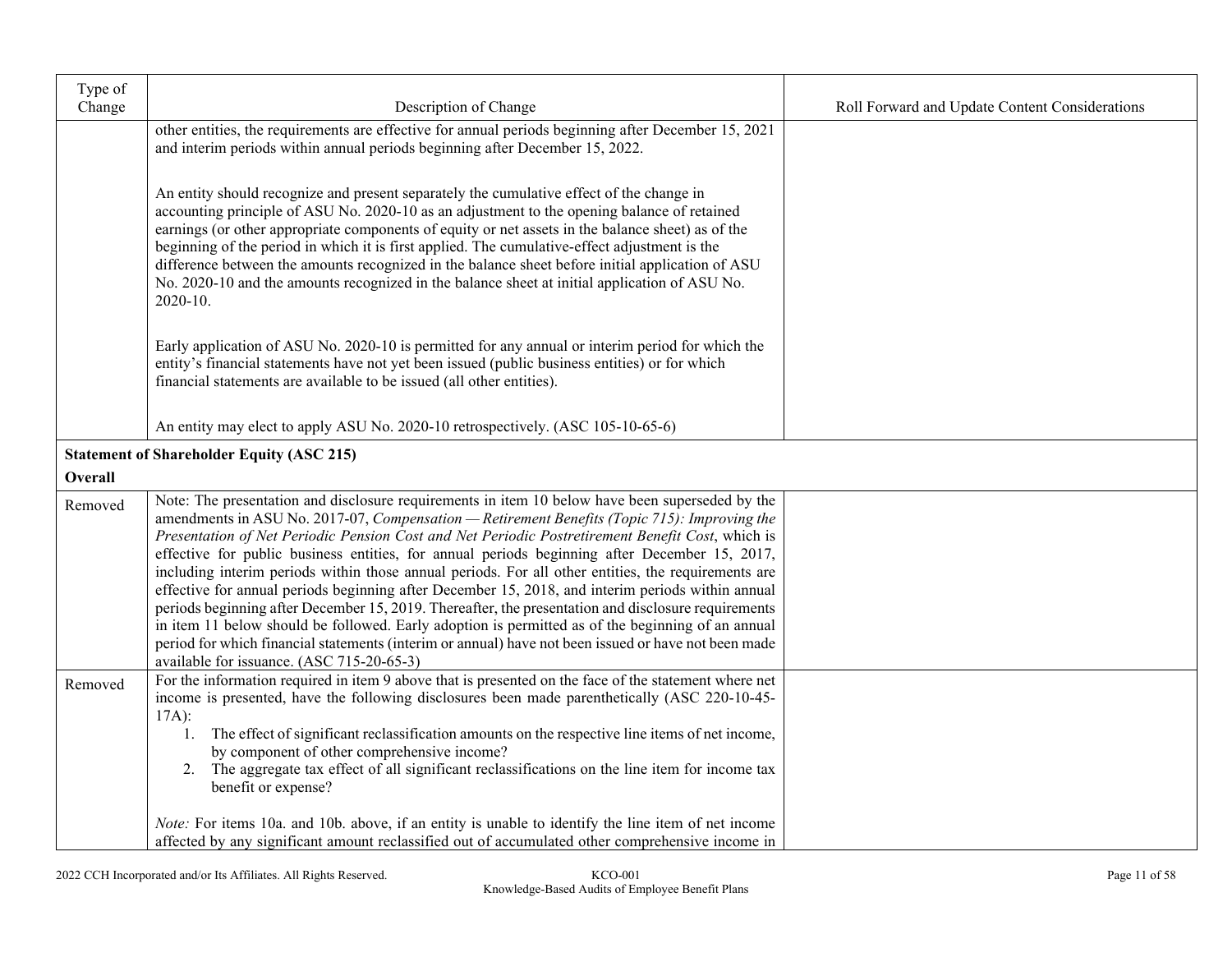| Type of |                                                                                                                                                                                                      |                                                |
|---------|------------------------------------------------------------------------------------------------------------------------------------------------------------------------------------------------------|------------------------------------------------|
| Change  | Description of Change                                                                                                                                                                                | Roll Forward and Update Content Considerations |
|         | a reporting period, including when all reclassifications for the period are not to net income in their                                                                                               |                                                |
|         | entirety, the entity must disclose the information for that amount as required in item 12 below.                                                                                                     |                                                |
| Removed | Note: The presentation and disclosure requirements in item 10 above have been superseded by the                                                                                                      |                                                |
|         | amendments in ASU No. 2017-07, Compensation - Retirement Benefits (Topic 715): Improving the                                                                                                         |                                                |
|         | Presentation of Net Periodic Pension Cost and Net Periodic Postretirement Benefit Cost, which is                                                                                                     |                                                |
|         | effective for public business entities, for annual periods beginning after December 15, 2017,<br>including interim periods within those annual periods. For all other entities, the requirements are |                                                |
|         | effective for annual periods beginning after December 15, 2018, and interim periods within annual                                                                                                    |                                                |
|         | periods beginning after December 15, 2019. Thereafter, the presentation and disclosure requirements                                                                                                  |                                                |
|         | in item 11 below should be followed. Early adoption is permitted as of the beginning of an annual                                                                                                    |                                                |
|         | period for which financial statements (interim or annual) have not been issued or have not been made                                                                                                 |                                                |
|         | available for issuance. (ASC 715-20-65-3)                                                                                                                                                            |                                                |
| Removed | Note: The presentation and disclosure requirements in items 16 through 20 below are prescribed by                                                                                                    |                                                |
|         | ASU No. 2018-02, Income Statement-Reporting Comprehensive Income (Topic 220):                                                                                                                        |                                                |
|         | Reclassification of Certain Tax Effects from Accumulated Other Comprehensive Income, which is                                                                                                        |                                                |
|         | effective for fiscal years, and interim periods within those fiscal years, beginning after December 15,                                                                                              |                                                |
|         | 2018. (ASC 220-10-65-4) [ASU No. 2018-02 addresses presentation and disclosure of certain                                                                                                            |                                                |
|         | income tax effects resulting from the "Tax Cuts and Jobs Act."]                                                                                                                                      |                                                |
|         | Early adoption is permitted, including adoption in any interim period for:                                                                                                                           |                                                |
|         | 1. Public business entities for periods for which financial statements have not yet been                                                                                                             |                                                |
|         | issued; and                                                                                                                                                                                          |                                                |
|         | 2. All other entities for periods for which financial statements have not yet been made                                                                                                              |                                                |
|         | available for issuance.                                                                                                                                                                              |                                                |
|         |                                                                                                                                                                                                      |                                                |
|         | An entity should apply ASU No. 2018-02 using one of the following two methods:                                                                                                                       |                                                |
|         | 1. At the beginning of the period (annual or interim) of adoption; or<br>2. Retrospectively to each period (or periods) in which the income tax effects of H.R.1, An                                 |                                                |
|         | Act to Provide for Reconciliation Pursuant to Titles II and V of the Concurrent Resolution                                                                                                           |                                                |
|         | on the Budget for Fiscal Year 2018 (Tax Cuts and Jobs Act), related to items remaining in                                                                                                            |                                                |
|         | accumulated other comprehensive income are recognized.                                                                                                                                               |                                                |
| Removed | Have the following been disclosed in the first interim and annual period of adoption for entities that                                                                                               |                                                |
|         | elect to apply ASU No. 2018-02 at the beginning of the period (annual or interim) of adoption (ASC                                                                                                   |                                                |
|         | $220-10-65-4$ :                                                                                                                                                                                      |                                                |
|         | 1. The nature of and reason for the change in accounting principle?                                                                                                                                  |                                                |
|         | 2. The effect of the change on the affected financial statement line items?                                                                                                                          |                                                |
| Removed | Have the following been disclosed in the first interim and annual period of adoption for entities that                                                                                               |                                                |
|         | elect to apply ASU No. 2018-02 retrospectively (ASC 220-10-65-4):                                                                                                                                    |                                                |
|         | 1. The nature of and reason for the change in accounting principle?                                                                                                                                  |                                                |
|         | 2. A description of the prior-period information that has been retrospectively adjusted?                                                                                                             |                                                |
|         | 3. The effect of the change on the affected financial statement line items?                                                                                                                          |                                                |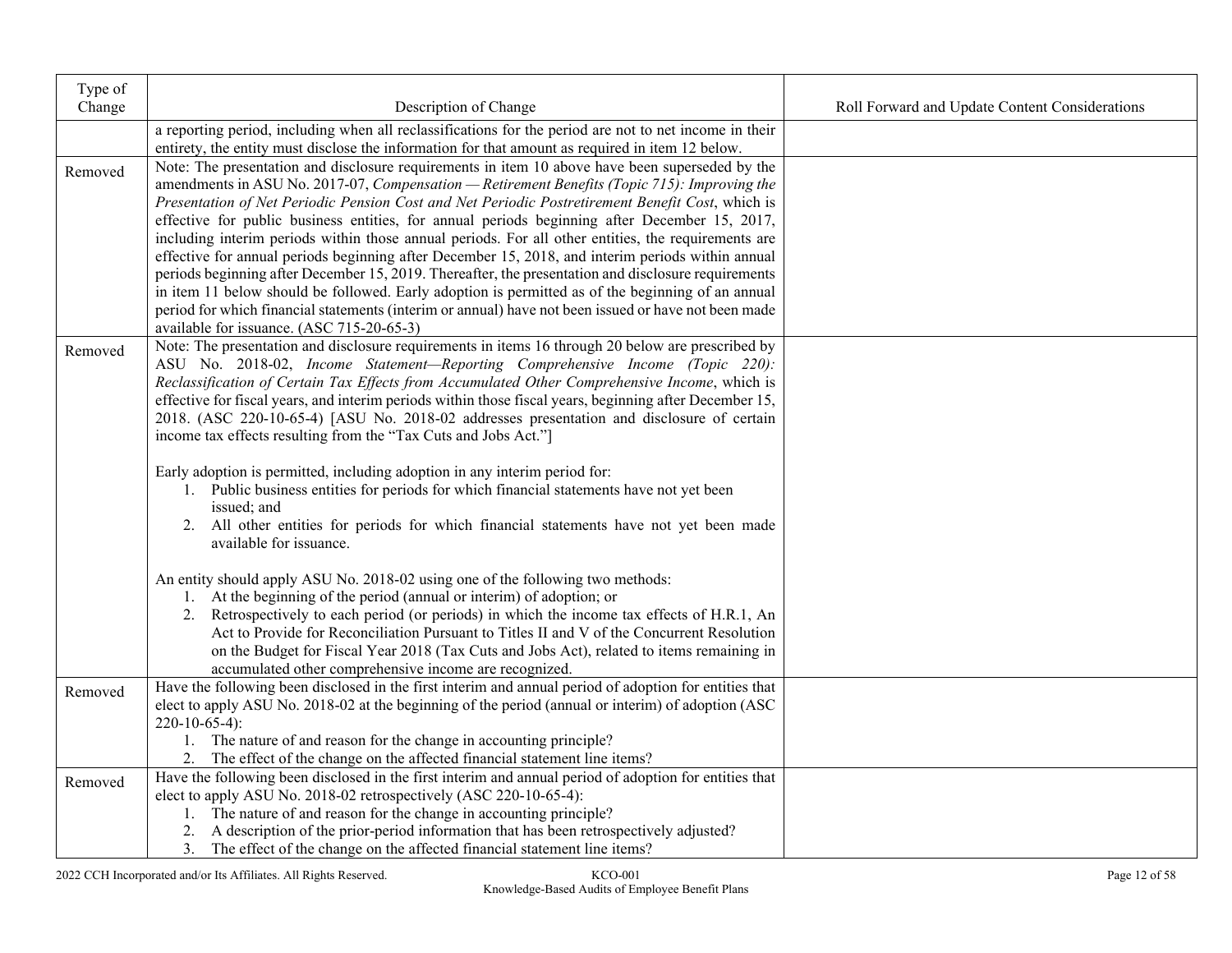| Type of<br>Change | Description of Change                                                                                                                                                                                                                                                                                                                                                                                                                                                                                                                                                                                                                                                                                                                                                                                                                                                                                                                                                                         | Roll Forward and Update Content Considerations |
|-------------------|-----------------------------------------------------------------------------------------------------------------------------------------------------------------------------------------------------------------------------------------------------------------------------------------------------------------------------------------------------------------------------------------------------------------------------------------------------------------------------------------------------------------------------------------------------------------------------------------------------------------------------------------------------------------------------------------------------------------------------------------------------------------------------------------------------------------------------------------------------------------------------------------------------------------------------------------------------------------------------------------------|------------------------------------------------|
|                   | <b>Statement of Cash Flows (ASC 230)</b>                                                                                                                                                                                                                                                                                                                                                                                                                                                                                                                                                                                                                                                                                                                                                                                                                                                                                                                                                      |                                                |
| Removed           | Note: The presentation and disclosure requirements in items 1 and 2 below have been superseded by<br>the amendments in ASU No. 2016-18, Statement of Cash Flows (Topic 230): Restricted Cash, which<br>is effective on a retrospective basis for public business entities for fiscal years beginning after<br>December 15, 2017, and interim periods within those fiscal years. For all other entities, the<br>requirements are effective on a retrospective basis for fiscal years beginning after December 15,<br>2018, and interim periods within fiscal years beginning after December 15, 2019. Thereafter, the<br>presentation and disclosure requirements in items 3 through 6 below should be followed. Early<br>adoption is permitted, including adoption in an interim period. If an entity early adopts ASU No.<br>2016-18 in an interim period, any adjustments should be reflected as of the beginning of the fiscal                                                             |                                                |
| Removed           | year that includes that interim period. (ASC 230-10-65-3)<br>Are the beginning and ending balances of cash and cash equivalents as shown in the statement of<br>cash flows the same amounts as similarly titled line items or subtotals shown in the balance sheet?<br>(ASC 230-10-45-4) (Note: The statement of cash flows should use descriptive terms such as cash or<br>cash and cash equivalents, rather than ambiguous terms such as funds.)                                                                                                                                                                                                                                                                                                                                                                                                                                                                                                                                            |                                                |
| Removed           | Does the statement of cash flows report net cash provided or used by operating, investing, and<br>financing activities and the net effect of those cash flows on cash and cash equivalents during the<br>period in a manner that reconciles beginning and ending cash and cash equivalents? (ASC 230-10-<br>45-1; 230-10-45-10; 230-10-45-24; 205-20-50-5B(c)) (Note: Separate disclosure of cash flows<br>pertaining to discontinued operations reflected in those categories is not required.)                                                                                                                                                                                                                                                                                                                                                                                                                                                                                              |                                                |
| Removed           | Note: The presentation and disclosure requirements in items 1 and 2 above have been superseded by<br>the amendments in ASU No. 2016-18, Statement of Cash Flows (Topic 230): Restricted Cash, which<br>is effective on a retrospective basis for public business entities for fiscal years beginning after<br>December 15, 2017, and interim periods within those fiscal years. For all other entities, the<br>requirements are effective on a retrospective basis for fiscal years beginning after December 15,<br>2018, and interim periods within fiscal years beginning after December 15, 2019. Thereafter, the<br>presentation and disclosure requirements in items 3 through 6 below should be followed. Early<br>adoption is permitted, including adoption in an interim period. If an entity early adopts ASU No.<br>2016-18 in an interim period, any adjustments should be reflected as of the beginning of the fiscal<br>year that includes the interim period. (ASC 230-10-65-3) |                                                |
| Removed           | Have the disclosures required in ASC paragraphs $250-10-50-1$ (a) and $(b)(1)$ and $250-10-50-2$ (as<br>applicable) been made in the first interim and annual period of adoption of ASU No. 2016-18? (See<br>ASC Topic 250, Accounting Changes and Error Corrections)                                                                                                                                                                                                                                                                                                                                                                                                                                                                                                                                                                                                                                                                                                                         |                                                |
| Removed           | Note: The presentation and disclosure requirements in item 10b below have been superseded by the<br>amendments in ASU No. 2016-15, Statement of Cash Flows (Topic 230): Classification of Certain<br>Cash Receipts and Cash Payments, which is effective on a retrospective basis for public business<br>entities for fiscal years beginning after December 15, 2017, and interim periods within those fiscal<br>years. For all other entities, the requirements are effective on a retrospective basis for fiscal years<br>beginning after December 15, 2018, and interim periods within fiscal years beginning after<br>December 15, 2019. Thereafter, the presentation and disclosure requirements in items 10c and 11                                                                                                                                                                                                                                                                     |                                                |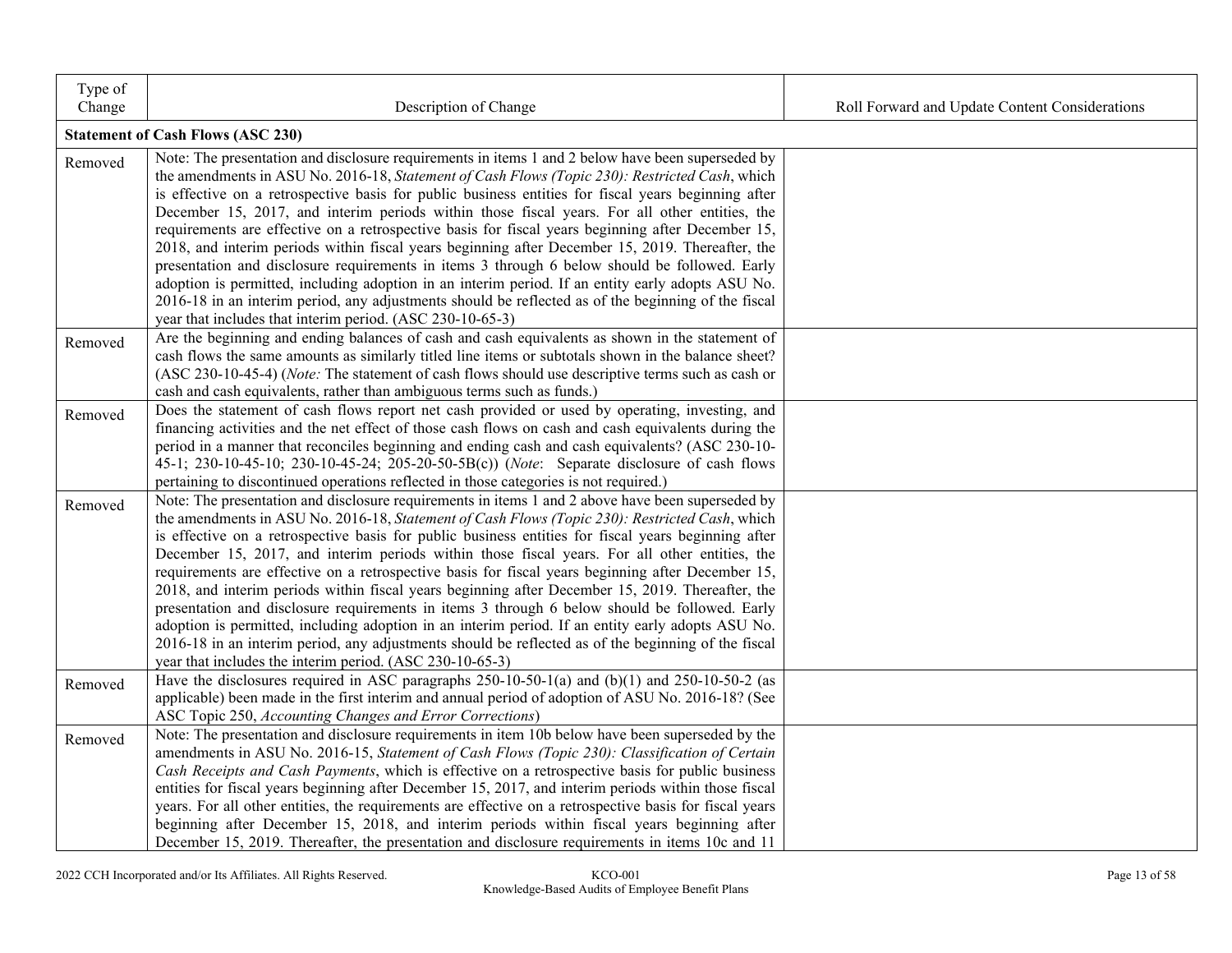| Type of<br>Change | Description of Change                                                                                                                                                                                                                                                                                                                                                                                                                                                                                                                                                                                                                                                                                                                                                                                                                                                                                                                                                                                                                                                                                                                                                                                                                                                                                                                                                                                                                                                                                                                                                                                                                               | Roll Forward and Update Content Considerations |
|-------------------|-----------------------------------------------------------------------------------------------------------------------------------------------------------------------------------------------------------------------------------------------------------------------------------------------------------------------------------------------------------------------------------------------------------------------------------------------------------------------------------------------------------------------------------------------------------------------------------------------------------------------------------------------------------------------------------------------------------------------------------------------------------------------------------------------------------------------------------------------------------------------------------------------------------------------------------------------------------------------------------------------------------------------------------------------------------------------------------------------------------------------------------------------------------------------------------------------------------------------------------------------------------------------------------------------------------------------------------------------------------------------------------------------------------------------------------------------------------------------------------------------------------------------------------------------------------------------------------------------------------------------------------------------------|------------------------------------------------|
|                   | below should be followed. Early adoption is permitted, including adoption in an interim period. (ASC<br>$230-10-65-2$<br>If it is impracticable to apply ASU No. 2016-15 retrospectively to any prior period presented, the<br>amendments should be applied as if the change was made prospectively as of the earliest date<br>practicable.<br>If an entity early adopts ASU No. 2016-15 in an interim period, any adjustments should be reflected<br>as of the beginning of the fiscal year that includes the interim period. In addition, an entity that elects<br>early adoption must adopt all of the amendments in ASU No. 2016-15 in the same period.<br>1. Are amounts of interest paid (net of amounts capitalized) and income taxes paid during the<br>period disclosed? (ASC 230-10-50-2)<br>The presentation and disclosure requirements in item 10b above have been superseded by the<br>amendments in ASU No. 2016-15, Statement of Cash Flows (Topic 230): Classification of Certain<br>Cash Receipts and Cash Payments, which is effective on a retrospective basis for public business<br>entities for fiscal years beginning after December 15, 2017, and interim periods within those fiscal<br>years. For all other entities, the requirements are effective on a retrospective basis for fiscal years<br>beginning after December 15, 2018, and interim periods within fiscal years beginning after<br>December 15, 2019. Thereafter, the presentation and disclosure requirements in items 10c and 11<br>below should be followed. Early adoption is permitted, including adoption in an interim period. (ASC<br>$230-10-65-2$ |                                                |
| Removed           | Have the following transitional disclosures related to the adoption of ASU No. 2016-15 been made<br>in the first interim and annual period of adoption (ASC 230-10-65-2):<br>1. The nature of and reason for the change in accounting principle, including an explanation<br>of why the newly adopted accounting principle is preferable? (ASC 250-10-50-1(a))<br>2. The method of applying the change, including a description of the prior-period information<br>that has been retrospectively adjusted, if any? (ASC 250-10-50-1(b)(1))<br>3. If retrospective application to any prior period is impracticable, disclosure of the reasons<br>therefore, and a description of the alternative method used to report the change? (ASC 250-<br>$10-50-1(b)(4)$                                                                                                                                                                                                                                                                                                                                                                                                                                                                                                                                                                                                                                                                                                                                                                                                                                                                                     |                                                |
| Removed           | Note: The presentation and disclosure requirements in item 15 below have been superseded by the<br>amendments in ASU No. 2016-18, Statement of Cash Flows (Topic 230): Restricted Cash, which is<br>effective on a retrospective basis for public business entities for fiscal years beginning after<br>December 15, 2017, and interim periods within those fiscal years. For all other entities, the<br>requirements are effective on a retrospective basis for fiscal years beginning after December 15,<br>2018, and interim periods within fiscal years beginning after December 15, 2019. Thereafter, the<br>presentation and disclosure requirements in item 16 below should be followed. Early adoption is<br>permitted, including adoption in an interim period. If an entity early adopts ASU No. 2016-18 in an<br>interim period, any adjustments should be reflected as of the beginning of the fiscal year that includes<br>the interim period. (ASC 230-10-65-3)                                                                                                                                                                                                                                                                                                                                                                                                                                                                                                                                                                                                                                                                       |                                                |
| Removed           | Has the effect of exchange rate changes on cash balances held in foreign currencies been reported as<br>a separate part of the reconciliation of the change in cash and cash equivalents? (ASC 830-230-45-<br>1)                                                                                                                                                                                                                                                                                                                                                                                                                                                                                                                                                                                                                                                                                                                                                                                                                                                                                                                                                                                                                                                                                                                                                                                                                                                                                                                                                                                                                                    |                                                |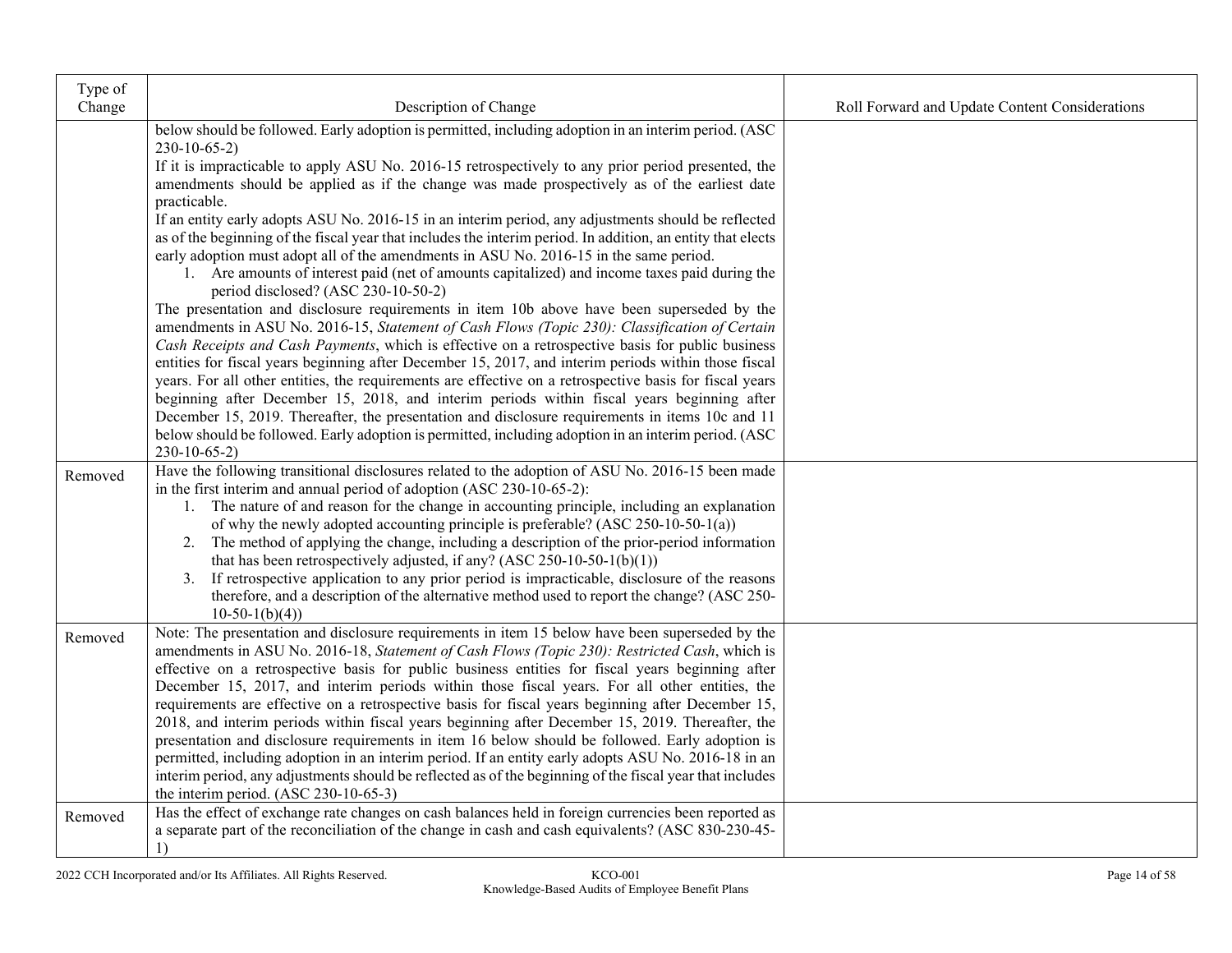| Type of<br>Change            | Description of Change                                                                                                                                                                                                                                                                                                                                                                                                                                                                                                                                                                                                                                                                                                                                                                                                                                                                                                                                                         | Roll Forward and Update Content Considerations |
|------------------------------|-------------------------------------------------------------------------------------------------------------------------------------------------------------------------------------------------------------------------------------------------------------------------------------------------------------------------------------------------------------------------------------------------------------------------------------------------------------------------------------------------------------------------------------------------------------------------------------------------------------------------------------------------------------------------------------------------------------------------------------------------------------------------------------------------------------------------------------------------------------------------------------------------------------------------------------------------------------------------------|------------------------------------------------|
| Removed                      | Note: The presentation and disclosure requirements in item 15 above have been superseded by the<br>amendments in ASU No. 2016-18, Statement of Cash Flows (Topic 230): Restricted Cash, which is<br>effective on a retrospective basis for public business entities for fiscal years beginning after<br>December 15, 2017, and interim periods within those fiscal years. For all other entities, the<br>requirements are effective on a retrospective basis for fiscal years beginning after December 15,<br>2018, and interim periods within fiscal years beginning after December 15, 2019. Thereafter, the<br>presentation and disclosure requirements in item 16 below should be followed. Early adoption is<br>permitted, including adoption in an interim period. If an entity early adopts ASU No. 2016-18 in an<br>interim period, any adjustments should be reflected as of the beginning of the fiscal year that includes<br>the interim period. (ASC 230-10-65-3) |                                                |
| <b>Receivables (ASC 310)</b> |                                                                                                                                                                                                                                                                                                                                                                                                                                                                                                                                                                                                                                                                                                                                                                                                                                                                                                                                                                               |                                                |
| Overall                      |                                                                                                                                                                                                                                                                                                                                                                                                                                                                                                                                                                                                                                                                                                                                                                                                                                                                                                                                                                               |                                                |
| Removed                      | Note: The presentation and disclosure requirements in item 20 below have been superseded by the<br>amendments in ASU No. 2016-01, Financial Instruments - Overall (Subtopic 825-10):<br>Recognition and Measurement of Financial Assets and Financial Liabilities, which is effective for<br>public business entities for fiscal years, and interim periods within those fiscal years, beginning<br>after December 15, 2017. For all other entities, the requirements are effective for fiscal years<br>beginning after December 15, 2018, and interim periods within fiscal years beginning after<br>December 15, 2019. Thereafter, the presentation and disclosure requirements in item 21 below<br>should be followed. (ASC 825-10-65-2)                                                                                                                                                                                                                                   |                                                |
| Removed                      | If the carrying amount of trade receivables does not approximate fair value, have the required<br>disclosures of fair value under ASC Section 825-10-50, <i>Financial Instruments – Overall –</i><br>Disclosure, been made? (ASC 310-10-50-26)                                                                                                                                                                                                                                                                                                                                                                                                                                                                                                                                                                                                                                                                                                                                |                                                |
| Removed                      | Note: The presentation and disclosure requirements in item 20 above have been superseded by the<br>amendments in ASU No. 2016-01, Financial Instruments - Overall (Subtopic 825-10):<br>Recognition and Measurement of Financial Assets and Financial Liabilities, which is effective for<br>public business entities for fiscal years, and interim periods within those fiscal years, beginning<br>after December 15, 2017. For all other entities, the requirements are effective for fiscal years<br>beginning after December 15, 2018, and interim periods within fiscal years beginning after<br>December 15, 2019. Thereafter, the presentation and disclosure requirements in item 21 below<br>should be followed. (ASC 825-10-65-2)                                                                                                                                                                                                                                   |                                                |
|                              | <b>Investments – Debt Securities (ASC 320)</b>                                                                                                                                                                                                                                                                                                                                                                                                                                                                                                                                                                                                                                                                                                                                                                                                                                                                                                                                |                                                |
| Overall                      |                                                                                                                                                                                                                                                                                                                                                                                                                                                                                                                                                                                                                                                                                                                                                                                                                                                                                                                                                                               |                                                |
| Removed                      | Note: The presentation and disclosure requirements in item 1 (b) below have been superseded by<br>the amendments in ASU No. 2016-01, <i>Financial Instruments – Overall (Subtopic 825-10)</i> :<br>Recognition and Measurement of Financial Assets and Financial Liabilities, which is effective for<br>public business entities for fiscal years, and interim periods within those fiscal years, beginning<br>after December 15, 2017. For all other entities, the requirements are effective for fiscal years<br><b>KCO-001</b>                                                                                                                                                                                                                                                                                                                                                                                                                                             | Page 15 of 58                                  |
|                              | 2022 CCH Incorporated and/or Its Affiliates. All Rights Reserved.                                                                                                                                                                                                                                                                                                                                                                                                                                                                                                                                                                                                                                                                                                                                                                                                                                                                                                             |                                                |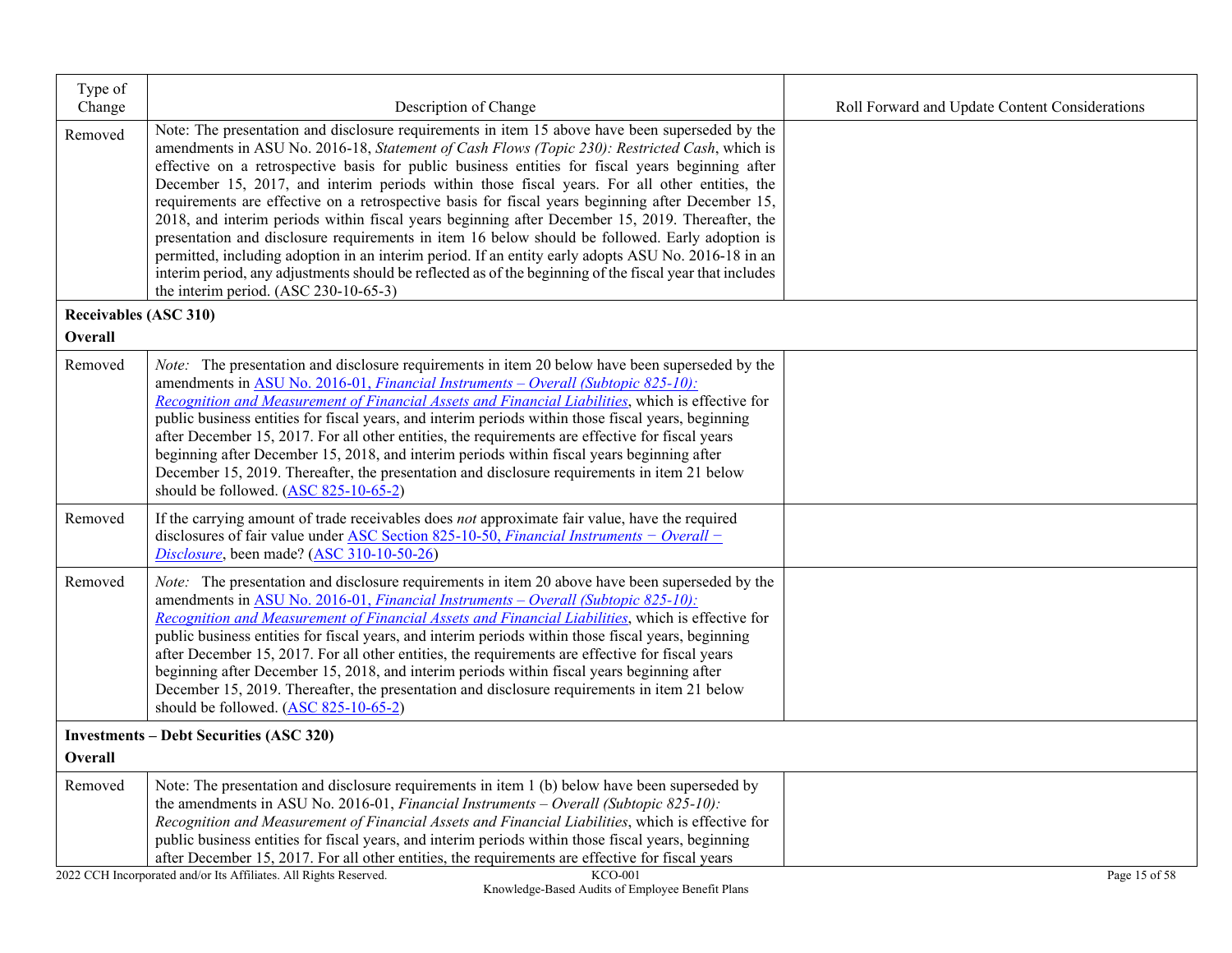| Type of<br>Change | Description of Change                                                                                                                                                                                                                                                                                                                                                                                                                                                                                                                                                                                                                                                                                                                                                                                                                                                                                                                                                                                                                                                                                                                                                                                                                                                                                                                                                                                                                                                                                                                                                                                                                                                                                                              | Roll Forward and Update Content Considerations |
|-------------------|------------------------------------------------------------------------------------------------------------------------------------------------------------------------------------------------------------------------------------------------------------------------------------------------------------------------------------------------------------------------------------------------------------------------------------------------------------------------------------------------------------------------------------------------------------------------------------------------------------------------------------------------------------------------------------------------------------------------------------------------------------------------------------------------------------------------------------------------------------------------------------------------------------------------------------------------------------------------------------------------------------------------------------------------------------------------------------------------------------------------------------------------------------------------------------------------------------------------------------------------------------------------------------------------------------------------------------------------------------------------------------------------------------------------------------------------------------------------------------------------------------------------------------------------------------------------------------------------------------------------------------------------------------------------------------------------------------------------------------|------------------------------------------------|
|                   | beginning after December 15, 2018, and interim periods within fiscal years beginning after<br>December 15, 2019. Thereafter, the presentation and disclosure requirements in item 1 (c) below<br>should be followed. (ASC 825-10-65-2)                                                                                                                                                                                                                                                                                                                                                                                                                                                                                                                                                                                                                                                                                                                                                                                                                                                                                                                                                                                                                                                                                                                                                                                                                                                                                                                                                                                                                                                                                             |                                                |
| Removed           | Two separate line items displaying the fair value and non-fair-value carrying amounts?                                                                                                                                                                                                                                                                                                                                                                                                                                                                                                                                                                                                                                                                                                                                                                                                                                                                                                                                                                                                                                                                                                                                                                                                                                                                                                                                                                                                                                                                                                                                                                                                                                             |                                                |
| Removed           | Note: The presentation and disclosure requirements in item 1 (b) above have been superseded by<br>the amendments in ASU No. 2016-01, Financial Instruments – Overall (Subtopic 825-10):<br>Recognition and Measurement of Financial Assets and Financial Liabilities, which is effective for<br>public business entities for fiscal years, and interim periods within those fiscal years, beginning<br>after December 15, 2017. For all other entities, the requirements are effective for fiscal years<br>beginning after December 15, 2018, and interim periods within fiscal years beginning after<br>December 15, 2019. Thereafter, the presentation and disclosure requirements in item 1 (c) below<br>should be followed. (ASC 825-10-65-2)                                                                                                                                                                                                                                                                                                                                                                                                                                                                                                                                                                                                                                                                                                                                                                                                                                                                                                                                                                                  |                                                |
| Removed           | Note: The presentation and disclosure requirements in item 3 below have been superseded by the<br>amendments in ASU No. 2016-01, Financial Instruments - Overall (Subtopic 825-10):<br>Recognition and Measurement of Financial Assets and Financial Liabilities, which is effective for<br>public business entities for fiscal years, and interim periods within those fiscal years, beginning<br>after December 15, 2017. For all other entities, the requirements are effective for fiscal years<br>beginning after December 15, 2018, and interim periods within fiscal years beginning after<br>December 15, 2019. Thereafter, the presentation and disclosure requirements in ASC Section 740-<br>20-45 should be followed (see "Income Taxes-Intraperiod Tax Allocation"). (ASC 825-10-65-2)                                                                                                                                                                                                                                                                                                                                                                                                                                                                                                                                                                                                                                                                                                                                                                                                                                                                                                                                |                                                |
| Removed           | For deferred tax assets that have been recognized relating to net unrealized losses on available-for-<br>sale securities, have the following presentation matters been followed:<br>1. If the entity recognizes a valuation allowance at the same time that it establishes the<br>deferred tax asset (or in a later interim period of the same fiscal year in which the deferred<br>tax asset is recognized), has the offsetting entry to the valuation allowance been reported<br>in the component of other comprehensive income classified as unrealized gains and losses<br>on certain investments in debt and equity securities? (ASC 320-10-45-3)<br>2. If the entity initially decided that no valuation allowance was required at the time it<br>established the deferred tax asset but, in a subsequent fiscal year, decides to recognize a<br>valuation allowance, has the offsetting entry to the valuation allowance been included as<br>an item in determining income from continuing operations (i.e., not in other<br>comprehensive income)? (ASC 320-10-45-4)<br>3. If, subsequent to the year the deferred tax asset and related valuation allowance were<br>recognized, an entity makes a change in judgment about the level of future years' taxable<br>income such that all or a portion of that valuation allowance is no longer warranted, have<br>any reversals in the valuation allowance due to such change been included as an item in<br>determining income from continuing operations? (ASC 320-10-45-5)<br>If, subsequent to the year the deferred tax asset and related valuation allowance were<br>4.<br>recognized, an entity generates taxable income in the current year that can use the benefit |                                                |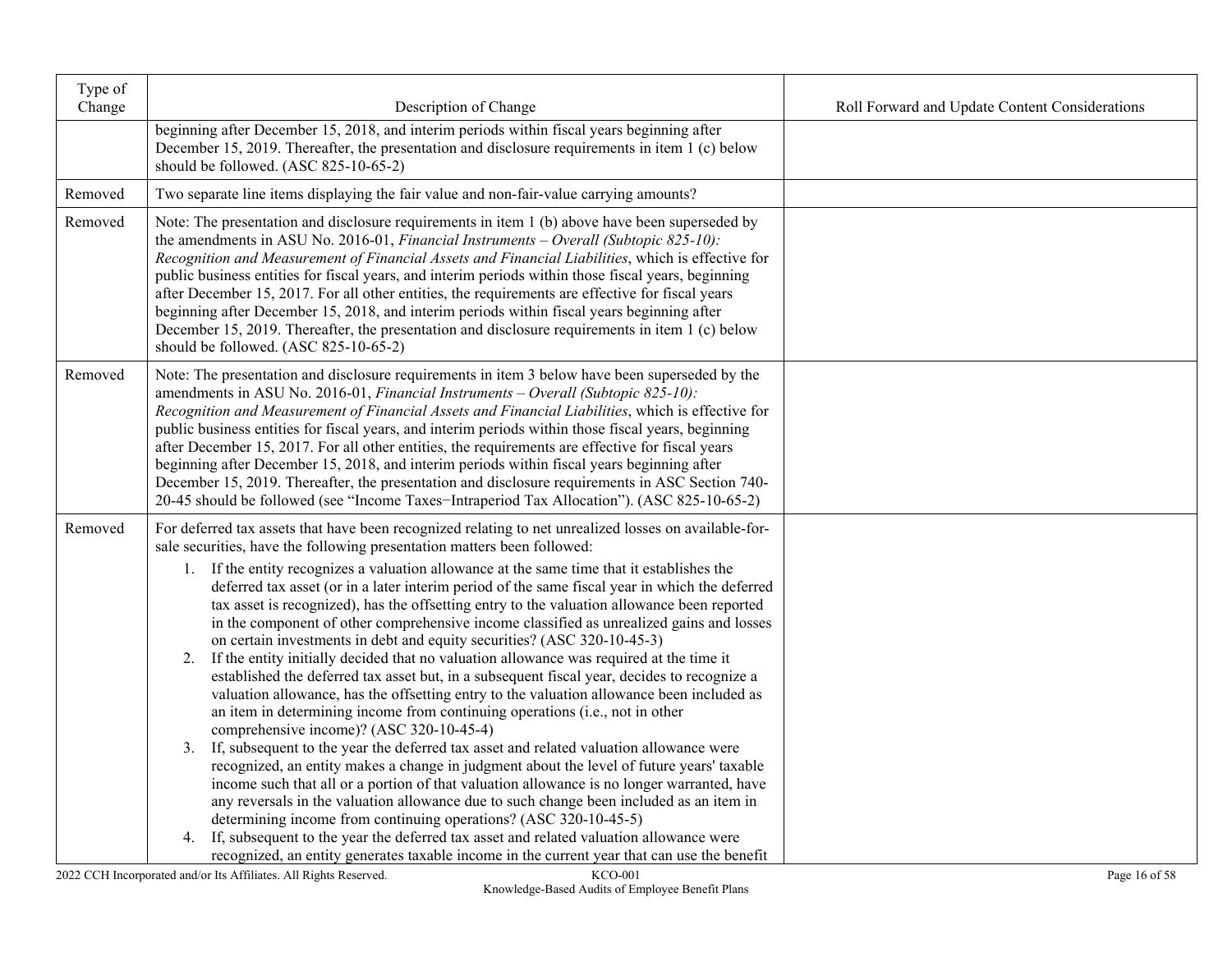| Type of<br>Change |                                                                                                                                                                                                                                                                                                                                                                                                                                                                                                                                                                                                                                                                                  |                                                |
|-------------------|----------------------------------------------------------------------------------------------------------------------------------------------------------------------------------------------------------------------------------------------------------------------------------------------------------------------------------------------------------------------------------------------------------------------------------------------------------------------------------------------------------------------------------------------------------------------------------------------------------------------------------------------------------------------------------|------------------------------------------------|
|                   | Description of Change<br>of the deferred tax asset, has the elimination or reduction of the valuation allowance been<br>allocated to that taxable income? (ASC 320-10-45-5)<br>5. If in the current year the entity recognizes a valuation allowance at the same time that it<br>establishes the deferred tax asset:<br>Has the entity determined the extent to which the valuation allowance is directly<br>a.                                                                                                                                                                                                                                                                  | Roll Forward and Update Content Considerations |
|                   | related to the unrealized loss and the other previously recognized deductible<br>temporary differences (e.g., an accrual for <i>other</i> postemployment benefits)?<br>$(ASC 320-10-45-6)$<br>Has the offsetting entry to the valuation allowance been reported in the<br>$\mathbf{b}$ .<br>component of other comprehensive income classified as unrealized gains and<br>losses on available-for-sale securities only to the extent the valuation allowance<br>is directly related to the unrealized loss on the available-for-sale securities that<br>arose in the current year? (ASC 320-10-45-6)                                                                             |                                                |
| <b>New</b>        | For securities classified as available for sale, have the following disclosures been made for interim<br>and annual periods, by major security type, as of each date for which a balance sheet is presented<br>(ASC 320-10-50-2 through 50-4) (Note: Major security types should be based on the nature and<br>risks of the security. An entity should consider the (shared) activity or business sector, vintage,<br>geographic concentration, credit quality, or economic characteristic in determining whether<br>disclosure for a particular security type is necessary and whether it is necessary to further separate<br>a particular security type into greater detail.): |                                                |
| New               | The amortized cost basis?                                                                                                                                                                                                                                                                                                                                                                                                                                                                                                                                                                                                                                                        |                                                |
| New               | The aggregate fair value?                                                                                                                                                                                                                                                                                                                                                                                                                                                                                                                                                                                                                                                        |                                                |
| New               | The total other-than-temporary impairment recognized in accumulated other comprehensive<br>income?                                                                                                                                                                                                                                                                                                                                                                                                                                                                                                                                                                               |                                                |
| <b>New</b>        | Total gains for securities with net gains in accumulated other comprehensive income?                                                                                                                                                                                                                                                                                                                                                                                                                                                                                                                                                                                             |                                                |
| New               | Total losses for securities with net losses in accumulated other comprehensive income?                                                                                                                                                                                                                                                                                                                                                                                                                                                                                                                                                                                           |                                                |
| <b>New</b>        | Information about the contractual maturities of those securities as of the date of the most recent<br>balance sheet presented? (Note: Maturity information may be combined in appropriate groupings.<br>Securities that are not due at a single maturity date, such as mortgage-backed securities, may be<br>disclosed separately rather than allocated over several maturity groupings; however, if allocated,<br>the basis for the allocation should also be disclosed.)                                                                                                                                                                                                       |                                                |
| <b>New</b>        | Note: The presentation and disclosure requirements in item 12 above have been superseded by<br>ASU No. 2016-13, Financial Instruments - Credit Losses (Topic 326): Measurement of Credit<br>Losses on Financial Instruments, which is effective for public business entities that are SEC filers,<br>excluding entities eligible to be smaller reporting companies as defined by the SEC, for fiscal years<br>beginning after December 15, 2019, including interim periods within those fiscal years. The one-<br>time determination of whether an entity is eligible to be a smaller reporting company should be                                                                |                                                |

2022 CCH Incorporated and/or Its Affiliates. All Rights Reserved. KCO-001 Page 17 of 58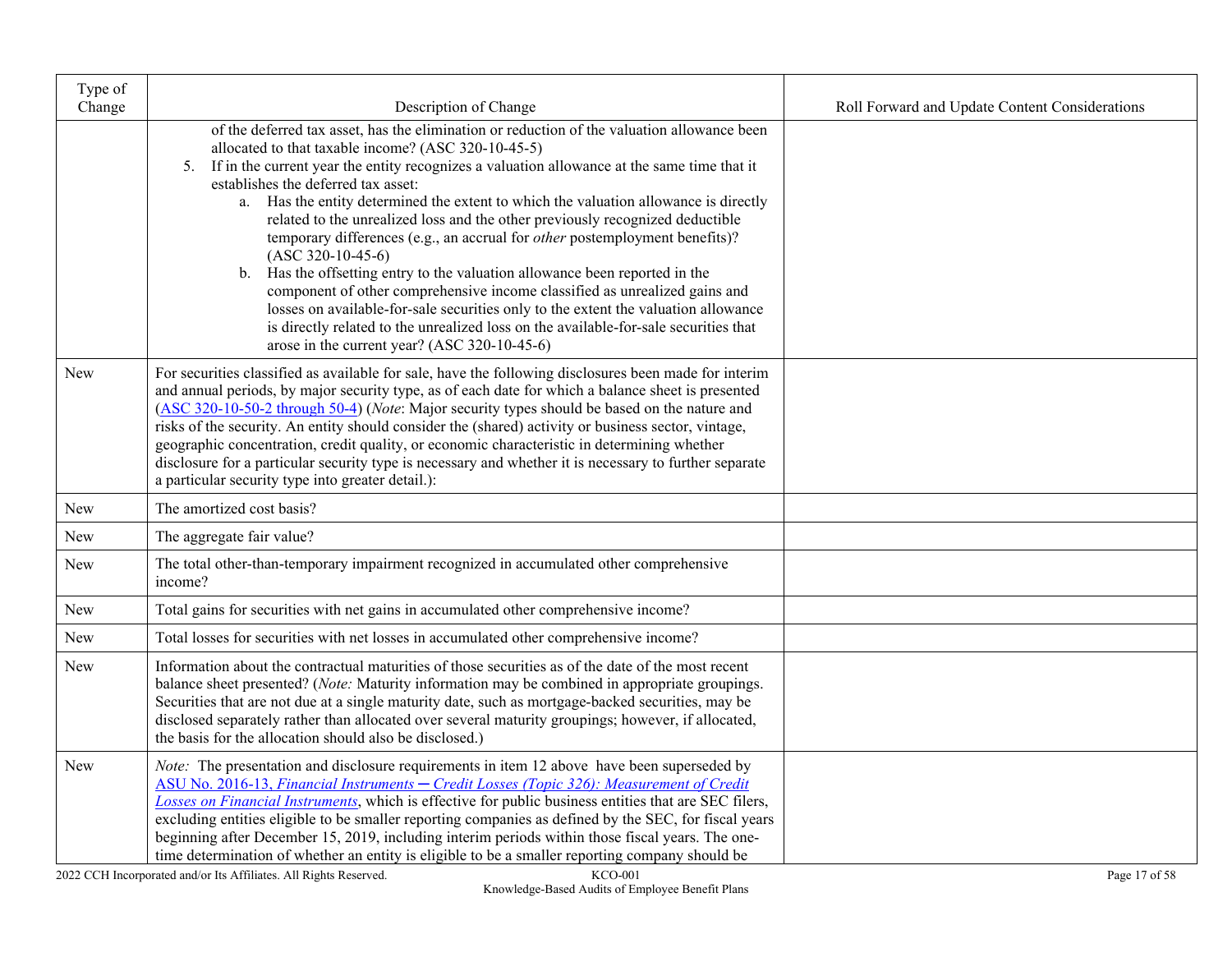| Type of<br>Change | Description of Change                                                                                                                                                                                                                                                                                                                                                                                                                                                                                                                                                                                                                                                                                                                                                                                                                                                                                                                                                                                                           | Roll Forward and Update Content Considerations |
|-------------------|---------------------------------------------------------------------------------------------------------------------------------------------------------------------------------------------------------------------------------------------------------------------------------------------------------------------------------------------------------------------------------------------------------------------------------------------------------------------------------------------------------------------------------------------------------------------------------------------------------------------------------------------------------------------------------------------------------------------------------------------------------------------------------------------------------------------------------------------------------------------------------------------------------------------------------------------------------------------------------------------------------------------------------|------------------------------------------------|
|                   | based on an entity's most recent determination as of November 15, 2019 in accordance with SEC<br>regulations. For all other entities, the requirements are effective for fiscal years beginning after<br>December 15, 2022, including interim periods within those fiscal years. Thereafter, the<br>presentation and disclosure requirements in item 13 below should be followed. (ASC 326-10-65-1)                                                                                                                                                                                                                                                                                                                                                                                                                                                                                                                                                                                                                             |                                                |
| Removed           | The total other-than-temporary impairment recognized in accumulated other comprehensive<br>income?                                                                                                                                                                                                                                                                                                                                                                                                                                                                                                                                                                                                                                                                                                                                                                                                                                                                                                                              |                                                |
| Removed           | Total gains for securities with net gains in accumulated other comprehensive income?                                                                                                                                                                                                                                                                                                                                                                                                                                                                                                                                                                                                                                                                                                                                                                                                                                                                                                                                            |                                                |
| Removed           | Total losses for securities with net losses in accumulated other comprehensive income?                                                                                                                                                                                                                                                                                                                                                                                                                                                                                                                                                                                                                                                                                                                                                                                                                                                                                                                                          |                                                |
| Removed           | Information about the contractual maturities of those securities as of the date of the most recent<br>balance sheet presented? (Note: Maturity information may be combined in appropriate groupings.<br>Securities that are not due at a single maturity date, such as mortgage-backed securities, may be<br>disclosed separately rather than allocated over several maturity groupings; however, if allocated,<br>the basis for the allocation should also be disclosed.)                                                                                                                                                                                                                                                                                                                                                                                                                                                                                                                                                      |                                                |
| Removed           | <i>Note:</i> The presentation and disclosure requirements in item 13 above have been superseded by<br>ASU No. 2016-13, Financial Instruments - Credit Losses (Topic 326): Measurement of Credit<br>Losses on Financial Instruments, which is effective for public business entities that are SEC filers,<br>excluding entities eligible to be smaller reporting companies as defined by the SEC, for fiscal years<br>beginning after December 15, 2019, including interim periods within those fiscal years. The one-<br>time determination of whether an entity is eligible to be a smaller reporting company should be<br>based on an entity's most recent determination as of November 15, 2019 in accordance with SEC<br>regulations. For all other entities, the requirements are effective for fiscal years beginning after<br>December 15, 2022, including interim periods within those fiscal years. Thereafter, the<br>presentation and disclosure requirements in item 14 below should be followed. (ASC 326-10-65-1) |                                                |
| Removed           | For securities classified as available for sale, have the following disclosures been made for interim<br>and annual periods, by major security type, as of each date for which a balance sheet is presented<br>(ASC 320-10-50-2 through 50-4) (Note: Major security types should be based on the nature and<br>risks of the security. An entity should consider the (shared) activity or business sector, vintage,<br>geographic concentration, credit quality, or economic characteristic in determining whether<br>disclosure for a particular security type is necessary and whether it is necessary to further separate<br>a particular security type into greater detail.):                                                                                                                                                                                                                                                                                                                                                |                                                |
| Removed           | The amortized cost basis?                                                                                                                                                                                                                                                                                                                                                                                                                                                                                                                                                                                                                                                                                                                                                                                                                                                                                                                                                                                                       |                                                |
| Removed           | The aggregate fair value?                                                                                                                                                                                                                                                                                                                                                                                                                                                                                                                                                                                                                                                                                                                                                                                                                                                                                                                                                                                                       |                                                |
| Overall           | <b>Investments – Equity Securities (ASC 321)</b>                                                                                                                                                                                                                                                                                                                                                                                                                                                                                                                                                                                                                                                                                                                                                                                                                                                                                                                                                                                |                                                |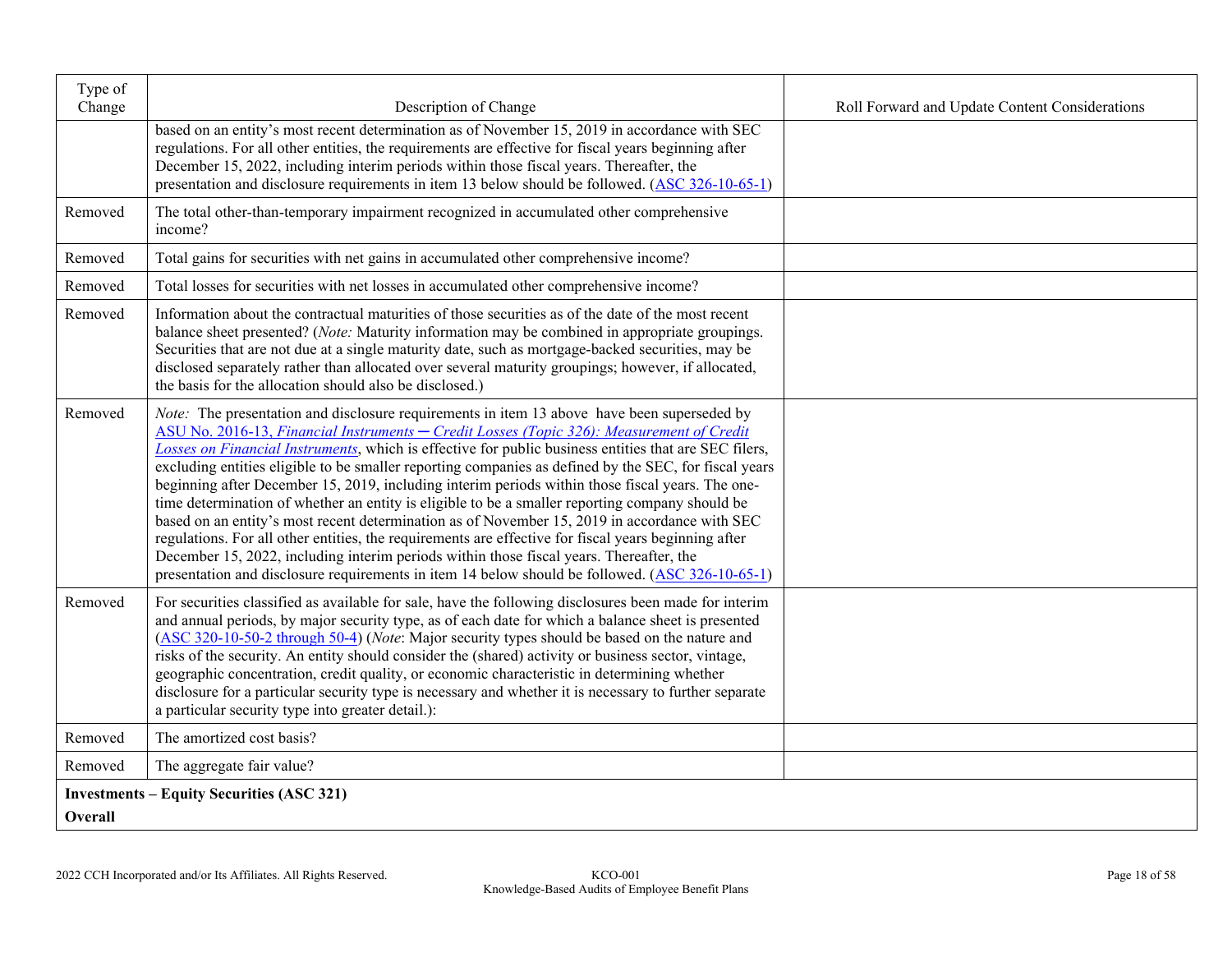| Type of<br>Change | Description of Change                                                                                                                                                                                                                                                                                                                                                                                                                                                                                                                                                                                                                                                                                                                                                                                                                                                                                                                                                                                                                                                                                                                                                                     | Roll Forward and Update Content Considerations |
|-------------------|-------------------------------------------------------------------------------------------------------------------------------------------------------------------------------------------------------------------------------------------------------------------------------------------------------------------------------------------------------------------------------------------------------------------------------------------------------------------------------------------------------------------------------------------------------------------------------------------------------------------------------------------------------------------------------------------------------------------------------------------------------------------------------------------------------------------------------------------------------------------------------------------------------------------------------------------------------------------------------------------------------------------------------------------------------------------------------------------------------------------------------------------------------------------------------------------|------------------------------------------------|
| Removed           | Note: The presentation and disclosure requirements in items 1 and 2 below are prescribed by ASU<br>No. 2016-01, Financial Instruments - Overall (Subtopic 825-10): Recognition and Measurement of<br>Financial Assets and Financial Liabilities, which is effective for public business entities for fiscal<br>years, and interim periods within those fiscal years, beginning after December 15, 2017. For all<br>other entities, the requirements are effective for fiscal years beginning after December 15, 2018,<br>and interim periods within fiscal years beginning after December 15, 2019. (ASC 825-10-65-2)                                                                                                                                                                                                                                                                                                                                                                                                                                                                                                                                                                     |                                                |
|                   | Early adoption is not permitted by public business entities, except as noted in item (a) below. Early<br>adoption for all other entities is only permitted as of fiscal years beginning after December 15,<br>2017, including interim periods within those fiscal years, and only for items (a) and (b) below.                                                                                                                                                                                                                                                                                                                                                                                                                                                                                                                                                                                                                                                                                                                                                                                                                                                                            |                                                |
|                   | (a) All entities may early adopt the presentation guidance in ASC paragraphs 825-10-45-5<br>through 45-7 for financial statements of fiscal years or interim periods that have not yet<br>been issued or that have not yet been made available for issuance. Specifically, when the<br>fair value option has been elected for financial liabilities, an entity will (1) present<br>separately in other comprehensive income the portion of the total change in the fair value<br>of a financial liability resulting from a change in the instrument-specific credit risk, and<br>(2) include in net income the cumulative amount of the gain or loss on the financial<br>liability that resulted from changes in instrument-specific credit risk if the financial<br>liability is settled (derecognized) before maturity.<br>(b) Entities that are not public business entities may elect not to disclose the information<br>about fair value of financial instruments required by the General Subsection of Section<br>825-10-50 in financial statements of fiscal years or interim periods that have not yet been<br>made available for issuance.                                       |                                                |
| Removed           | Note: For purposes of the transition related to ASU No. 2016-01, an entity should apply the<br>amendments using the following methods (ASC 825-10-65-2):                                                                                                                                                                                                                                                                                                                                                                                                                                                                                                                                                                                                                                                                                                                                                                                                                                                                                                                                                                                                                                  |                                                |
|                   | (a) A cumulative-effect adjustment to the balance sheet as of the beginning of the fiscal year<br>in which ASU No. 2016-01 is applied. The amendments related to equity securities<br>without readily determinable fair values (including disclosure requirements) should be<br>applied prospectively to all equity investments that exist as of the date of adoption.<br>(b) Prospective application of the amendment that requires the exit price notion in ASC Topic<br>820 on fair value measurement to be used to measure fair value of financial instruments<br>for disclosure purposes. If because of measuring fair value of financial instruments in<br>accordance with the guidance in ASC Topic 820, the prior-year figures shown for<br>comparative purposes will no longer be comparable, an entity should make a disclosure to<br>explain that fact. That disclosure is in conformity with the guidance in ASC Subtopic 205-<br>10 on presentation of financial statements that requires that any change in the manner of<br>or basis for presenting corresponding items for two or more periods that affects<br>comparability of financial statements should be disclosed. |                                                |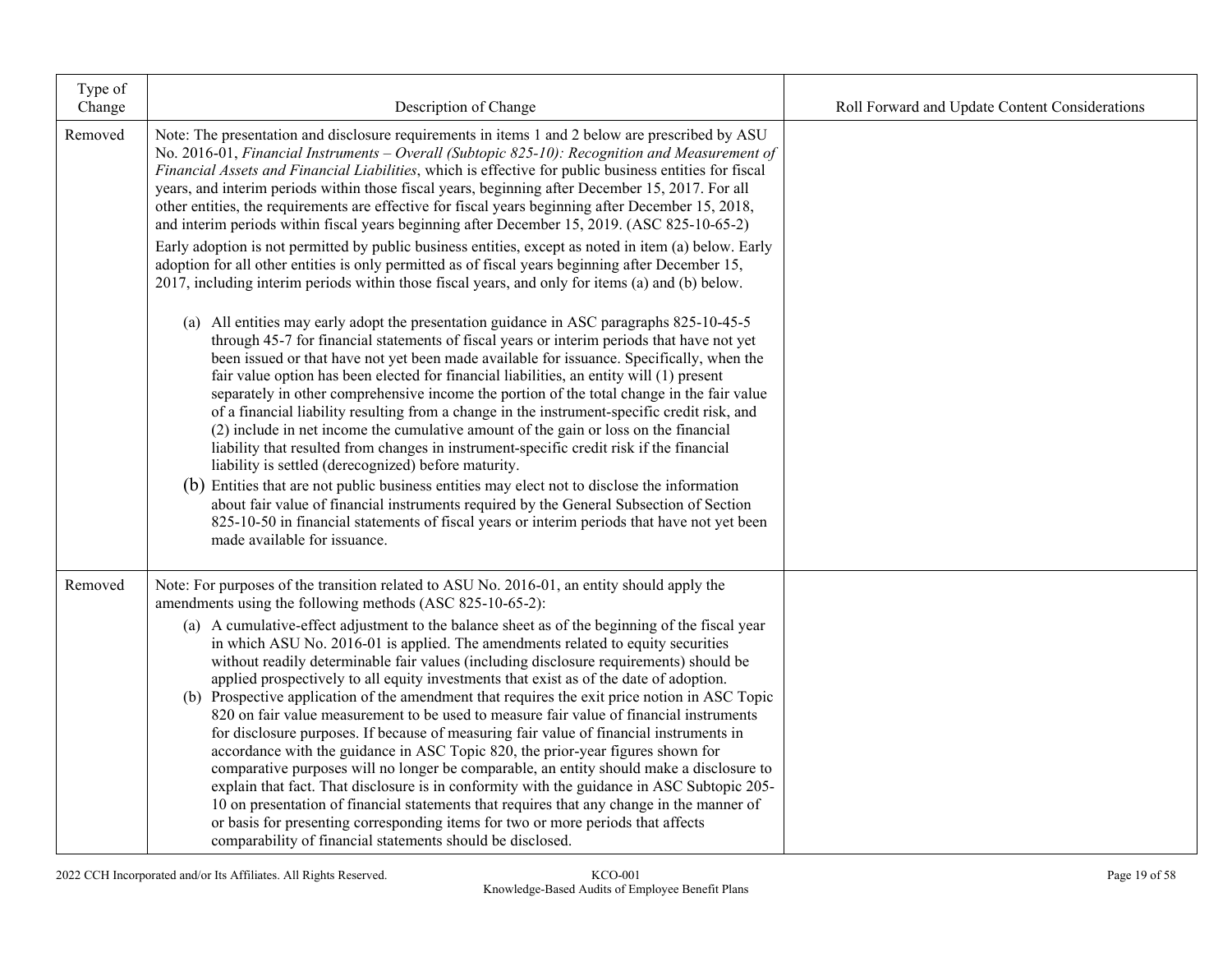| Type of<br>Change | Description of Change                                                                                                                                                                                                                                                                                                                                                                                                                                                                                                                                                                                                                                                                                                                                                                                                                                      | Roll Forward and Update Content Considerations               |
|-------------------|------------------------------------------------------------------------------------------------------------------------------------------------------------------------------------------------------------------------------------------------------------------------------------------------------------------------------------------------------------------------------------------------------------------------------------------------------------------------------------------------------------------------------------------------------------------------------------------------------------------------------------------------------------------------------------------------------------------------------------------------------------------------------------------------------------------------------------------------------------|--------------------------------------------------------------|
| Removed           | Note: To the extent that the disclosure requirements in this Subtopic achieve the fair value<br>disclosure requirements described in ASC Section 820-10-50 on disclosing fair value<br>measurement, an entity need not duplicate the related fair value disclosure.                                                                                                                                                                                                                                                                                                                                                                                                                                                                                                                                                                                        |                                                              |
| Removed           | Have the following transitional disclosures related to the adoption of ASU No. 2016-01 been made<br>in the period of adoption (ASC 825-10-65-2):<br>(a) The nature of and reason for the change in accounting principle, including an explanation<br>of the newly adopted accounting principle?<br>(b) The method of applying the change?<br>(c) The effect of the adoption on any line item in the balance sheet, if material, as of the<br>beginning of the fiscal year of adoption?<br>Note: Presentation of the effect on financial statement subtotals is not required.<br>(d) The cumulative effect of the change on retained earnings or other components of equity in<br>the balance sheet as of the beginning of the fiscal year of adoption?<br>(e) For an entity that issues interim financial statements, the disclosures in items (a) through |                                                              |
|                   | (d) above in each interim financial statement of the fiscal year of change and the annual<br>financial statement of the period of the change?                                                                                                                                                                                                                                                                                                                                                                                                                                                                                                                                                                                                                                                                                                              |                                                              |
| Updated           | Have the following disclosures been made for equity securities without readily determinable fair<br>values for which the guidance in ASC 321-10-35-2 is applied (i.e., cost minus impairment, if any)<br>$(ASC 321-10-50-3):$                                                                                                                                                                                                                                                                                                                                                                                                                                                                                                                                                                                                                              | Disclosure will reset on roll forward due to content changes |
|                   | Intangibles - Other (ASC 325)                                                                                                                                                                                                                                                                                                                                                                                                                                                                                                                                                                                                                                                                                                                                                                                                                              |                                                              |
| Removed           | <b>Section regarding Cost Method Investments</b>                                                                                                                                                                                                                                                                                                                                                                                                                                                                                                                                                                                                                                                                                                                                                                                                           |                                                              |
|                   | Intangibles - Goodwill and Other (ASC 350)                                                                                                                                                                                                                                                                                                                                                                                                                                                                                                                                                                                                                                                                                                                                                                                                                 |                                                              |
|                   | Disclosure and Presentation Requirements for Private Companies and Not-for-Profit Entities that Elect to Apply the Accounting Alternatives for Goodwill                                                                                                                                                                                                                                                                                                                                                                                                                                                                                                                                                                                                                                                                                                    |                                                              |
| New               | Note: The presentation and disclosure requirements in items 7 and 8 below are prescribed by the<br>amendments in ASU No. 2021-03, Intangibles—Goodwill and Other (Topic 350): Accounting<br>Alternative for Evaluating Triggering Events, which is effective for fiscal years beginning after<br>December 15, 2019. Early adoption is permitted for both interim and annual financial statements<br>that have not yet been issued or made available for issuance as of March 30, 2021.                                                                                                                                                                                                                                                                                                                                                                     |                                                              |
|                   | A private company or not-for-profit entity that adopts ASU No. 2021-03 should apply it as of the<br>beginning of the interim or annual period for financial statements that have not yet been issued or<br>made available for issuance in the year of adoption. A private company or not-for-profit entity<br>should not retroactively adopt ASU No. 2021-03 as of the beginning of an annual period for which<br>interim-period financial statements have already been issued in the year of adoption.                                                                                                                                                                                                                                                                                                                                                    |                                                              |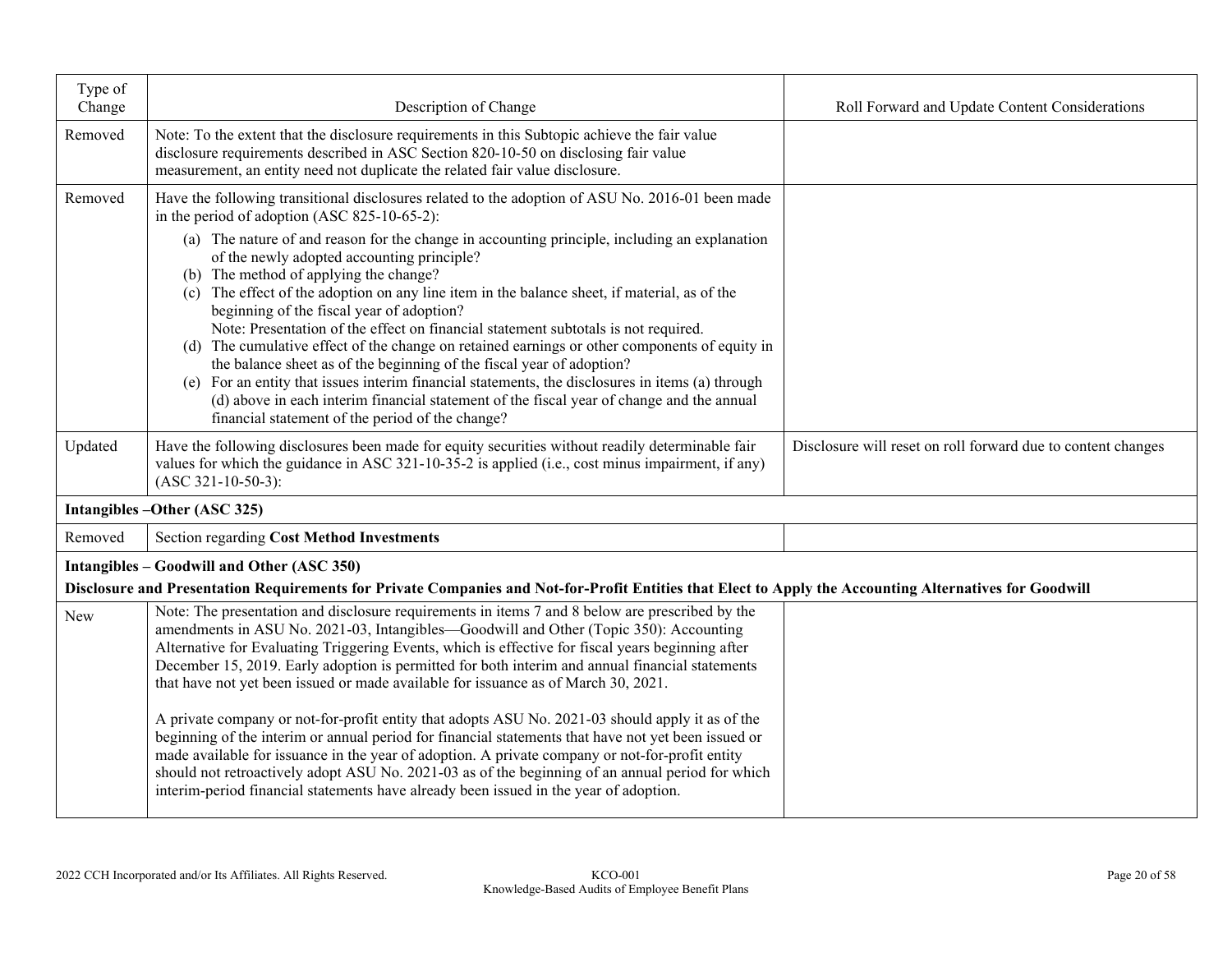| Type of                      |                                                                                                                                                                                                                                                                                                                                                                                                                                                                                                                                                                                                                                                                                                                                                                                                                                                                                                                                                                                                                                                                                                                                                                                                                                                                                                                   |                                                |
|------------------------------|-------------------------------------------------------------------------------------------------------------------------------------------------------------------------------------------------------------------------------------------------------------------------------------------------------------------------------------------------------------------------------------------------------------------------------------------------------------------------------------------------------------------------------------------------------------------------------------------------------------------------------------------------------------------------------------------------------------------------------------------------------------------------------------------------------------------------------------------------------------------------------------------------------------------------------------------------------------------------------------------------------------------------------------------------------------------------------------------------------------------------------------------------------------------------------------------------------------------------------------------------------------------------------------------------------------------|------------------------------------------------|
| Change                       | Description of Change                                                                                                                                                                                                                                                                                                                                                                                                                                                                                                                                                                                                                                                                                                                                                                                                                                                                                                                                                                                                                                                                                                                                                                                                                                                                                             | Roll Forward and Update Content Considerations |
|                              | For a private company or not-for-profit entity that adopts ASU No. 2021-03 after its original<br>effective date, ASU No. 2021-03 should be applied prospectively as of the beginning of the first<br>reporting period in which the accounting alternative is adopted. (ASC 350-20-65-4)                                                                                                                                                                                                                                                                                                                                                                                                                                                                                                                                                                                                                                                                                                                                                                                                                                                                                                                                                                                                                           |                                                |
| <b>New</b>                   | Has an entity that elects the accounting alternative for amortizing goodwill disclosed the<br>requirements noted in items 4 through 6 above? (ASC 350-20-50-3A)                                                                                                                                                                                                                                                                                                                                                                                                                                                                                                                                                                                                                                                                                                                                                                                                                                                                                                                                                                                                                                                                                                                                                   |                                                |
| <b>New</b>                   | Has an entity that elects the accounting alternative for a goodwill impairment triggering event<br>evaluation disclosed its use of the alternative as a significant accounting policy? (ASC 350-20-50-<br>3B and ASC 235-10-50-1)                                                                                                                                                                                                                                                                                                                                                                                                                                                                                                                                                                                                                                                                                                                                                                                                                                                                                                                                                                                                                                                                                 |                                                |
| <b>Liabilities (ASC 405)</b> |                                                                                                                                                                                                                                                                                                                                                                                                                                                                                                                                                                                                                                                                                                                                                                                                                                                                                                                                                                                                                                                                                                                                                                                                                                                                                                                   |                                                |
|                              | <b>Extinguishments of Liabilities</b>                                                                                                                                                                                                                                                                                                                                                                                                                                                                                                                                                                                                                                                                                                                                                                                                                                                                                                                                                                                                                                                                                                                                                                                                                                                                             |                                                |
| Removed                      | Note: The disclosure requirements in item 1 below are prescribed by ASU No. 2016-04, <i>Liabilities</i><br>- Extinguishments of Liabilities (Subtopic 405-20): Recognition of Breakage for Certain Prepaid<br>Stored-Value Products. ASU No. 2016-04 is effective on a retrospective basis for financial<br>statements issued for fiscal years beginning after December 15, 2017, and interim periods within<br>those fiscal years for: (a) public business entities, (b) not-for-profit entities that have issued, or are<br>conduit bond obligors for, securities that are traded, listed, or quoted on an exchange or an over-<br>the-counter market, and (c) employee benefit plans that file or furnish financial statements with or<br>to the Securities and Exchange Commission. For all other entities, the requirements are effective<br>on a retrospective basis for financial statements issued for fiscal years beginning after December<br>15, 2018, and interim periods within fiscal years beginning after December 15, 2019. Early<br>adoption is permitted, including adoption in an interim period. (ASC 405-20-65-1)<br>For purposes of the transition related to ASU No. 2016-04, an entity should apply the guidance<br>using one of the following two transition methods (ASC 405-20-65-1): |                                                |
| Removed                      | Retrospectively to each prior reporting period presented in accordance with the guidance on<br>accounting changes in ASC paragraphs 250-10-45-5 through 45-10.                                                                                                                                                                                                                                                                                                                                                                                                                                                                                                                                                                                                                                                                                                                                                                                                                                                                                                                                                                                                                                                                                                                                                    |                                                |
|                              | Retrospectively by means of a cumulative-effect adjustment to retained earnings as of the<br>beginning of the fiscal year in which ASU No. 2016-04 is adopted.                                                                                                                                                                                                                                                                                                                                                                                                                                                                                                                                                                                                                                                                                                                                                                                                                                                                                                                                                                                                                                                                                                                                                    |                                                |
|                              | Under these transition methods, an entity should provide the disclosures required in ASC<br>paragraphs $250-10-50-1$ (a) and $(b)(3)$ and $250-10-50-2$ , as applicable, in the period of adoption. If<br>an entity elects to use the transition method in item 1 above, the entity should also provide the<br>disclosure required by ASC paragraph 250-10-50-1(b)(1). (See "Accounting Changes and Error<br>Corrections")                                                                                                                                                                                                                                                                                                                                                                                                                                                                                                                                                                                                                                                                                                                                                                                                                                                                                        |                                                |
| <b>Debt (ASC 470)</b>        |                                                                                                                                                                                                                                                                                                                                                                                                                                                                                                                                                                                                                                                                                                                                                                                                                                                                                                                                                                                                                                                                                                                                                                                                                                                                                                                   |                                                |
| <b>Overall</b>               |                                                                                                                                                                                                                                                                                                                                                                                                                                                                                                                                                                                                                                                                                                                                                                                                                                                                                                                                                                                                                                                                                                                                                                                                                                                                                                                   |                                                |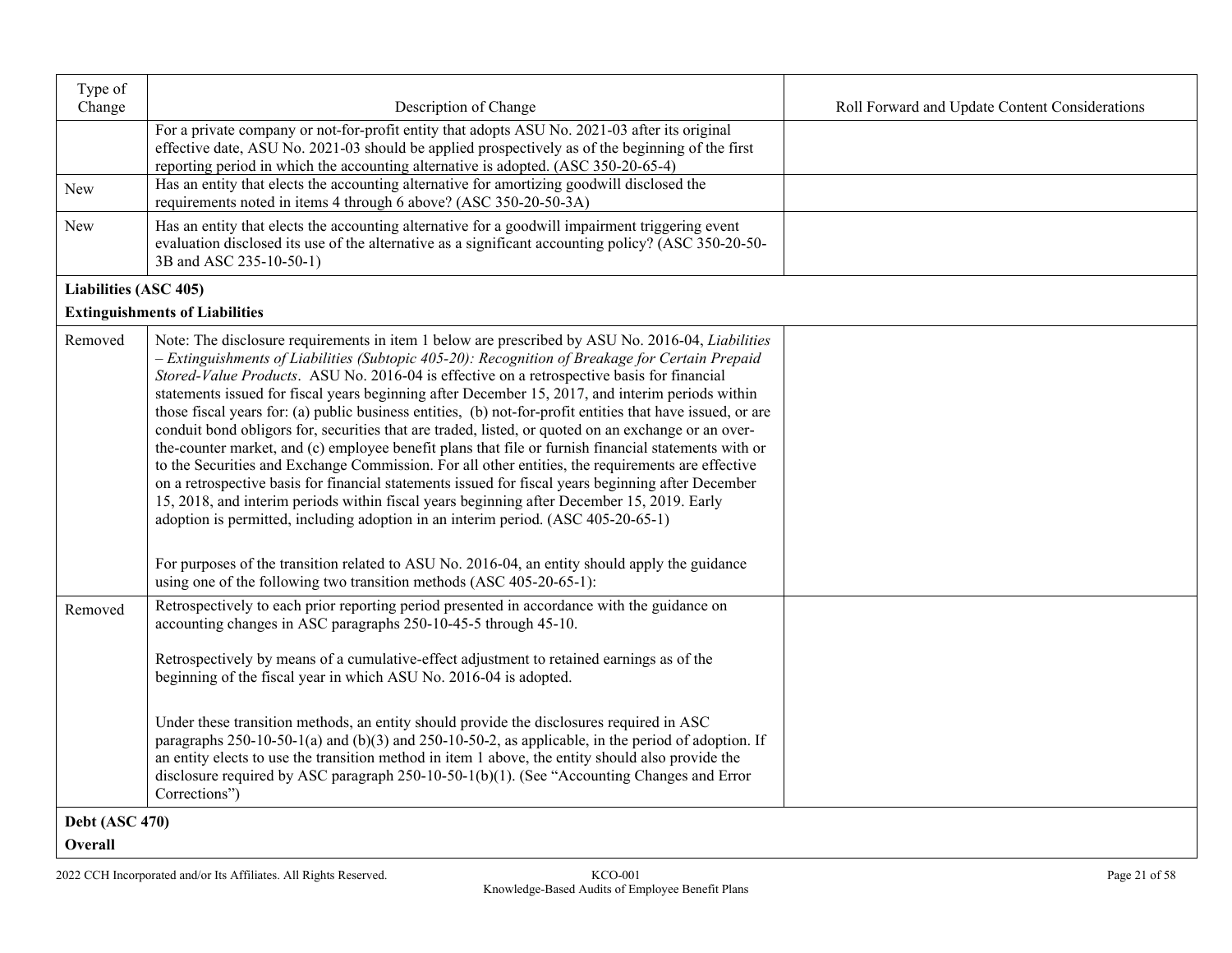| Type of<br>Change                                                         | Description of Change                                                                                                                                                                                                                                                                                                                                                                                                                                                                                                                                                                                                                                                                                                                                                                                                                                                                                                                                                                                                                                                                                                                                    | Roll Forward and Update Content Considerations |
|---------------------------------------------------------------------------|----------------------------------------------------------------------------------------------------------------------------------------------------------------------------------------------------------------------------------------------------------------------------------------------------------------------------------------------------------------------------------------------------------------------------------------------------------------------------------------------------------------------------------------------------------------------------------------------------------------------------------------------------------------------------------------------------------------------------------------------------------------------------------------------------------------------------------------------------------------------------------------------------------------------------------------------------------------------------------------------------------------------------------------------------------------------------------------------------------------------------------------------------------|------------------------------------------------|
| New                                                                       | Note: The presentation and disclosure requirements in item 10 below have been superseded by the<br>amendments in ASU No. 2020-06, Debt-Debt with Conversion and Other Options (Subtopic 470-<br>20) and Derivatives and Hedging-Contracts in Entity's Own Equity (Subtopic 815-40):<br>Accounting for Convertible Instruments and Contracts in an Entity's Own Equity, which is<br>effective for public business entities that meet the definition of an SEC filer, excluding entities<br>eligible to be smaller reporting companies as defined by the SEC, for fiscal years beginning after<br>December 15, 2021, and interim periods within those fiscal years. The one-time determination of<br>whether an entity is eligible to be a smaller reporting company should be based on an entity's most<br>recent determination as of August 5, 2020, in accordance with SEC regulations. For all other<br>entities, the requirements are effective for fiscal years beginning after December 15, 2023 and<br>interim periods within those fiscal years. Thereafter, the presentation and disclosure requirements<br>in item 11 below should be followed. |                                                |
|                                                                           | Early application is permitted for all entities, but no earlier than for fiscal years beginning after<br>December 15, 2020, including interim periods within those fiscal years. (ASC 815-40-65-1)                                                                                                                                                                                                                                                                                                                                                                                                                                                                                                                                                                                                                                                                                                                                                                                                                                                                                                                                                       |                                                |
|                                                                           | Note: An entity should apply ASU No. 2020-06 using one of the following two methods:                                                                                                                                                                                                                                                                                                                                                                                                                                                                                                                                                                                                                                                                                                                                                                                                                                                                                                                                                                                                                                                                     |                                                |
|                                                                           | On a modified retrospective basis to financial instruments outstanding as of the beginning of the<br>fiscal year of adoption, with the cumulative effect of initially applying ASU No. 2020-06<br>recognized at the date of initial application through an adjustment to the opening balance of<br>retained earnings (or other appropriate components of equity or net assets in thebalance sheet).<br>Under this method, earnings-per share amounts should not be restated in prior periods presented.<br>On a retrospective basis to financial instruments outstanding as of the beginning of the first<br>comparative reporting period for each prior reporting period presented in accordance with the<br>guidance on accounting changes in ASC paragraphs 250-10-45-5 through 45-10.                                                                                                                                                                                                                                                                                                                                                                |                                                |
| adoption is permitted for fiscal years beginning after December 15, 2019. | All entities that have not yet adopted ASU No. 2017-11, Earnings Per Share (Topic 260) and<br>Derivatives and Hedging (Topic 815): Part I, Accounting for Certain Financial Instruments with<br>Down Round Features, may early adopt ASU No. 2020-06 related to recognition and measurement<br>for any convertible security that includes a down round feature in financial statements for fiscal<br>years or interim periods that have not yet been issued or made available for issuance. This early                                                                                                                                                                                                                                                                                                                                                                                                                                                                                                                                                                                                                                                   |                                                |
|                                                                           | An entity may irrevocably elect the fair value option in accordance with ASC Subtopic 825-10 for<br>any liability-classified financial instrument that is a convertible security that is within the scope of<br>that Subtopic. For items measured at fair value in accordance with this election, the difference<br>between the carrying amount and the fair value should be recorded by means of a cumulative-effect                                                                                                                                                                                                                                                                                                                                                                                                                                                                                                                                                                                                                                                                                                                                    |                                                |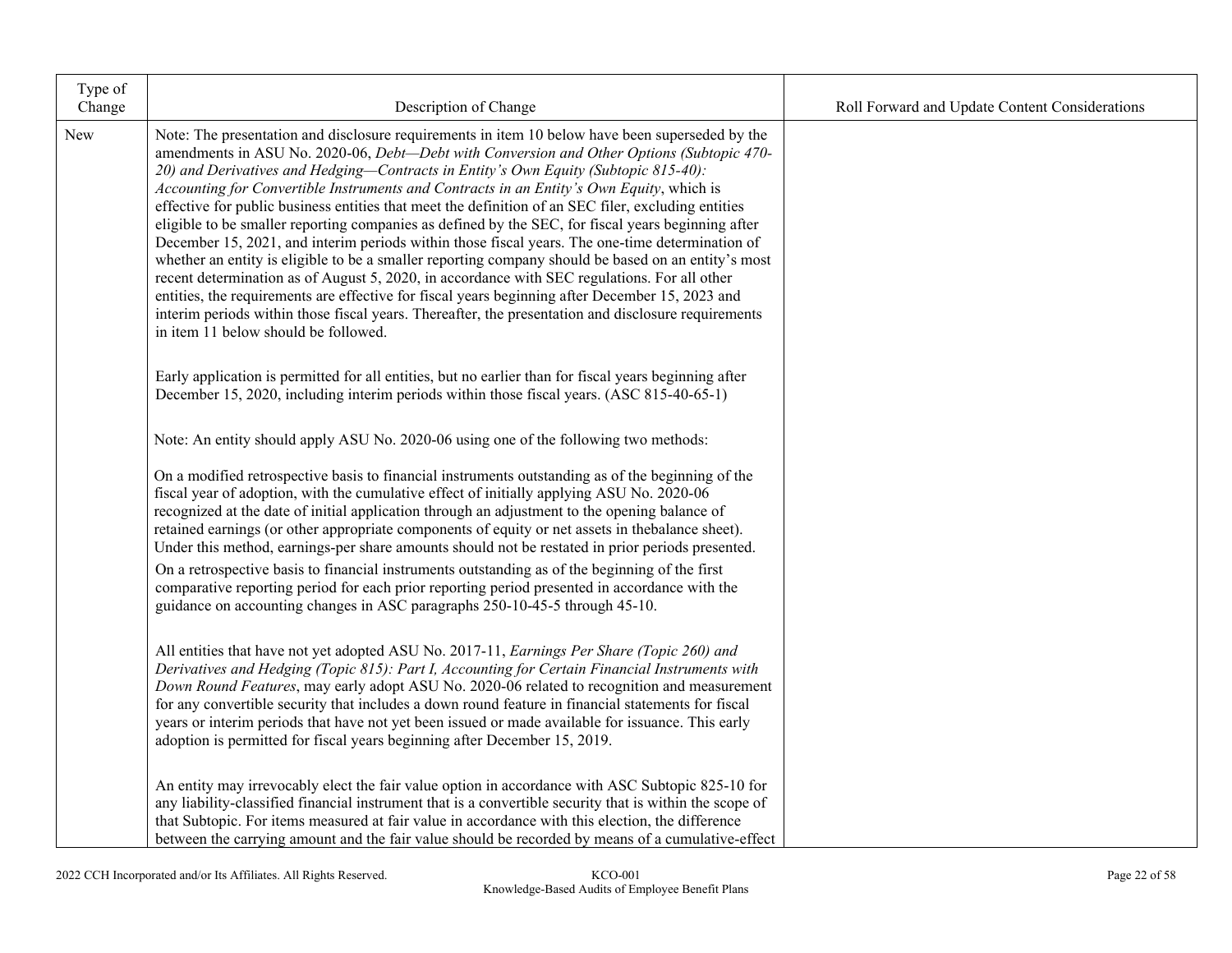| Type of<br>Change     | Description of Change                                                                                                                                                                                                                                                                                                                                                                                                                                                                                                                                                                                                                                                                                                                                                                                                                                                                                                                                                                                                                                                                                                                                                                                                                                                                 | Roll Forward and Update Content Considerations |
|-----------------------|---------------------------------------------------------------------------------------------------------------------------------------------------------------------------------------------------------------------------------------------------------------------------------------------------------------------------------------------------------------------------------------------------------------------------------------------------------------------------------------------------------------------------------------------------------------------------------------------------------------------------------------------------------------------------------------------------------------------------------------------------------------------------------------------------------------------------------------------------------------------------------------------------------------------------------------------------------------------------------------------------------------------------------------------------------------------------------------------------------------------------------------------------------------------------------------------------------------------------------------------------------------------------------------|------------------------------------------------|
|                       | adjustment to the opening retained earnings balance as of the beginning of the first reporting period<br>that an entity has adopted ASU No. 2020-06. (ASC 815-40-65-1)                                                                                                                                                                                                                                                                                                                                                                                                                                                                                                                                                                                                                                                                                                                                                                                                                                                                                                                                                                                                                                                                                                                |                                                |
| New                   | Have the combined aggregate amount of maturities and sinking fund requirements for all long-term<br>borrowings been disclosed for each of the five years following the date of the latest balance sheet<br>presented? (ASC 470-10-50-1) (See "Equity" for related disclosure guidance on redeemable<br>securities.)                                                                                                                                                                                                                                                                                                                                                                                                                                                                                                                                                                                                                                                                                                                                                                                                                                                                                                                                                                   |                                                |
| <b>Debt (ASC 470)</b> |                                                                                                                                                                                                                                                                                                                                                                                                                                                                                                                                                                                                                                                                                                                                                                                                                                                                                                                                                                                                                                                                                                                                                                                                                                                                                       |                                                |
|                       | Debt with Conversion and Other Options                                                                                                                                                                                                                                                                                                                                                                                                                                                                                                                                                                                                                                                                                                                                                                                                                                                                                                                                                                                                                                                                                                                                                                                                                                                |                                                |
| New                   | Note: The presentation and disclosure requirements in items 1 through 3 below have been<br>superseded by the amendments in ASU No. 2020-06, <i>Debt-Debt with Conversion and Other</i><br>Options (Subtopic 470-20) and Derivatives and Hedging-Contracts in Entity's Own Equity<br>(Subtopic 815-40): Accounting for Convertible Instruments and Contracts in an Entity's Own<br>Equity, which is effective for public business entities that meet the definition of an SEC filer,<br>excluding entities eligible to be smaller reporting companies as defined by the SEC, for fiscal years<br>beginning after December 15, 2021, and interim periods within those fiscal years. The one-time<br>determination of whether an entity is eligible to be a smaller reporting company should be based on<br>an entity's most recent determination as of August 5, 2020, in accordance with SEC regulations.<br>For all other entities, the requirements are effective for fiscal years beginning after December 15,<br>2023 and interim periods within those fiscal years. Thereafter, the presentation and disclosure<br>requirements in items 4 through 11 below should be followed.                                                                                                   |                                                |
|                       | Early application is permitted for all entities, but no earlier than for fiscal years beginning after<br>December 15, 2020, including interim periods within those fiscal years. (ASC 815-40-65-1)                                                                                                                                                                                                                                                                                                                                                                                                                                                                                                                                                                                                                                                                                                                                                                                                                                                                                                                                                                                                                                                                                    |                                                |
| New                   | Note: The presentation and disclosure requirements in items 1 through 3 above have been<br>superseded by the amendments in ASU No. 2020-06, Debt-Debt with Conversion and Other<br>Options (Subtopic 470-20) and Derivatives and Hedging-Contracts in Entity's Own Equity<br>(Subtopic 815-40): Accounting for Convertible Instruments and Contracts in an Entity's Own<br>Equity, which is effective for public business entities that meet the definition of an SEC filer,<br>excluding entities eligible to be smaller reporting companies as defined by the SEC, for fiscal years<br>beginning after December 15, 2021, and interim periods within those fiscal years. The one-time<br>determination of whether an entity is eligible to be a smaller reporting company should be based on<br>an entity's most recent determination as of August 5, 2020, in accordance with SEC regulations.<br>For all other entities, the requirements are effective for fiscal years beginning after December 15,<br>2023 and interim periods within those fiscal years. Thereafter, the presentation and disclosure<br>requirements in items 4 through 11 below should be followed.<br>Early application is permitted for all entities, but no earlier than for fiscal years beginning after |                                                |
|                       | December 15, 2020, including interim periods within those fiscal years. (ASC 815-40-65-1)                                                                                                                                                                                                                                                                                                                                                                                                                                                                                                                                                                                                                                                                                                                                                                                                                                                                                                                                                                                                                                                                                                                                                                                             |                                                |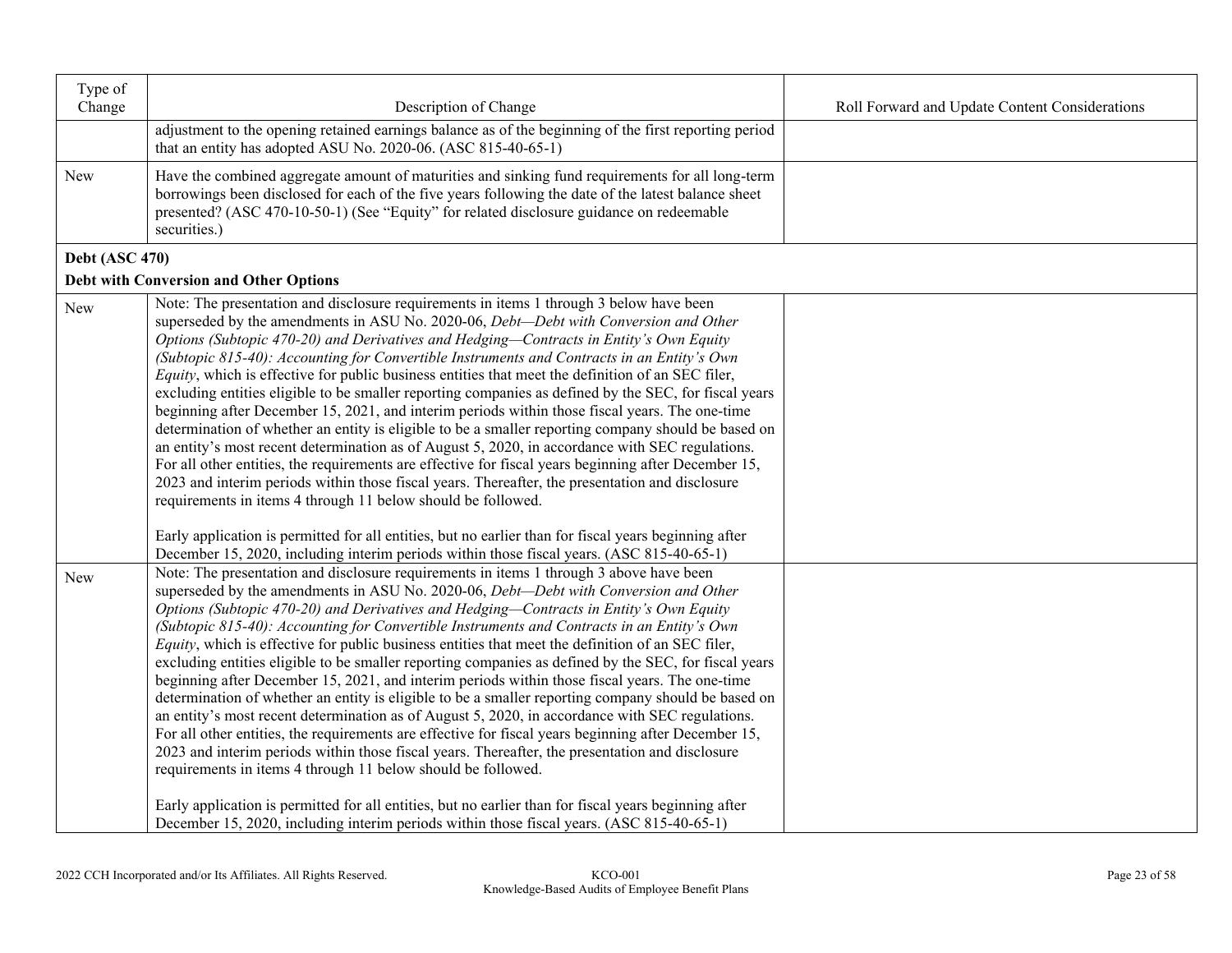| Type of<br>Change                                                                                                                                                                                                                                                                     | Description of Change                                                                                                                                                                              | Roll Forward and Update Content Considerations |
|---------------------------------------------------------------------------------------------------------------------------------------------------------------------------------------------------------------------------------------------------------------------------------------|----------------------------------------------------------------------------------------------------------------------------------------------------------------------------------------------------|------------------------------------------------|
|                                                                                                                                                                                                                                                                                       |                                                                                                                                                                                                    |                                                |
| New                                                                                                                                                                                                                                                                                   | Has an entity disclosed the pertinent rights and privileges of each convertible debt instrument<br>outstanding, including, but not limited to, the following information (ASC 470-20-50-1A and 50- |                                                |
|                                                                                                                                                                                                                                                                                       | $1B)$ :                                                                                                                                                                                            |                                                |
|                                                                                                                                                                                                                                                                                       | Principal amount?<br>a.                                                                                                                                                                            |                                                |
|                                                                                                                                                                                                                                                                                       | Coupon rate?<br>b.                                                                                                                                                                                 |                                                |
|                                                                                                                                                                                                                                                                                       | Conversion or exercise prices or rates and number of shares into which the instrument is<br>$\mathbf{c}$ .                                                                                         |                                                |
|                                                                                                                                                                                                                                                                                       | potentially convertible?                                                                                                                                                                           |                                                |
|                                                                                                                                                                                                                                                                                       | Pertinent dates, such as conversion date(s) and maturity date?<br>d.                                                                                                                               |                                                |
|                                                                                                                                                                                                                                                                                       | Parties that control the conversion rights?<br>e.                                                                                                                                                  |                                                |
|                                                                                                                                                                                                                                                                                       | Manner of settlement upon conversion and any alternative settlement methods, such as<br>f.                                                                                                         |                                                |
|                                                                                                                                                                                                                                                                                       | cash, shares, or a combination of cash and shares?                                                                                                                                                 |                                                |
|                                                                                                                                                                                                                                                                                       | Terms that may change conversion or exercise prices, number of shares to be issued, or<br>g.                                                                                                       |                                                |
|                                                                                                                                                                                                                                                                                       | other conversion rights and the timing of those rights (excluding standard antidilution                                                                                                            |                                                |
|                                                                                                                                                                                                                                                                                       | provisions)?<br>Liquidation preference and unusual voting rights, if applicable?<br>h.                                                                                                             |                                                |
|                                                                                                                                                                                                                                                                                       | Other material terms and features of the instrument that are not listed above?<br>$\mathbf{i}$ .                                                                                                   |                                                |
|                                                                                                                                                                                                                                                                                       |                                                                                                                                                                                                    |                                                |
|                                                                                                                                                                                                                                                                                       | Has the following incremental information been disclosed for contingently convertible instruments                                                                                                  |                                                |
|                                                                                                                                                                                                                                                                                       | or certain convertible debt instruments that are described in ASC paragraphs 470-20-05-8 through                                                                                                   |                                                |
|                                                                                                                                                                                                                                                                                       | 05-8A (e.g., convertible debt instruments that have a contingently adjustable conversion ratio or                                                                                                  |                                                |
|                                                                                                                                                                                                                                                                                       | that may become convertible only upon the occurrence of a future event that is outside the control                                                                                                 |                                                |
|                                                                                                                                                                                                                                                                                       | of the issuer or holder) (ASC 470-20-50-1C):                                                                                                                                                       |                                                |
|                                                                                                                                                                                                                                                                                       | a. Events or changes in circumstances that would adjust or change the contingency or would                                                                                                         |                                                |
|                                                                                                                                                                                                                                                                                       | cause the contingency to be met?                                                                                                                                                                   |                                                |
|                                                                                                                                                                                                                                                                                       | b. Information on whether the shares that would be issued if the contingently convertible<br>securities were converted are included in the calculation of diluted earnings per share               |                                                |
|                                                                                                                                                                                                                                                                                       | (EPS) and the reasons why or why not?                                                                                                                                                              |                                                |
|                                                                                                                                                                                                                                                                                       | c. Other information that is helpful in understanding both the nature of the contingencies and                                                                                                     |                                                |
|                                                                                                                                                                                                                                                                                       | the potential impact of conversion?                                                                                                                                                                |                                                |
|                                                                                                                                                                                                                                                                                       |                                                                                                                                                                                                    |                                                |
|                                                                                                                                                                                                                                                                                       | Has the following information been disclosed for each convertible debt instrument as of each date                                                                                                  |                                                |
|                                                                                                                                                                                                                                                                                       | for which a balance sheet is presented (ASC 470-20-50-1D):                                                                                                                                         |                                                |
|                                                                                                                                                                                                                                                                                       | a. The unamortized premium, discount, or issuance costs and, if applicable, the premium                                                                                                            |                                                |
| amount recorded as paid-in capital?<br>b. The net carrying amount?<br>For public business entities, the fair value of the entire instrument and the level of the fair<br>c.<br>value hierarchy in accordance with ASC paragraphs 825-10-50-10 through 50-15?<br>$(ASC 470-20-50-1E):$ |                                                                                                                                                                                                    |                                                |
|                                                                                                                                                                                                                                                                                       |                                                                                                                                                                                                    |                                                |
|                                                                                                                                                                                                                                                                                       |                                                                                                                                                                                                    |                                                |
|                                                                                                                                                                                                                                                                                       |                                                                                                                                                                                                    |                                                |
|                                                                                                                                                                                                                                                                                       | Has the following information been disclosed as of the date of the latest balance sheet presented                                                                                                  |                                                |
|                                                                                                                                                                                                                                                                                       |                                                                                                                                                                                                    |                                                |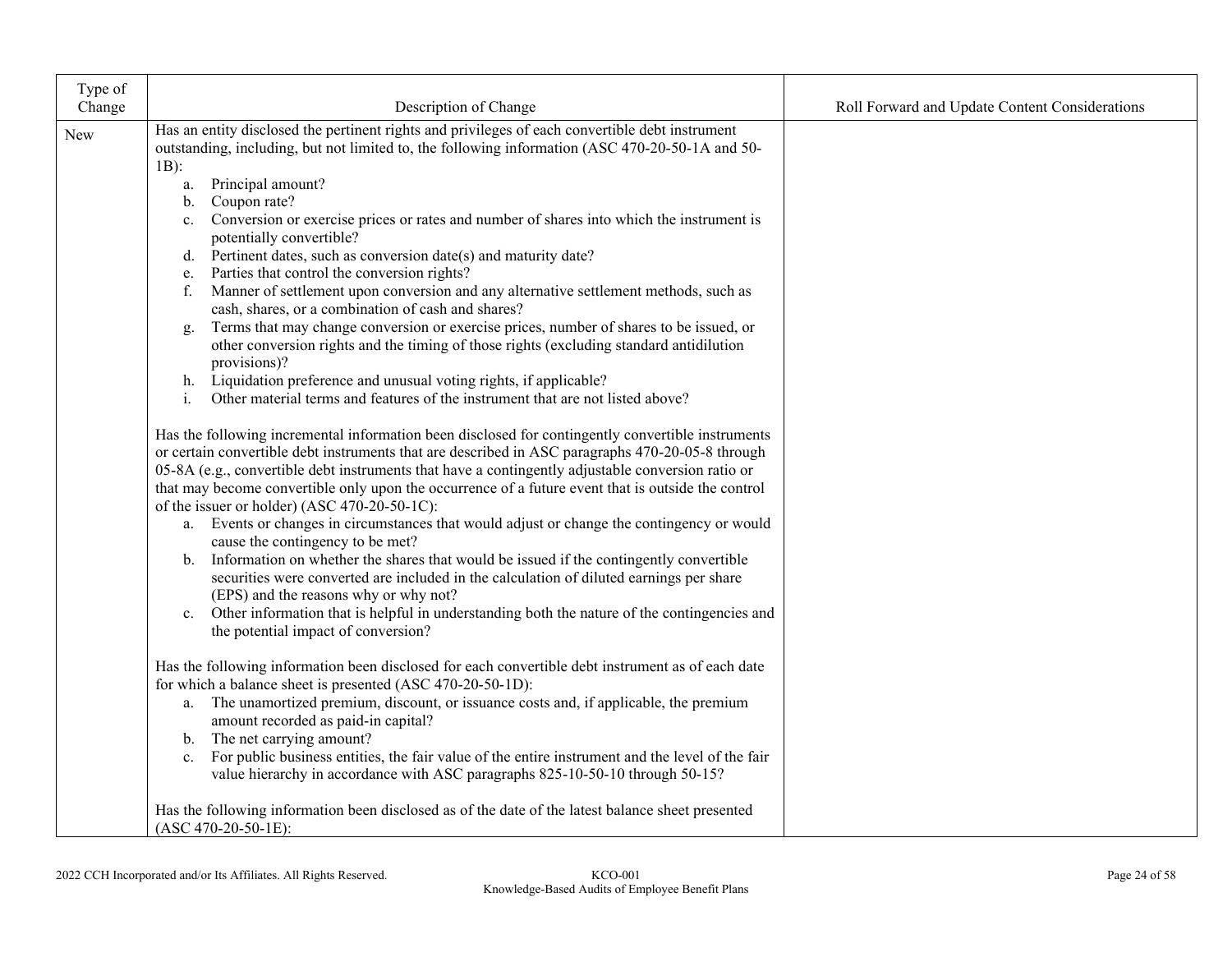| Type of                      |                                                                                                                                                                                                                                                                                                                                                                                                                                                                                                                                                                                                                                                                                                                                                                                                                                                                            |                                                |
|------------------------------|----------------------------------------------------------------------------------------------------------------------------------------------------------------------------------------------------------------------------------------------------------------------------------------------------------------------------------------------------------------------------------------------------------------------------------------------------------------------------------------------------------------------------------------------------------------------------------------------------------------------------------------------------------------------------------------------------------------------------------------------------------------------------------------------------------------------------------------------------------------------------|------------------------------------------------|
| Change                       | Description of Change                                                                                                                                                                                                                                                                                                                                                                                                                                                                                                                                                                                                                                                                                                                                                                                                                                                      | Roll Forward and Update Content Considerations |
|                              | Changes to conversion or exercise prices that occur during the reporting period other than<br>a.<br>changes due to standard antidilution provisions?<br>Events or changes in circumstances that occur during the reporting period that cause<br>b.<br>conversion contingencies to be met or conversion terms to be significantly changed?<br>Number of shares issued upon conversion, exercise, or satisfaction of required conditions<br>$c_{\cdot}$<br>during the reporting period?<br>d. Maturities and sinking fund requirements for convertible debt instruments for each of the<br>five years following the date of most recent balance sheet presented in accordance with<br>ASC paragraph 470-10-50-1?<br>Has the following information about interest recognized been disclosed for each period for which<br>an income statement is presented (ASC 470-20-50-1F): |                                                |
|                              | a. The effective interest rate for the period?<br>b. The amount of interest recognized for the period disaggregated by both of the following:<br>1. The contractual interest expense?<br>2. The amortization of the premium, discount, or issuance costs?                                                                                                                                                                                                                                                                                                                                                                                                                                                                                                                                                                                                                  |                                                |
|                              | If the conversion option of a convertible debt instrument is accounted for as a derivative, have<br>disclosures been made in accordance with ASC Topic 815 for the conversion option in addition to<br>the disclosures required by ASC Section 470-20-50, if applicable? (ASC 470-20-50-1G)                                                                                                                                                                                                                                                                                                                                                                                                                                                                                                                                                                                |                                                |
|                              | If a convertible debt instrument is measured at fair value in accordance with the Fair Value Option<br>Subsections of ASC Subtopic 825-10, have disclosures been made in accordance with ASC<br>Subtopic 820-10 and ASC Subtopic 825-10 in addition to the disclosures required by ASC Section<br>470-20-50, if applicable? (ASC 470-20-50-1H)                                                                                                                                                                                                                                                                                                                                                                                                                                                                                                                             |                                                |
|                              | Has the following information been disclosed about derivative transactions entered into in<br>connection with the issuance of convertible debt instruments regardless of whether such derivative<br>transactions are accounted for as assets, liabilities, or equity instruments (ASC 470-20-50-1I):<br>a. The terms of those derivative transactions (including the terms of settlement)?<br>How those derivative transactions relate to the instruments within the scope of this<br>b.<br>Subtopic?                                                                                                                                                                                                                                                                                                                                                                      |                                                |
|                              | The number of shares underlying the derivative transactions?<br>c.<br>The reasons for entering into those derivative transactions?<br>d.<br><i>Note:</i> Derivative instruments also are subject to the disclosure guidance in ASC Topic 815.                                                                                                                                                                                                                                                                                                                                                                                                                                                                                                                                                                                                                              |                                                |
|                              | <b>Compensation - Retirement Benefits (ASC 715)</b>                                                                                                                                                                                                                                                                                                                                                                                                                                                                                                                                                                                                                                                                                                                                                                                                                        |                                                |
| <b>Defined Benefit Plans</b> |                                                                                                                                                                                                                                                                                                                                                                                                                                                                                                                                                                                                                                                                                                                                                                                                                                                                            |                                                |
| Removed                      | Note: The presentation and disclosure requirements in items 1 and 2 below are prescribed by the<br>amendments in ASU No. 2017-07, Compensation - Retirement Benefits (Topic 715): Improving<br>the Presentation of Net Periodic Pension Cost and Net Periodic Postretirement Benefit Cost,                                                                                                                                                                                                                                                                                                                                                                                                                                                                                                                                                                                 |                                                |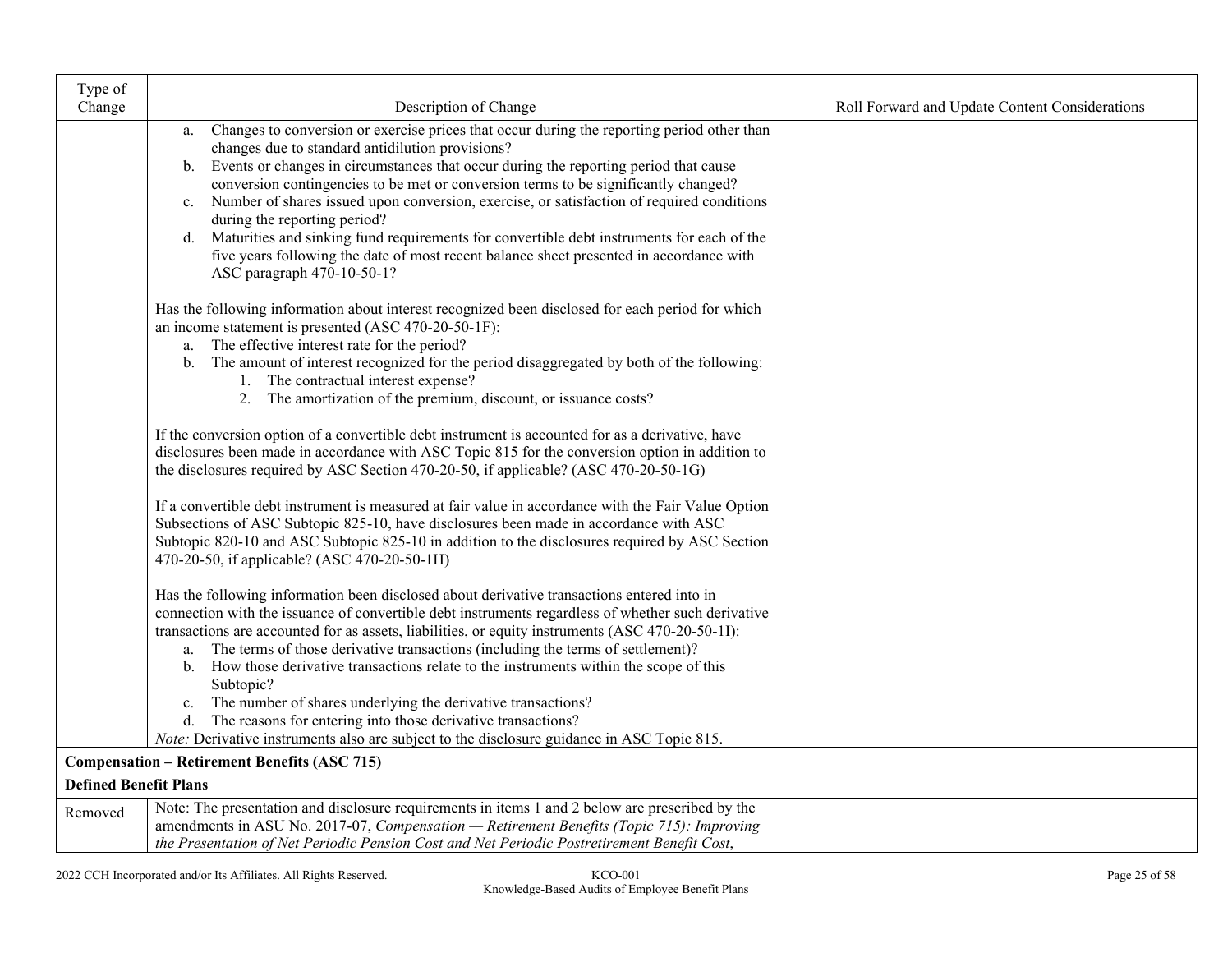| Type of                   |                                                                                                                                                                                                                                                                                                                                                                                                                                                                                                                                                                                                                                                                                                                         |                                                |
|---------------------------|-------------------------------------------------------------------------------------------------------------------------------------------------------------------------------------------------------------------------------------------------------------------------------------------------------------------------------------------------------------------------------------------------------------------------------------------------------------------------------------------------------------------------------------------------------------------------------------------------------------------------------------------------------------------------------------------------------------------------|------------------------------------------------|
| Change                    | Description of Change                                                                                                                                                                                                                                                                                                                                                                                                                                                                                                                                                                                                                                                                                                   | Roll Forward and Update Content Considerations |
|                           | which is effective for public business entities, for annual periods beginning after December 15,<br>2017, including interim periods within those annual periods. For all other entities, the requirements<br>are effective for annual periods beginning after December 15, 2018, and interim periods within<br>annual periods beginning after December 15, 2019. Early adoption is permitted as of the beginning<br>of an annual period for which financial statements (interim or annual) have not been issued or have<br>not been made available for issuance. (ASC 715-20-65-3)                                                                                                                                      |                                                |
|                           | The amendments in ASU No. 2017-07 should be applied $(a)$ retrospectively for the presentation in<br>the income statement of the service cost component and the other components of net periodic<br>pension cost and net periodic postretirement benefit cost, and (b) prospectively, on and after the<br>effective date of ASU No. 2017-07, for the capitalization in assets of the service cost component of<br>net periodic pension cost and net periodic postretirement benefit cost.                                                                                                                                                                                                                               |                                                |
|                           | As a practical expedient, an entity may use the amounts disclosed in its pension and other<br>postretirement benefit plan note for the prior comparative periods as the estimation basis for<br>applying the retrospective presentation requirements. If an entity elects to use the practical<br>expedient, the entity should disclose that the practical expedient was used.                                                                                                                                                                                                                                                                                                                                          |                                                |
| Removed                   | Have the nature of and reason for the change in accounting principle been disclosed in the first<br>interim and annual period of the adoption of ASU No. 2017-07? (ASC 715-20-65-3)                                                                                                                                                                                                                                                                                                                                                                                                                                                                                                                                     |                                                |
|                           | <b>Compensation – Stock Compensation (ASC 718)</b>                                                                                                                                                                                                                                                                                                                                                                                                                                                                                                                                                                                                                                                                      |                                                |
| Overall                   |                                                                                                                                                                                                                                                                                                                                                                                                                                                                                                                                                                                                                                                                                                                         |                                                |
| <b>New</b>                | <i>Note:</i> The presentation and disclosure requirements in item $1f(2)$<br>(vi) below are prescribed by the amendments in <b>ASU No. 2021-07</b> , <i>Compensation—Stock</i><br>Compensation (Topic 718): Determining the Current Price of an Underlying Share for Equity-<br>Classified Share-Based Awards, which is effective prospectively for nonpublic entities for fiscal<br>years beginning after December 15, 2021, and interim periods within fiscal years beginning after<br>December 15, 2022. Early adoption, including application in an interim period, is permitted for<br>financial statements that have not been issued or made available for issuance as of October 25,<br>2021. (ASC 718-10-65-16) |                                                |
| New                       | Practical expedient for current price input? Note: A nonpublic entity that elects to apply the<br>practical expedient in ASC paragraphs 718-10-30-20C through 30-20F should disclose that<br>election.                                                                                                                                                                                                                                                                                                                                                                                                                                                                                                                  |                                                |
|                           | Other Expenses (ASC 720)                                                                                                                                                                                                                                                                                                                                                                                                                                                                                                                                                                                                                                                                                                |                                                |
| <b>Contributions Made</b> |                                                                                                                                                                                                                                                                                                                                                                                                                                                                                                                                                                                                                                                                                                                         |                                                |
| New                       | Note: ASC Subtopic 720-25, Contributions Made, does not require disclosures for makers of<br>promises and indications of intentions to give because ASC Topics 450, Contingencies, and 470,<br>Debt, provide the relevant disclosure requirements. Accordingly, disclosures should be made in<br>accordance with existing authoritative literature included in ASC Topics 450 and 470.                                                                                                                                                                                                                                                                                                                                  |                                                |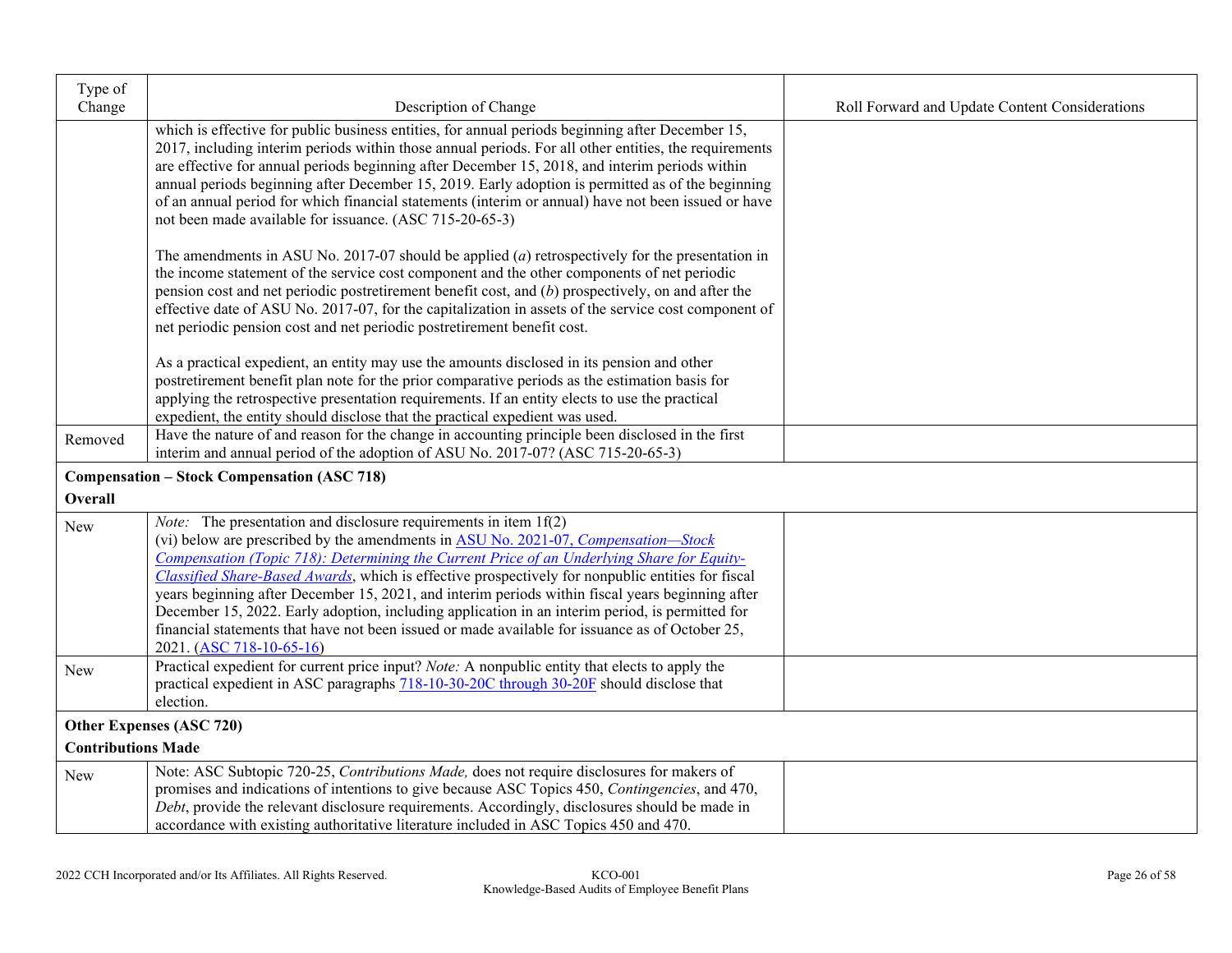| Type of<br>Change | Description of Change                                                                                                                                                                                                                                                                                                                                                                                                                                                                                                                                                                                                                                                                                                                                                                                                                                                                                                                                            | Roll Forward and Update Content Considerations |
|-------------------|------------------------------------------------------------------------------------------------------------------------------------------------------------------------------------------------------------------------------------------------------------------------------------------------------------------------------------------------------------------------------------------------------------------------------------------------------------------------------------------------------------------------------------------------------------------------------------------------------------------------------------------------------------------------------------------------------------------------------------------------------------------------------------------------------------------------------------------------------------------------------------------------------------------------------------------------------------------|------------------------------------------------|
| Removed           | Note: The presentation and disclosure requirements in items 1 and 2 below are prescribed by ASU<br>No. 2018-08, Not-for-Profit Entities (Topic 958): Clarifying the Scope and the Accounting<br>Guidance for Contributions Received and Contributions Made, which is effective for a public<br>business entity or a not-for-profit entity that has issued, or is a conduit bond obligor for, securities<br>that are traded, listed, or quoted on an exchange or an over-the-counter market for transactions in<br>which the entity serves as a <i>resource recipient</i> to annual periods beginning after June 15, 2018,<br>including interim periods within those annual periods. For all other entities, the requirements are<br>effective for transactions in which the entity serves as a <i>resource recipient</i> to annual periods<br>beginning after December 15, 2018, and interim periods within annual periods beginning after<br>December 15, 2019. |                                                |
|                   | An entity that is either a public business entity or a not-for-profit entity that has issued, or is a<br>conduit bond obligor for, securities that are traded, listed, or quoted on an exchange or an over-the-<br>counter market should apply ASU No. 2018-08 for transactions in which the entity serves as a<br>resource provider to annual periods beginning after December 15, 2018, including interim periods<br>within those annual periods. All other entities should apply ASU No. 2018-08 for transactions in<br>which the entity serves as the <i>resource provider</i> to annual periods beginning after December 15,<br>2019, and interim periods within those annual periods beginning after December 15, 2020. Early<br>adoption is permitted. (ASC 958-10-65-2 and ASC 720-25-50-1)                                                                                                                                                              |                                                |
| Removed           | An entity should apply ASU No. 2018-08 on a modified prospective basis in the first set of<br>financial statements following the effective date to agreements that either are not completed as of<br>the effective date or entered into after the effective date. Retrospective application to each period<br>presented in the financial statements in accordance with the guidance on accounting changes in<br>ASC paragraphs 250-10-45-5 through 45-10 is permitted.                                                                                                                                                                                                                                                                                                                                                                                                                                                                                           |                                                |
|                   | For purposes of this transition guidance:                                                                                                                                                                                                                                                                                                                                                                                                                                                                                                                                                                                                                                                                                                                                                                                                                                                                                                                        |                                                |
|                   | A completed agreement should be considered an agreement for which all of the revenue (of a<br>resource recipient) or expense (of a resource provider) has been recognized before the effective<br>date in accordance with existing guidance (e.g., ASC Topic 605 on revenue recognition, this Topic,<br>or other Topics).                                                                                                                                                                                                                                                                                                                                                                                                                                                                                                                                                                                                                                        |                                                |
|                   | The amendments in ASU No. 2018-08 should apply only to the portion of revenue (of a recipient) or                                                                                                                                                                                                                                                                                                                                                                                                                                                                                                                                                                                                                                                                                                                                                                                                                                                                |                                                |
|                   | expense (of a resource provider) that has not been recognized before the effective date. No prior-<br>period results should be restated, and there should be no cumulative-effect adjustment to opening net                                                                                                                                                                                                                                                                                                                                                                                                                                                                                                                                                                                                                                                                                                                                                      |                                                |
|                   | assets or retained earnings at the beginning of the year of adoption.                                                                                                                                                                                                                                                                                                                                                                                                                                                                                                                                                                                                                                                                                                                                                                                                                                                                                            |                                                |
|                   | $(ASC 958-10-65-2 and ASC 720-25-50-1)$                                                                                                                                                                                                                                                                                                                                                                                                                                                                                                                                                                                                                                                                                                                                                                                                                                                                                                                          |                                                |
| Removed           | Have the following been disclosed in the first interim and annual period of adoption of ASU No.<br>2018-08, if the entity elects to apply ASU No. 2018-08 on a modified retrospective basis (ASC<br>$958 - 10 - 65 - 2$ :                                                                                                                                                                                                                                                                                                                                                                                                                                                                                                                                                                                                                                                                                                                                        |                                                |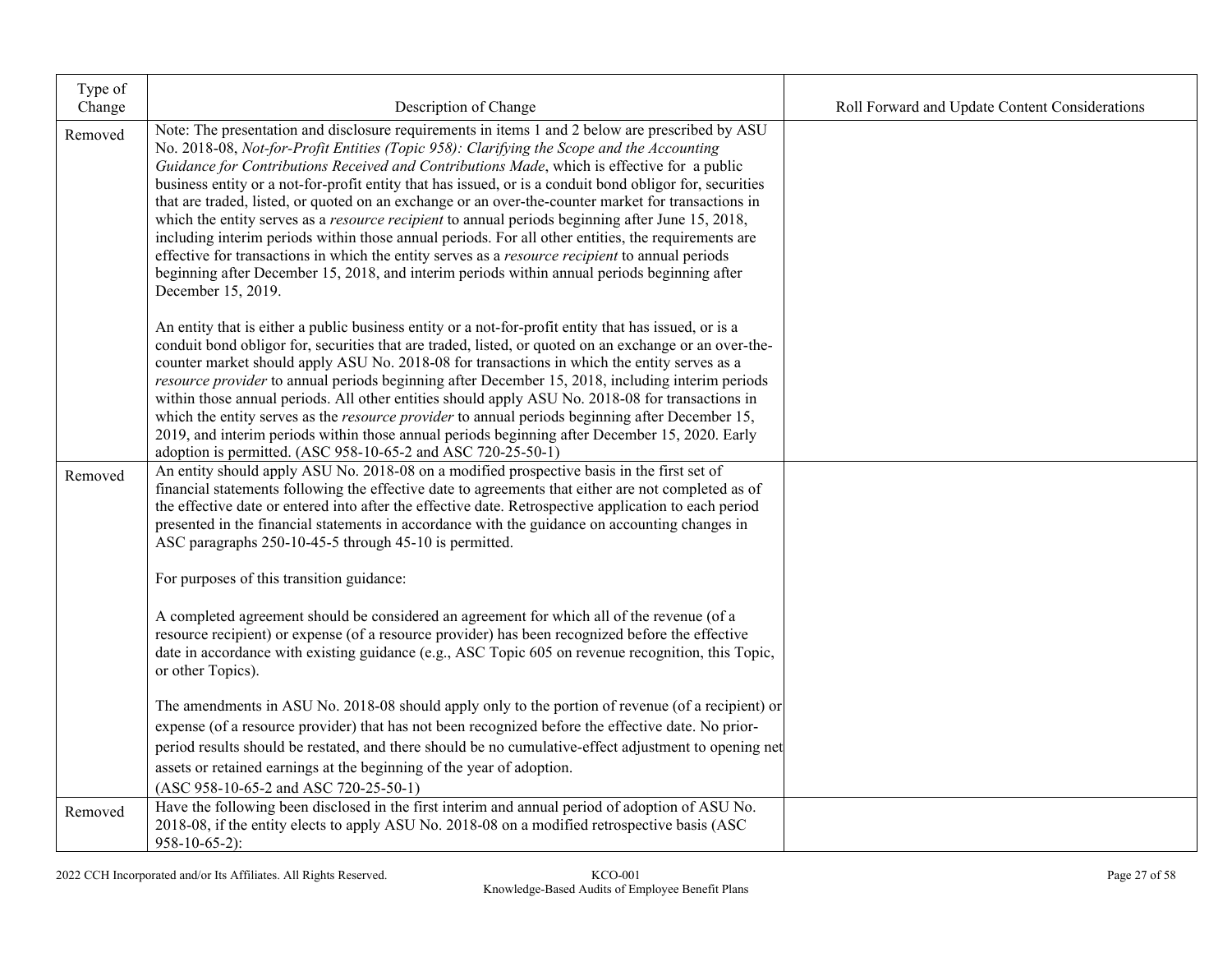| Type of        |                                                                                                                                                                                                                                                                                                                                                                                                                                                                                                                                                                                                                                                                                                                                                                                                                                                                                                                                                                                                                                                                                                                                                                                                                                                                                                                                                                                                                                                                                                                                                       |                                                |
|----------------|-------------------------------------------------------------------------------------------------------------------------------------------------------------------------------------------------------------------------------------------------------------------------------------------------------------------------------------------------------------------------------------------------------------------------------------------------------------------------------------------------------------------------------------------------------------------------------------------------------------------------------------------------------------------------------------------------------------------------------------------------------------------------------------------------------------------------------------------------------------------------------------------------------------------------------------------------------------------------------------------------------------------------------------------------------------------------------------------------------------------------------------------------------------------------------------------------------------------------------------------------------------------------------------------------------------------------------------------------------------------------------------------------------------------------------------------------------------------------------------------------------------------------------------------------------|------------------------------------------------|
| Change         | Description of Change                                                                                                                                                                                                                                                                                                                                                                                                                                                                                                                                                                                                                                                                                                                                                                                                                                                                                                                                                                                                                                                                                                                                                                                                                                                                                                                                                                                                                                                                                                                                 | Roll Forward and Update Content Considerations |
|                | (a) The nature of and reason for the accounting change?<br>(b) An explanation of the reasons for significant changes in each financial statement line item<br>in the current annual or interim period resulting from ASU No. 2018-08 as compared with<br>the prior period?                                                                                                                                                                                                                                                                                                                                                                                                                                                                                                                                                                                                                                                                                                                                                                                                                                                                                                                                                                                                                                                                                                                                                                                                                                                                            |                                                |
|                | Have the disclosures required in ASC paragraphs 250-10-50-1 through 250-10-50-2 been made in<br>the first interim and annual period of adoption of ASU No. 2018-08, if an entity elects to apply<br>ASU No. 2018-08 retrospectively? (See ASC Topic 250, Accounting Changes and Error<br>Corrections) (ASC 958-10-65-2)                                                                                                                                                                                                                                                                                                                                                                                                                                                                                                                                                                                                                                                                                                                                                                                                                                                                                                                                                                                                                                                                                                                                                                                                                               |                                                |
|                | <b>Income Taxes (ASC 740)</b>                                                                                                                                                                                                                                                                                                                                                                                                                                                                                                                                                                                                                                                                                                                                                                                                                                                                                                                                                                                                                                                                                                                                                                                                                                                                                                                                                                                                                                                                                                                         |                                                |
| <b>Overall</b> |                                                                                                                                                                                                                                                                                                                                                                                                                                                                                                                                                                                                                                                                                                                                                                                                                                                                                                                                                                                                                                                                                                                                                                                                                                                                                                                                                                                                                                                                                                                                                       |                                                |
| Removed        | Note: The presentation and disclosure requirements in item 7 below are prescribed by ASU No.<br>2016-16, Income Taxes (Topic 740): Intra-Entity Transfers of Assets Other Than Inventory, which<br>is effective on a modified retrospective basis for public business entities for annual periods<br>beginning after December 15, 2017, and interim periods within those annual periods. For all other<br>entities, the requirements are effective on a modified retrospective basis for annual periods<br>beginning after December 15, 2018, and interim periods within annual periods beginning after<br>December 15, 2019. Early adoption is permitted as of the beginning of an annual period for which<br>financial statements (interim or annual) have not been issued or made available for issuance. (ASC<br>$740-10-65-5$<br>Note: ASU No. 2016-16 should be adopted on a modified retrospective basis, with a cumulative-<br>effect adjustment directly to retained earnings as of the beginning of the period of adoption for the<br>recognition of income tax consequences of intra-entity transfers of assets other than inventory that<br>occur before the adoption date. Deferred tax assets recognized as a result of the adoption of ASU<br>No. 2016-16 should be assessed for realizability in accordance with ASC Topic 740. A valuation<br>allowance recognized as of the beginning of the period of adoption for deferred tax assets<br>recognized as a result of the adoption of ASU No. 2016-16 should be recognized through a |                                                |
| Removed        | cumulative-effect adjustment to retained earnings. (ASC 740-10-65-5)<br>Have the following transitional disclosures related to the adoption of ASU No. 2016-16 been made<br>in the first annual period of adoption and in the interim periods within the first annual period of<br>adoption (ASC 740-10-65-5):<br>(a) The nature of and reason for the change in accounting principle?<br>(b) The effect of the change for the current period on:                                                                                                                                                                                                                                                                                                                                                                                                                                                                                                                                                                                                                                                                                                                                                                                                                                                                                                                                                                                                                                                                                                     |                                                |
|                | a. Income from continuing operations?<br>b. Net income (or other appropriate captions of changes in the applicable net assets<br>or performance indicator)?<br>Any other affected financial statement line item(s)?<br>c.<br>d. Any affected per-share amounts?                                                                                                                                                                                                                                                                                                                                                                                                                                                                                                                                                                                                                                                                                                                                                                                                                                                                                                                                                                                                                                                                                                                                                                                                                                                                                       |                                                |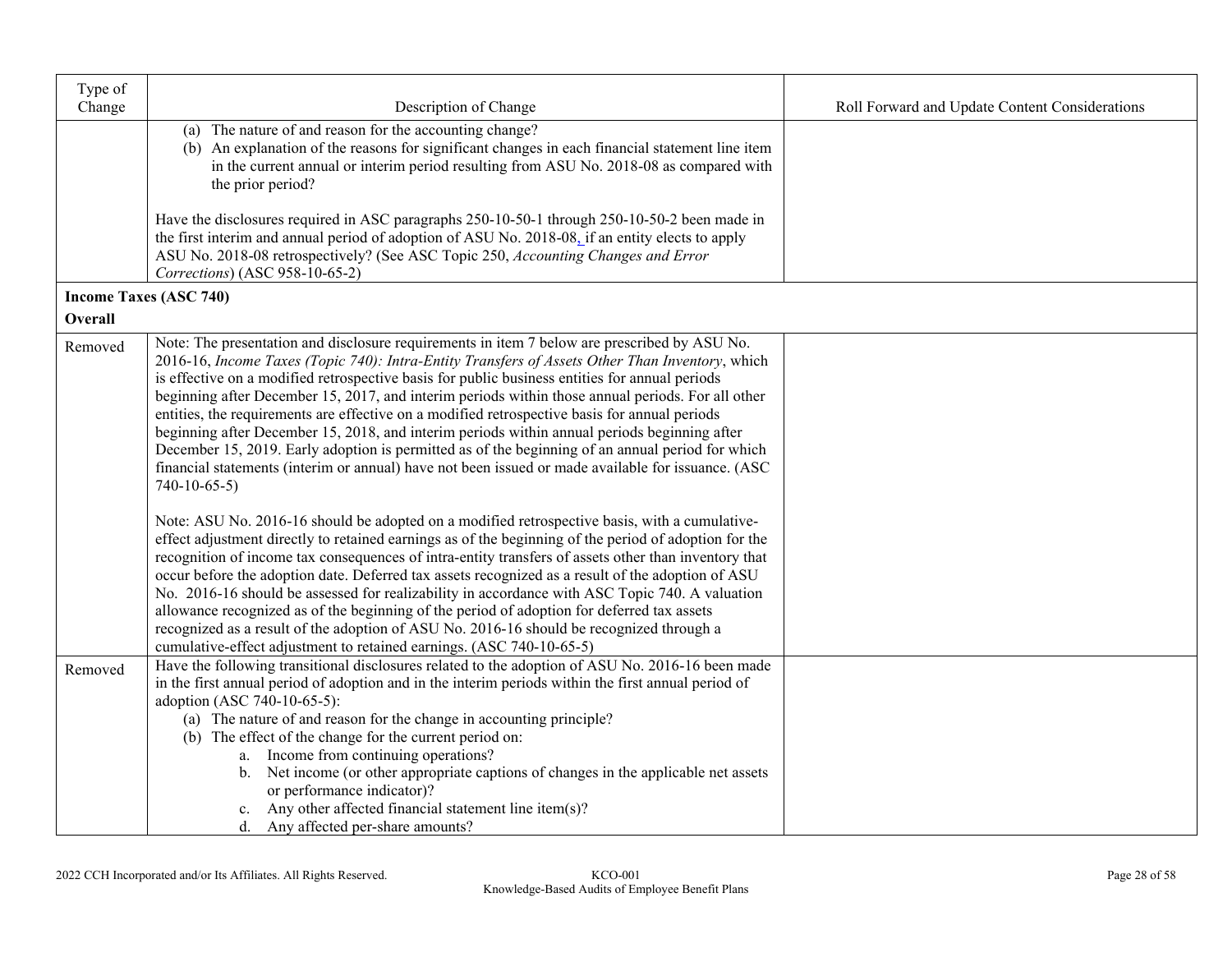| Type of |                                                                                                                                                                                                                                                                                                                                                                     |                                                |
|---------|---------------------------------------------------------------------------------------------------------------------------------------------------------------------------------------------------------------------------------------------------------------------------------------------------------------------------------------------------------------------|------------------------------------------------|
| Change  | Description of Change                                                                                                                                                                                                                                                                                                                                               | Roll Forward and Update Content Considerations |
|         | (c) The cumulative effect of the change on retained earnings or other components of equity or<br>net assets in the balance sheet as of the beginning of the period of adoption?                                                                                                                                                                                     |                                                |
|         | <b>Business Combinations (ASC 805)</b>                                                                                                                                                                                                                                                                                                                              |                                                |
| Overall |                                                                                                                                                                                                                                                                                                                                                                     |                                                |
| New     | Note: The presentation and disclosure requirements in item 6 below are prescribed by the<br>amendments in ASU No. 2021-08, Business Combinations (Topic 805): Accounting for<br>Contract Assets and Contract Liabilities from Contracts with Customers, which is<br>effective for public business entities for fiscal years, including interim periods within those |                                                |
|         | fiscal years, beginning after December 15, 2022. For all other entities, the requirements are<br>effective for fiscal years, including interim periods within those fiscal years, beginning<br>after December 15, 2023. An entity should apply ASU No. 2021-08 prospectively to<br>business combinations that occur after the effective date. (ASC 805-20-65-3)     |                                                |
|         | Early adoption is permitted, including in any interim period, for:                                                                                                                                                                                                                                                                                                  |                                                |
|         | 1. Public business entities for periods for which financial statements have not yet been<br>issued.<br>2. All other entities for periods for which financial statements have not yet been made<br>available for issuance.                                                                                                                                           |                                                |
|         | An entity that elects early adoption of ASU No. 2021-08 in an interim period should apply<br>ASU No. 2021-08:                                                                                                                                                                                                                                                       |                                                |
|         | 1. Retrospectively to all business combinations for which the acquisition<br>date occurs on or after the beginning of the fiscal year that includes the<br>interim period of early application.<br>2. Prospectively to all business combinations that occur on or after the date<br>of initial application.                                                         |                                                |
| New     | For any of the practical expedients in ASC paragraph 805-20-30-29 for measuring contract assets<br>and contract liabilities that an acquirer uses at the acquisition date, has the acquirer disclosed (ASC<br>$805 - 20 - 50 - 5$ :                                                                                                                                 |                                                |
|         | The expedients that have been used?<br>a.<br>b. To the extent reasonably possible, a qualitative assessment of the estimated effect<br>of applying each of those expedients?                                                                                                                                                                                        |                                                |
|         | <b>Consolidation (ASC 810)</b>                                                                                                                                                                                                                                                                                                                                      |                                                |
| Overall |                                                                                                                                                                                                                                                                                                                                                                     |                                                |
| Removed | <i>Note:</i> The presentation and disclosure requirements in item $1(g)$ below have been superseded by<br>the amendments in ASU No. 2016-16, Income Taxes (Topic 740): Intra-Entity Transfers of Assets<br>Other Than Inventory, which is effective on a modified retrospective basis for public business                                                           |                                                |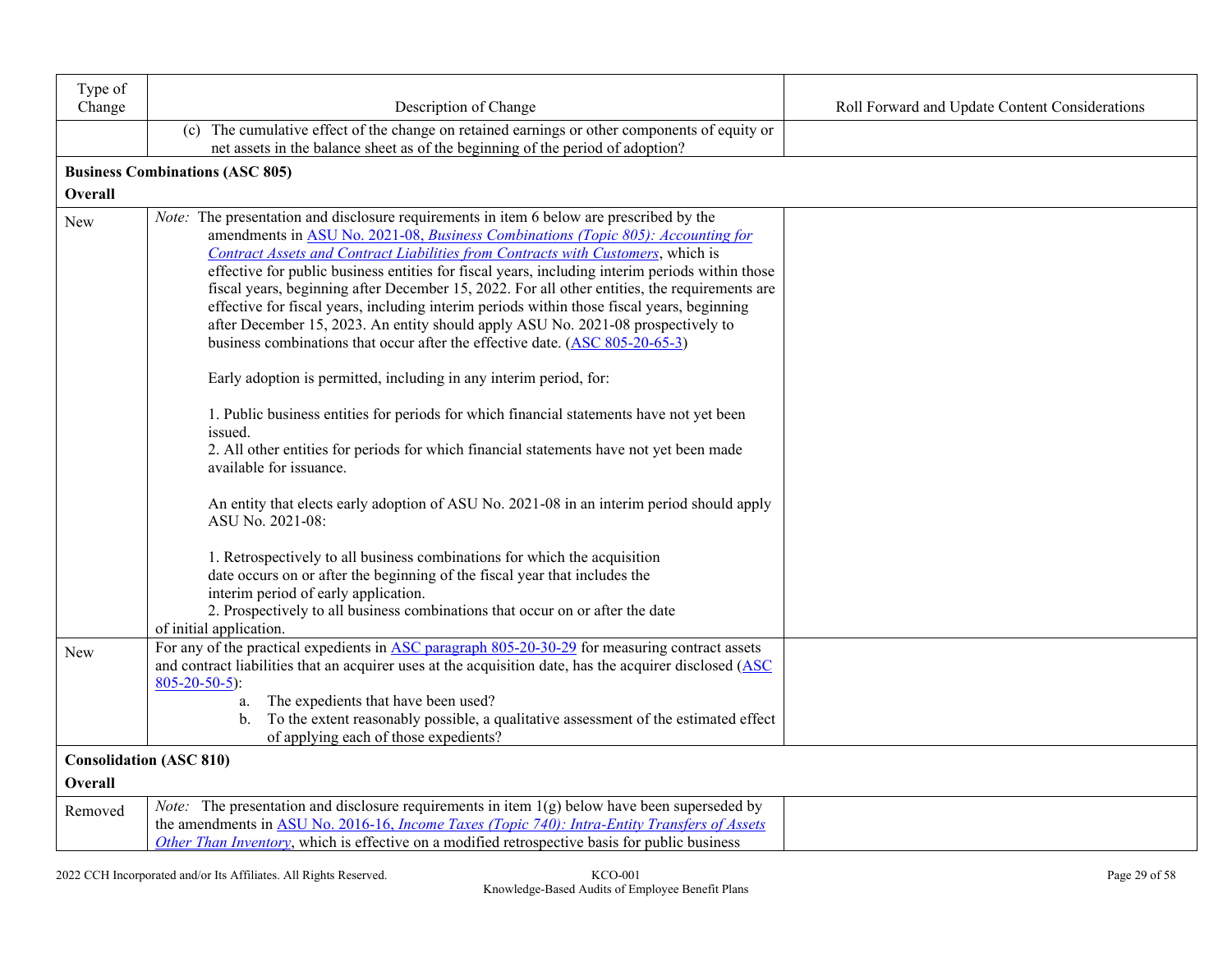| Type of    |                                                                                                              |                                                |
|------------|--------------------------------------------------------------------------------------------------------------|------------------------------------------------|
| Change     | Description of Change                                                                                        | Roll Forward and Update Content Considerations |
|            | entities for annual periods beginning after December 15, 2017, and interim periods within those              |                                                |
|            | annual periods. For all other entities, the requirements are effective on a modified retrospective           |                                                |
|            | basis for annual periods beginning after December 15, 2018, and interim periods within annual                |                                                |
|            | periods beginning after December 15, 2019. Thereafter, the presentation and disclosure                       |                                                |
|            | requirements in item 1(h) below should be followed. Early adoption is permitted as of the                    |                                                |
|            | beginning of an annual period for which financial statements (interim or annual) have not been               |                                                |
|            | issued or made available for issuance. (ASC 740-10-65-5)                                                     |                                                |
| Removed    | <i>Note:</i> ASU No. 2016-16 should be adopted on a modified retrospective basis, with a cumulative-         |                                                |
|            | effect adjustment directly to retained earnings as of the beginning of the period of adoption for the        |                                                |
|            | recognition of income tax consequences of intra-entity transfers of assets other than inventory that         |                                                |
|            | occur before the adoption date. Deferred tax assets recognized as a result of the adoption of ASU            |                                                |
|            | No. 2016-16 should be assessed for realizability in accordance with ASC Topic 740. A valuation               |                                                |
|            | allowance recognized as of the beginning of the period of adoption for deferred tax assets                   |                                                |
|            | recognized as a result of the adoption of ASU No. 2016-16 should be recognized through a                     |                                                |
|            | cumulative-effect adjustment to retained earnings. (ASC 740-10-65-5)                                         |                                                |
| Removed    | If income taxes have been paid on intercompany profits on assets remaining within the                        |                                                |
|            | consolidated group, have (a) those taxes been deferred, or (b) the intercompany profits to be                |                                                |
|            | eliminated in consolidation been appropriately reduced? (ASC 810-10-45-8)                                    |                                                |
| Removed    | <i>Note:</i> The presentation and disclosure requirements in item $1(g)$ above have been superseded by       |                                                |
|            | the amendments in ASU No. 2016-16, <i>Income Taxes (Topic 740)</i> : <i>Intra-Entity Transfers of Assets</i> |                                                |
|            | Other Than Inventory, which is effective on a modified retrospective basis for public business               |                                                |
|            | entities for annual periods beginning after December 15, 2017, and interim periods within those              |                                                |
|            | annual periods. For all other entities, the requirements are effective on a modified retrospective           |                                                |
|            | basis for annual periods beginning after December 15, 2018, and interim periods within annual                |                                                |
|            | periods beginning after December 15, 2019. Thereafter, the presentation and disclosure                       |                                                |
|            | requirements in item 1(h) below should be followed. Early adoption is permitted as of the                    |                                                |
|            | beginning of an annual period for which financial statements (interim or annual) have not been               |                                                |
|            | issued or made available for issuance. $(ASC 740-10-65-5)$                                                   |                                                |
| Removed    | Note: ASU No. 2016-16 should be adopted on a modified retrospective basis, with a cumulative-                |                                                |
|            | effect adjustment directly to retained earnings as of the beginning of the period of adoption for the        |                                                |
|            | recognition of income tax consequences of intra-entity transfers of assets other than inventory that         |                                                |
|            | occur before the adoption date. Deferred tax assets recognized as a result of the adoption of ASU            |                                                |
|            | No. 2016-16 should be assessed for realizability in accordance with ASC Topic 740. A valuation               |                                                |
|            | allowance recognized as of the beginning of the period of adoption for deferred tax assets                   |                                                |
|            | recognized as a result of the adoption of ASU No. 2016-16 should be recognized through a                     |                                                |
|            | cumulative-effect adjustment to retained earnings. (ASC 740-10-65-5)                                         |                                                |
|            | Derivatives and Hedging (ASC 815)                                                                            |                                                |
|            | <b>Contracts in Entity's Own Equity</b>                                                                      |                                                |
| <b>New</b> | <i>Note:</i> The presentation and disclosure requirements in items 3 and 4 below are prescribed by the       |                                                |
|            | amendments in ASU No. 2021-04, Earnings Per Share (Topic 260), Debt-Modifications                            |                                                |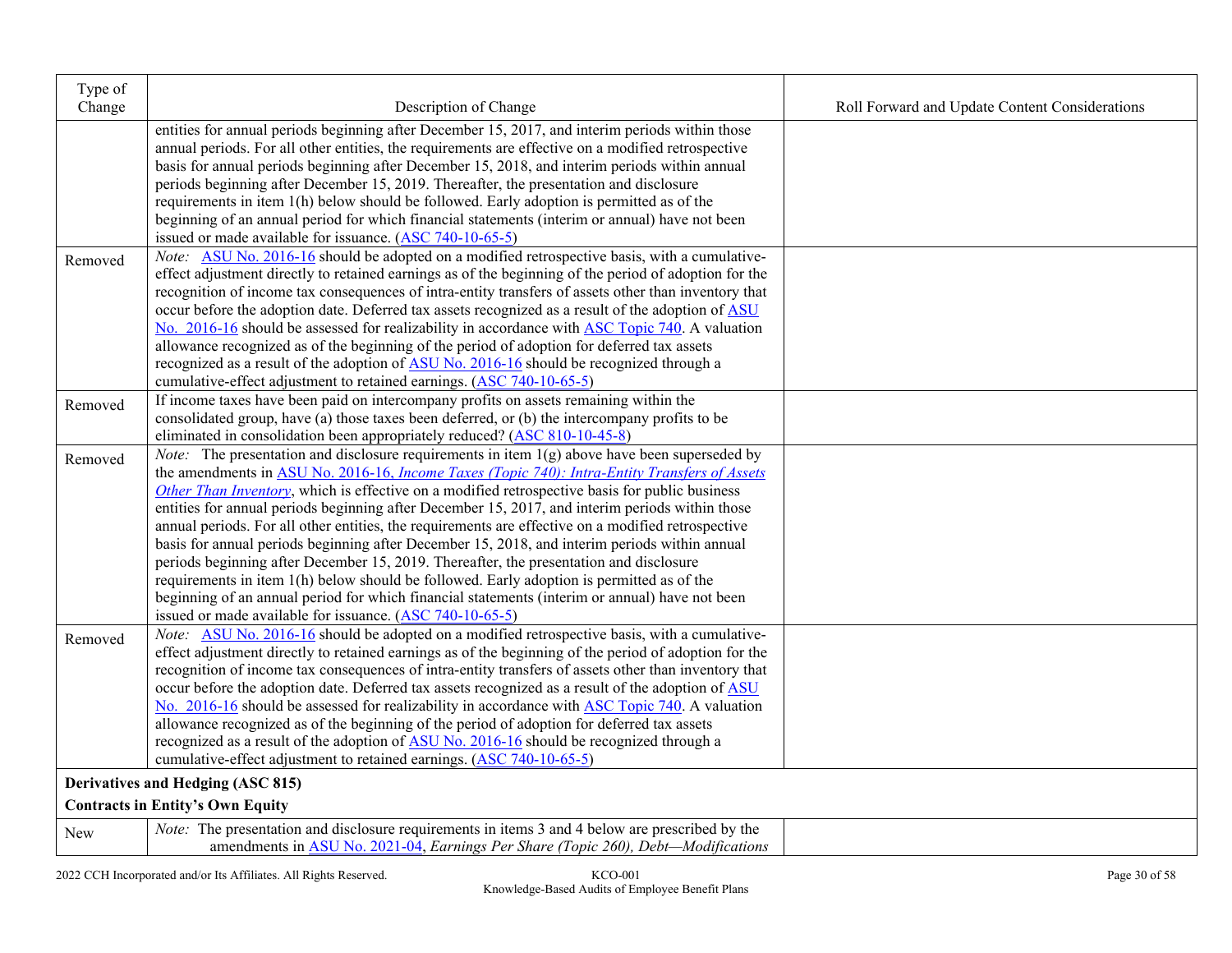| Type of<br>Change | Description of Change                                                                                                                                                                                                                                                                                                                                                                                                                                                                                                                                                                                                                                                                                                                                                                                                                                                                                                                | Roll Forward and Update Content Considerations |
|-------------------|--------------------------------------------------------------------------------------------------------------------------------------------------------------------------------------------------------------------------------------------------------------------------------------------------------------------------------------------------------------------------------------------------------------------------------------------------------------------------------------------------------------------------------------------------------------------------------------------------------------------------------------------------------------------------------------------------------------------------------------------------------------------------------------------------------------------------------------------------------------------------------------------------------------------------------------|------------------------------------------------|
|                   | and Extinguishments (Subtopic 470-50), Compensation-Stock Compensation (Topic<br>718), and Derivatives and Hedging-Contracts in Entity's Own Equity (Subtopic 815-40):<br>Issuer's Accounting for Certain Modifications or Exchanges of Freestanding Equity-<br>Classified Written Call Options, which is effective for all entities for fiscal years<br>beginning after December 15, 2021 including interim periods within those fiscal years.<br>Early adoption, including early adoption in an interim period as of the beginning of the<br>fiscal year that includes that interim period, is permitted for all entities.<br>An entity should apply ASU No. 2021-04 to modifications or exchanges of freestanding equity-<br>classified written call options within the scope of ASU No. 2021-04 on a prospective basis to<br>modifications or exchanges occurring on or after the date at which the entity first applies ASU No. |                                                |
| <b>New</b>        | 2021-04. (ASC 815-40-65-2)<br>For a freestanding equity-classified written call option modified or exchanged during any of the                                                                                                                                                                                                                                                                                                                                                                                                                                                                                                                                                                                                                                                                                                                                                                                                       |                                                |
|                   | periods presented, and for which an entity has recognized the effect in accordance with ASC<br>paragraph $815-40-35-17$ , have the following disclosures been made $(ASC 815-40-50-6)$ :                                                                                                                                                                                                                                                                                                                                                                                                                                                                                                                                                                                                                                                                                                                                             |                                                |
|                   | Information about the nature of the modification or exchange transaction?<br>a.<br>The amount of the effect of the modification or exchange?<br>$\mathbf{b}$ .<br>The manner in which the effect of the modification or exchange has been recognized?<br>c.                                                                                                                                                                                                                                                                                                                                                                                                                                                                                                                                                                                                                                                                          |                                                |
| New               | Have the following transitional disclosures related to the adoption of ASU No. 2021-04 been made<br>in the interim and annual periods of adoption $(ASC 815-40-65-2)$ :                                                                                                                                                                                                                                                                                                                                                                                                                                                                                                                                                                                                                                                                                                                                                              |                                                |
|                   | The nature of and reason for the change in accounting principle?<br>a.<br>The transition method?<br>$\mathbf{b}$ .<br>A qualitative description of the financial statement line items affected by the change?<br>c.                                                                                                                                                                                                                                                                                                                                                                                                                                                                                                                                                                                                                                                                                                                  |                                                |
|                   | <b>Fair Value Measurement (ASC 820)</b>                                                                                                                                                                                                                                                                                                                                                                                                                                                                                                                                                                                                                                                                                                                                                                                                                                                                                              |                                                |
| Removed           | Note: The presentation and disclosure requirements in item 1 below have been superseded by the<br>amendments in ASU No. 2018-13, Fair Value Measurement (Topic 820)-Disclosure<br>Framework - Changes to the Disclosure Requirements for Fair Value Measurement,<br>which is effective for fiscal years, and interim periods within those fiscal years, beginning<br>after December 15, 2019. Thereafter, the presentation and disclosure requirements in item<br>2 below should be followed.<br>Early adoption is permitted (an entity is permitted to early adopt the removed or modified                                                                                                                                                                                                                                                                                                                                          |                                                |
|                   | disclosures in ASC paragraph 820-10-50-2(bb), $(c)(3)$ , $(f)$ , and $(g)$ , ASC paragraph 820-<br>10-50-2G, and ASC paragraph 820-10-50-6A(b) and (e) and adopt the additional<br>disclosures in ASC paragraph 820-10-50-2(bbb)(2)(i) and (d) upon their effective date),<br>including adoption in any interim period for:                                                                                                                                                                                                                                                                                                                                                                                                                                                                                                                                                                                                          |                                                |
|                   | 1. Public business entities for periods in which financial statements                                                                                                                                                                                                                                                                                                                                                                                                                                                                                                                                                                                                                                                                                                                                                                                                                                                                |                                                |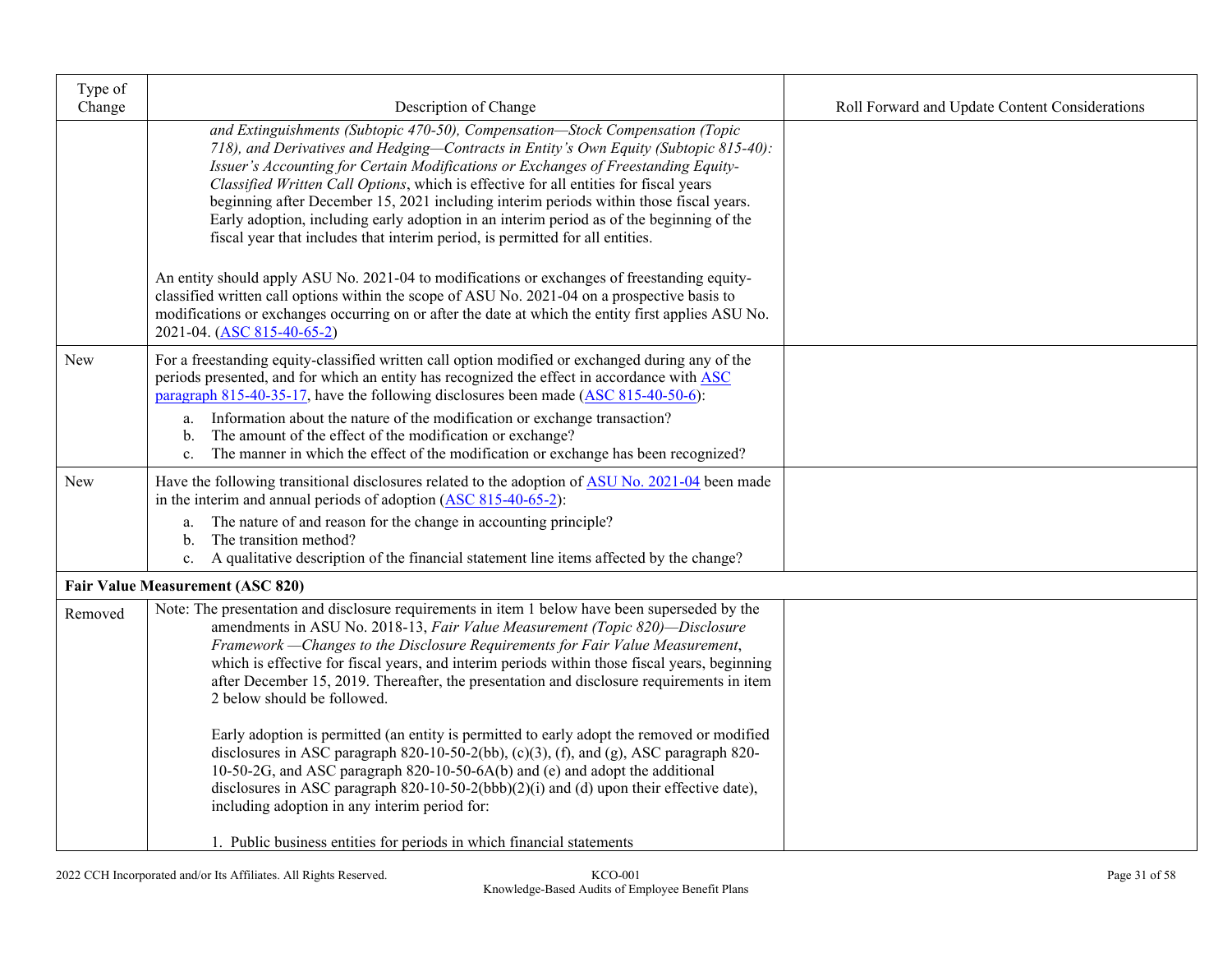| Type of<br>Change | Description of Change                                                                                                                                                                                                                                                                                                                                                                                                                                                                                                                                                                                                                                                                                                                                                                                                                                                                                                                                                                                                                                                                                                                                                                                                                                                                                                                        | Roll Forward and Update Content Considerations |
|-------------------|----------------------------------------------------------------------------------------------------------------------------------------------------------------------------------------------------------------------------------------------------------------------------------------------------------------------------------------------------------------------------------------------------------------------------------------------------------------------------------------------------------------------------------------------------------------------------------------------------------------------------------------------------------------------------------------------------------------------------------------------------------------------------------------------------------------------------------------------------------------------------------------------------------------------------------------------------------------------------------------------------------------------------------------------------------------------------------------------------------------------------------------------------------------------------------------------------------------------------------------------------------------------------------------------------------------------------------------------|------------------------------------------------|
|                   | have not yet been issued, and                                                                                                                                                                                                                                                                                                                                                                                                                                                                                                                                                                                                                                                                                                                                                                                                                                                                                                                                                                                                                                                                                                                                                                                                                                                                                                                |                                                |
|                   | 2. All other entities for periods in which financial statements have not yet been made<br>available for issuance.                                                                                                                                                                                                                                                                                                                                                                                                                                                                                                                                                                                                                                                                                                                                                                                                                                                                                                                                                                                                                                                                                                                                                                                                                            |                                                |
|                   | An entity should apply ASU No. 2018-13 retrospectively to all periods presented, except for the<br>changes in unrealized gains and losses required by ASC paragraph 820-10-50-2(d), the range and<br>weighted-average disclosure required by ASC paragraph 820-10-50-2(bbb)(2)(i), and the narrative<br>description of measurement uncertainty in accordance with ASC paragraph 820-10-50-2(g) that are<br>required to be applied prospectively for only the most recent interim or annual period presented in<br>the initial fiscal year of adoption. (ASC 820-10-65-12)                                                                                                                                                                                                                                                                                                                                                                                                                                                                                                                                                                                                                                                                                                                                                                    |                                                |
| Removed           | Note: For purposes of the following disclosures in item 1 below, recurring fair value measurements<br>of assets or liabilities are those that other Topics require or permit in the balance sheet at the end of<br>each reporting period. Nonrecurring fair value measurements of assets or liabilities are those that<br>other Topics require or permit in the balance sheet in particular circumstances (e.g., when a<br>reporting entity measures a long-lived asset or disposal group classified as held for sale at fair<br>value less costs to sell in accordance with ASC Topic 360, Property, Plant, and Equipment,<br>because the asset's fair value less costs to sell is lower than its carrying amount). (ASC 820-10-50-<br>2)                                                                                                                                                                                                                                                                                                                                                                                                                                                                                                                                                                                                   |                                                |
|                   | For purposes of the following disclosures in item 1 below, the reporting entity should disclose<br>information that helps users of its financial statements to assess: $(a)$ the valuation techniques and<br>inputs used to develop measurements for assets and liabilities that are measured at fair value on a<br>recurring or nonrecurring basis in the balance sheet after initial recognition; and $(b)$ the effect of<br>the measurements on earnings or other comprehensive income for the period for recurring fair<br>value measurements using significant unobservable inputs (Level 3). To meet these objectives, all<br>of the following should be considered: $(a)$ the level of detail necessary to satisfy the disclosure<br>requirements; (b) how much emphasis to place on each of the various requirements; $(c)$ how much<br>aggregation or disaggregation to undertake; and $(d)$ whether users of financial statements need<br>additional information to evaluate the quantitative information disclosed. If disclosures in this<br>Topic or other Topics are insufficient to meet these objectives, additional information should be<br>disclosed as necessary to meet these objectives. (ASC 820-10-50-1 and 50-1A)<br>The quantitative disclosures in items 1 and 3 through 6 below should be presented in a tabular |                                                |
|                   | format. (ASC 820-10-50-8)                                                                                                                                                                                                                                                                                                                                                                                                                                                                                                                                                                                                                                                                                                                                                                                                                                                                                                                                                                                                                                                                                                                                                                                                                                                                                                                    |                                                |
| Removed           | For each class of assets and liabilities measured at fair value in the balance sheet after initial<br>recognition, have the following disclosures, at a minimum, been made (820-10-50-2):                                                                                                                                                                                                                                                                                                                                                                                                                                                                                                                                                                                                                                                                                                                                                                                                                                                                                                                                                                                                                                                                                                                                                    |                                                |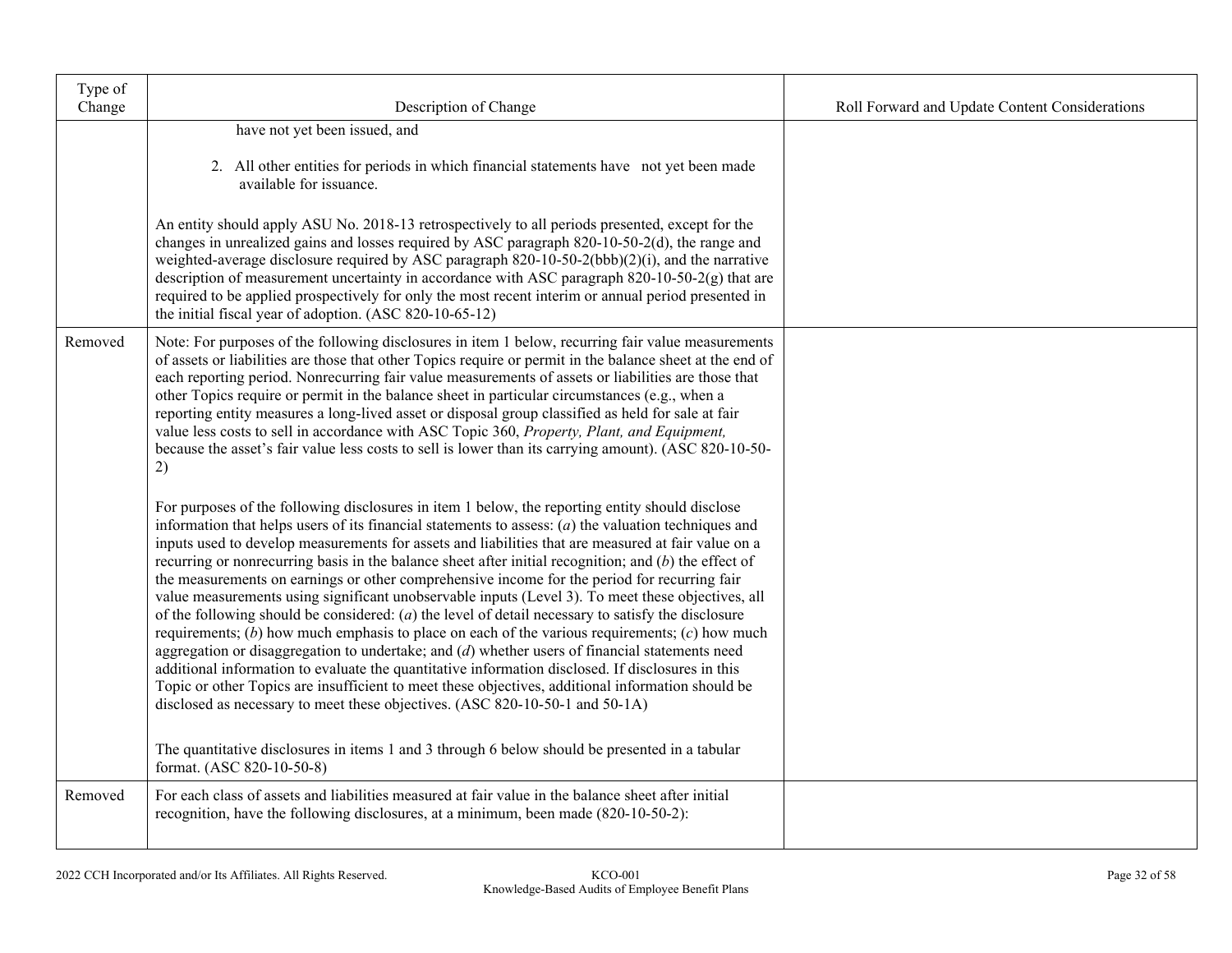| Type of<br>Change | Description of Change                                                                                                                                                                                                                                                                                                                                                                                                                                                                                                                                                                                          | Roll Forward and Update Content Considerations |
|-------------------|----------------------------------------------------------------------------------------------------------------------------------------------------------------------------------------------------------------------------------------------------------------------------------------------------------------------------------------------------------------------------------------------------------------------------------------------------------------------------------------------------------------------------------------------------------------------------------------------------------------|------------------------------------------------|
|                   | <i>Note:</i> Classes of assets and liabilities should be determined based on: $(a)$ the nature, characteristics,<br>and risks of the asset or liability; and $(b)$ the level of the fair value hierarchy within which the fair<br>value measurement is categorized. In addition, sufficient information should be provided to permit<br>reconciliation of the classes of assets and liabilities to the line items presented in the balance sheet.<br>$(820-10-50-2B$ and $2C)$                                                                                                                                 |                                                |
|                   | <i>Note:</i> These disclosure requirements do not apply to an investment within the scope of ASC<br>paragraphs 820-10-15-4 through 15-5 for which fair value is measured using net asset value per<br>share (or its equivalent, e.g., member units or an ownership interest in partners' capital to which a<br>proportionate share of net assets is attributed) as a practical expedient, in accordance with ASC<br>paragraph 820-10-35-59. (ASC 820-10-50-2)                                                                                                                                                  |                                                |
| Removed           | The fair value measurement at the end of the reporting period for recurring fair value<br>measurements and at the relevant measurement date for nonrecurring fair value measurements?                                                                                                                                                                                                                                                                                                                                                                                                                          |                                                |
|                   | Note: For nonrecurring measurements estimated at a date during the reporting period other than the<br>end of the reporting period, a reporting entity should clearly indicate that the fair value information<br>presented is not as of the period's end as well as the date or period that the measurement was taken.                                                                                                                                                                                                                                                                                         |                                                |
|                   | The reasons for the measurement for nonrecurring fair value measurements?                                                                                                                                                                                                                                                                                                                                                                                                                                                                                                                                      |                                                |
| Removed           | The level of the fair value hierarchy within which the fair value measurements are categorized in<br>their entirety (Level 1, 2, or 3) for recurring and nonrecurring fair value measurements?                                                                                                                                                                                                                                                                                                                                                                                                                 |                                                |
| Removed           | For assets and liabilities held at the end of the reporting period that are measured at fair value on a<br>recurring basis: (Note: This disclosure is required for public entities only.)                                                                                                                                                                                                                                                                                                                                                                                                                      |                                                |
|                   | (a) The amounts of any transfers between Level 1 and Level 2 of the fair value hierarchy?<br>(b) The reasons for those transfers?<br>Note: Transfers into each level shall be disclosed and discussed separately from transfers<br>out of each level.<br>(c) The reporting entity's policy for determining when transfers between levels are deemed to<br>have occurred?<br>(d) A description of the valuation technique(s) and the inputs used in the fair value<br>measurement for recurring and nonrecurring fair value measurements categorized within<br>Level 2 and Level 3 of the fair value hierarchy? |                                                |
| Removed           | The change in either or both a valuation approach and a valuation technique, or use of an additional                                                                                                                                                                                                                                                                                                                                                                                                                                                                                                           |                                                |
|                   | valuation technique, and the reasons for such change or addition, for recurring and nonrecurring<br>fair value measurements categorized within Level 2 and Level 3 of the fair value hierarchy?                                                                                                                                                                                                                                                                                                                                                                                                                |                                                |
| Removed           | Quantitative information about the significant unobservable inputs used in the fair value<br>measurement for fair value measurements categorized within Level 3 of the fair value hierarchy?                                                                                                                                                                                                                                                                                                                                                                                                                   |                                                |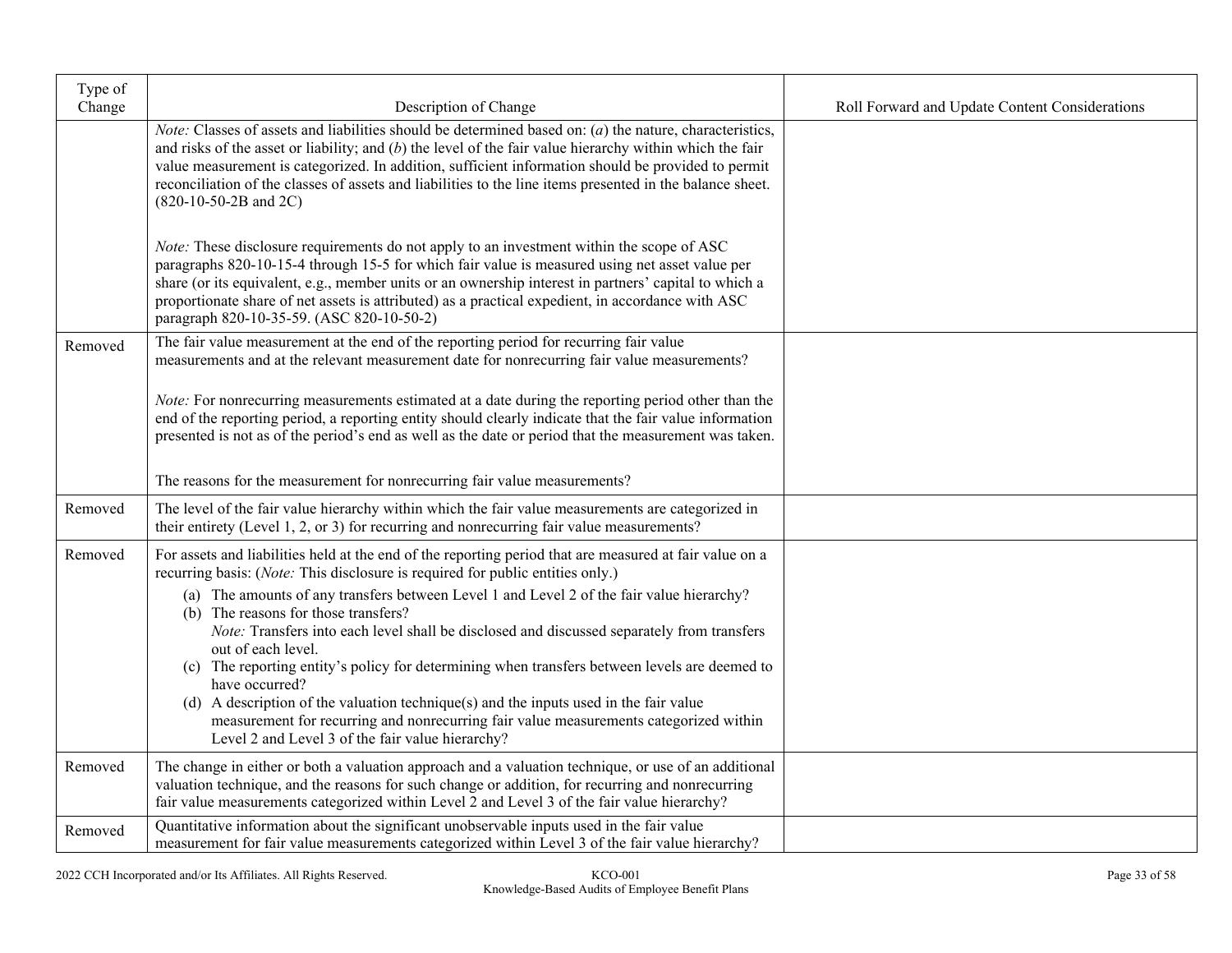| Type of<br>Change | Description of Change                                                                                                                                                                                                                                                                                                                                                                                                                                                                                                                                                                                                                                                                                                                                                                                                                                                                                                                                                                                                                                                                                                                                                                                                                                                                                                                                                                                                                                                                                                                                                                                              | Roll Forward and Update Content Considerations |
|-------------------|--------------------------------------------------------------------------------------------------------------------------------------------------------------------------------------------------------------------------------------------------------------------------------------------------------------------------------------------------------------------------------------------------------------------------------------------------------------------------------------------------------------------------------------------------------------------------------------------------------------------------------------------------------------------------------------------------------------------------------------------------------------------------------------------------------------------------------------------------------------------------------------------------------------------------------------------------------------------------------------------------------------------------------------------------------------------------------------------------------------------------------------------------------------------------------------------------------------------------------------------------------------------------------------------------------------------------------------------------------------------------------------------------------------------------------------------------------------------------------------------------------------------------------------------------------------------------------------------------------------------|------------------------------------------------|
|                   | <i>Note:</i> A reporting entity is not required to create quantitative information to comply with this<br>disclosure requirement if quantitative unobservable inputs are not developed by the reporting entity<br>when measuring fair value (e.g., when a reporting entity uses prices from prior transactions or<br>third-party pricing information without adjustment). However, when providing this disclosure, a<br>reporting entity cannot ignore quantitative unobservable inputs that are significant to the fair value<br>measurement and are reasonably available to the reporting entity. Employee benefit plans, other<br>than those plans that are subject to the SEC's filing requirements, are not required to provide this<br>disclosure for investments held by an employee benefit plan in their plan sponsor's own nonpublic<br>equity securities, including equity securities of their plan sponsor's nonpublic affiliated entities.<br>$(ASC 820-10-50-2(bbb))$<br><i>Note:</i> A reporting entity is not required to provide this disclosure for fair value measurements<br>related to the financial accounting and reporting for goodwill after its initial recognition in a<br>business combination or an acquisition by a not-for-profit entity. (ASC 350-20-50-3 and 50-7)<br>Note: A nonpublic entity is not required to disclose the quantitative information about significant<br>unobservable inputs used in fair value measurements categorized within Level 3 of the fair value<br>hierarchy required by ASC paragraph 820-10-50-2(bbb) that relate to the financial accounting and |                                                |
| Removed           | reporting for an indefinite-lived intangible asset after its initial recognition. (ASC 350-30-50-3A)<br>For recurring fair value measurements categorized within Level 3 of the fair value hierarchy, a<br>reconciliation from the opening balances to the closing balances, disclosing separately changes<br>during the period attributable to the following:<br>(a) Total gains or losses for the period recognized in earnings, and the line item(s) in the<br>income statement in which those gains or losses are recognized?<br>(b) Total gains or losses for the period recognized in other comprehensive income, and the<br>line item(s) in other comprehensive income in which those gains or losses are recognized?<br>(c) Purchases, sales, issues, and settlements (each of those types of changes disclosed<br>separately)?<br>(d) The amounts of any transfers into or out of Level 3 of the fair value hierarchy?<br>(e) The reasons for those transfers?<br>(Note: Transfers into Level 3 should be disclosed and discussed separately from transfers<br>out of Level 3).<br>(f) The reporting entity's policy for determining when transfers between levels are deemed to<br>have occurred?                                                                                                                                                                                                                                                                                                                                                                                                        |                                                |
| Removed           | For recurring fair value measurements categorized within Level 3 of the fair value hierarchy, the<br>amount of the total gains or losses for the period in item $1(h)(1)$ above included in earnings that is<br>attributable to the change in unrealized gains or losses relating to those assets and liabilities held at                                                                                                                                                                                                                                                                                                                                                                                                                                                                                                                                                                                                                                                                                                                                                                                                                                                                                                                                                                                                                                                                                                                                                                                                                                                                                          |                                                |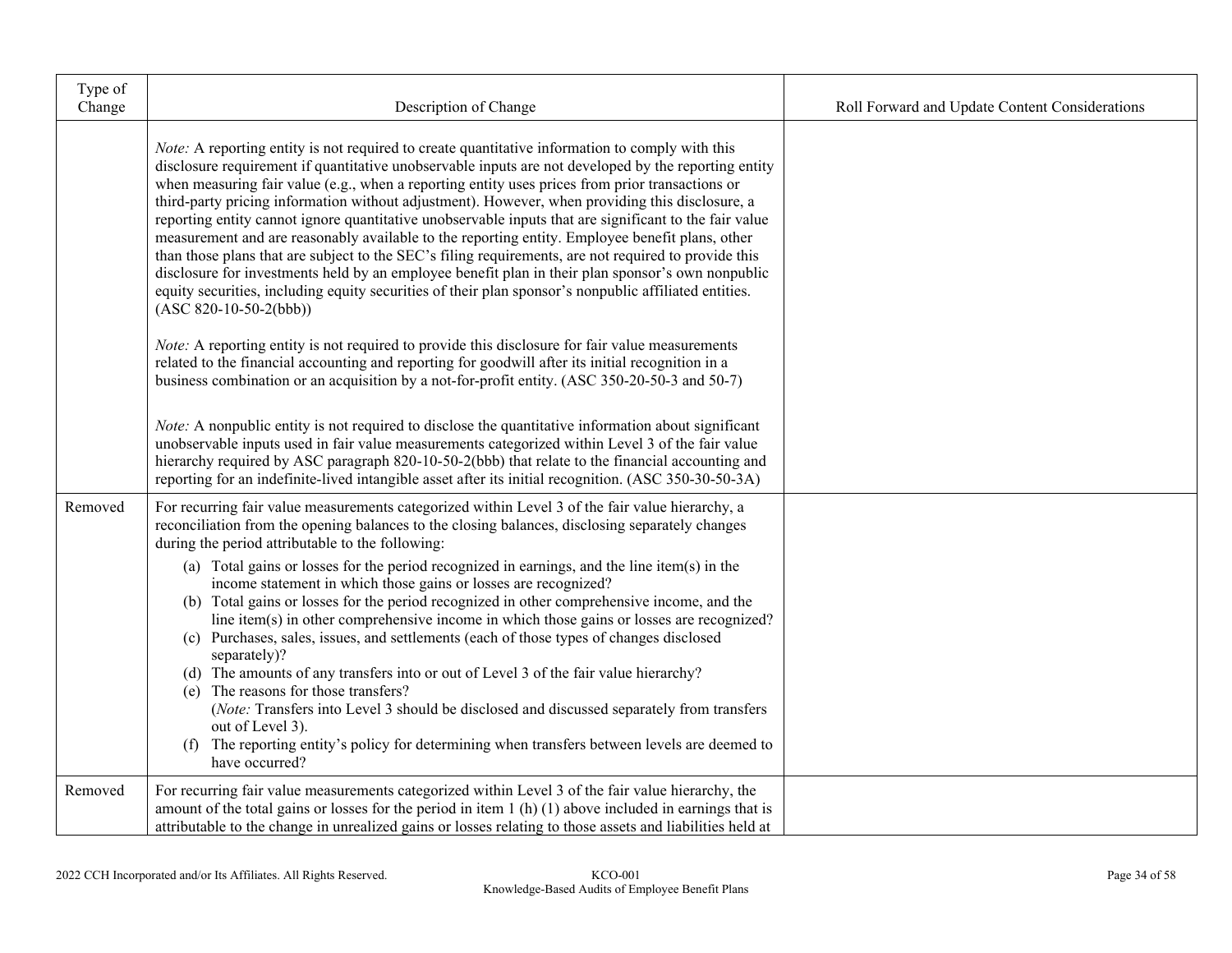| Type of<br>Change | Description of Change                                                                                                                                                                                                                                                                                                                                                                                                                                                                                                      | Roll Forward and Update Content Considerations |
|-------------------|----------------------------------------------------------------------------------------------------------------------------------------------------------------------------------------------------------------------------------------------------------------------------------------------------------------------------------------------------------------------------------------------------------------------------------------------------------------------------------------------------------------------------|------------------------------------------------|
|                   | the end of the reporting period and the line item(s) in the income statement in which those<br>unrealized gains or losses are recognized?                                                                                                                                                                                                                                                                                                                                                                                  |                                                |
| Removed           | For recurring and nonrecurring fair value measurements categorized within Level 3 of the fair<br>value hierarchy, a description of the valuation processes used by the reporting entity (including, for<br>example, how an entity decides its valuation policies and procedures and analyzes changes in fair<br>value measurements from period to period)?                                                                                                                                                                 |                                                |
| Removed           | For recurring fair value measurements categorized within Level 3 of the fair value hierarchy, a<br>narrative description of the sensitivity of the fair value measurement to changes in unobservable<br>inputs if a change in those inputs to a different amount might result in a significantly higher or<br>lower fair value measurement? (Note: This disclosure is required for public entities only.)<br>Note: If there are interrelationships between those inputs and other unobservable inputs used in the          |                                                |
|                   | fair value measurement, a reporting entity should also provide a description of those<br>interrelationships and of how they might magnify or mitigate the effect of changes in the<br>unobservable inputs on the fair value measurement. To comply with that disclosure requirement,<br>the narrative description of the sensitivity to changes in unobservable inputs should include, at a<br>minimum, the unobservable inputs disclosed when complying with items $1(e)$ , (f), and (g) above.                           |                                                |
| Removed           | For recurring and nonrecurring fair value measurements, if the highest and best use of a<br>nonfinancial asset differs from its current use:<br>(a) A disclosure of that fact?<br>(b) Why the nonfinancial asset is being used in a manner that differs from its highest and best<br>use?                                                                                                                                                                                                                                  |                                                |
| Removed           | Note: The presentation and disclosure requirements in item 1 above have been superseded by the<br>amendments in ASU No. 2018-13, Fair Value Measurement (Topic 820)-Disclosure Framework<br>-Changes to the Disclosure Requirements for Fair Value Measurement, which is effective for<br>fiscal years, and interim periods within those fiscal years, beginning after December 15, 2019.<br>Thereafter, the presentation and disclosure requirements in item 2 below should be followed.<br>$(ASC 820-10-65-12)$          |                                                |
| Removed           | Note: The presentation and disclosure requirements in item $7(c)$ below have been superseded by<br>the amendments in ASU No. 2018-13, Fair Value Measurement (Topic 820)—Disclosure<br>Framework - Changes to the Disclosure Requirements for Fair Value Measurement, which is<br>effective for fiscal years, and interim periods within those fiscal years, beginning after December<br>15, 2019. Thereafter, the presentation and disclosure requirements in item $7(d)$ below should be<br>followed. (ASC 820-10-65-12) |                                                |
| Removed           | The reporting entity's estimate of the period of time over which the underlying assets are expected<br>to be liquidated by the investees, for each class of investment that includes investments that can<br>never be redeemed with the investees, but the reporting entity receives distributions through the<br>liquidation of the underlying assets of the investees?                                                                                                                                                   |                                                |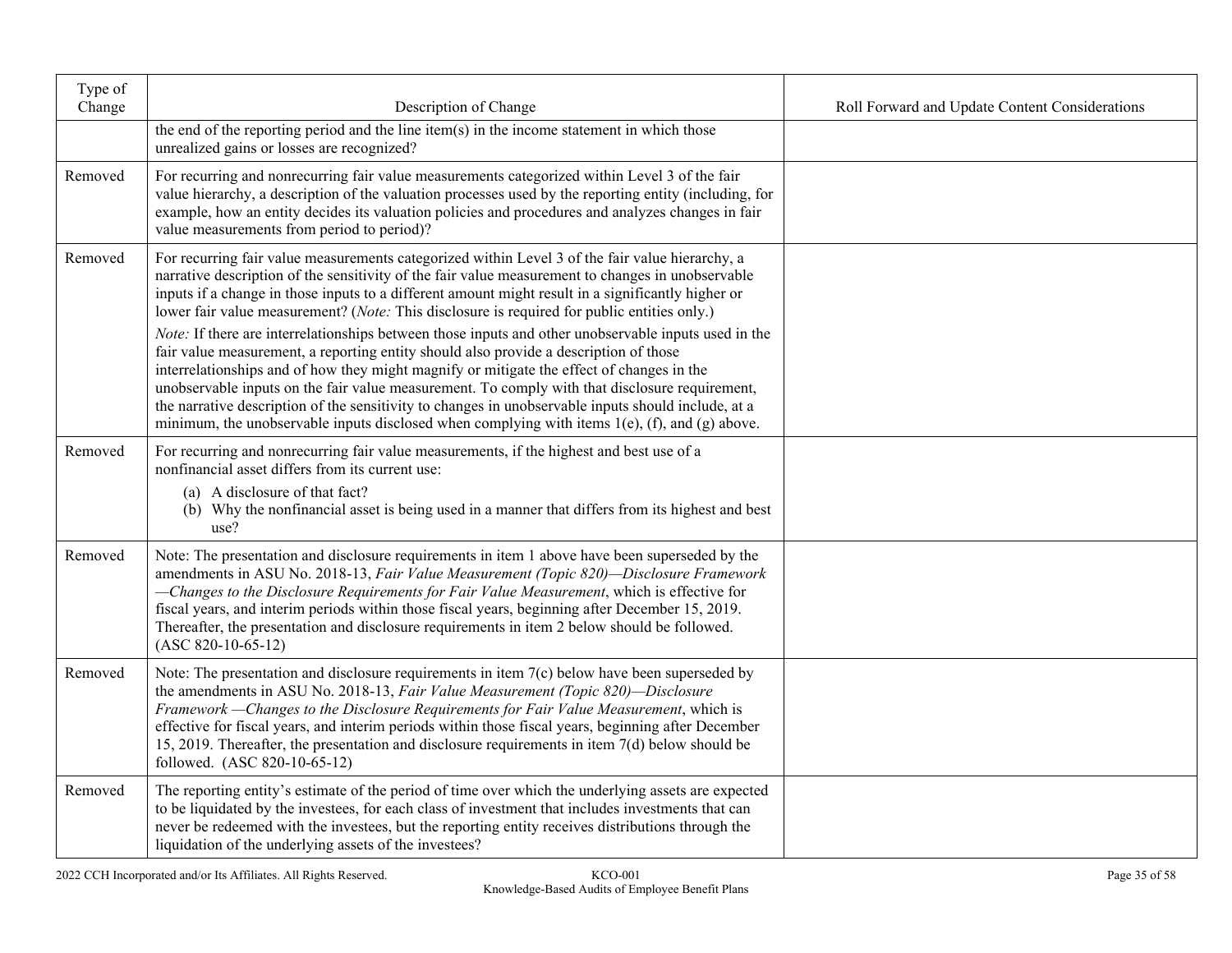| Type of<br>Change | Description of Change                                                                                                                                                                                                                                                                                                                                                                                                                                                                                                                                                                                                                          | Roll Forward and Update Content Considerations |
|-------------------|------------------------------------------------------------------------------------------------------------------------------------------------------------------------------------------------------------------------------------------------------------------------------------------------------------------------------------------------------------------------------------------------------------------------------------------------------------------------------------------------------------------------------------------------------------------------------------------------------------------------------------------------|------------------------------------------------|
| Removed           | Note: The presentation and disclosure requirements in item $7(c)$ above have been superseded by<br>the amendments in ASU No. 2018-13, Fair Value Measurement (Topic 820)-Disclosure<br>Framework - Changes to the Disclosure Requirements for Fair Value Measurement, which is<br>effective for fiscal years, and interim periods within those fiscal years, beginning after December<br>15, 2019. Thereafter, the presentation and disclosure requirements in item $7(d)$ below should be<br>followed. (ASC 820-10-65-12)                                                                                                                     |                                                |
| Removed           | Note: The presentation and disclosure requirements in item 7(h) below have been superseded by<br>the amendments in ASU No. 2018-13, Fair Value Measurement (Topic 820)-Disclosure<br>Framework - Changes to the Disclosure Requirements for Fair Value Measurement, which is<br>effective for fiscal years, and interim periods within those fiscal years, beginning after December<br>15, 2019. Thereafter, the presentation and disclosure requirements in item $7(i)$ below should be<br>followed. (ASC 820-10-65-12)                                                                                                                       |                                                |
| Removed           | For those otherwise redeemable investments that are restricted from redemption as of the reporting<br>entity's measurement date:                                                                                                                                                                                                                                                                                                                                                                                                                                                                                                               |                                                |
|                   | (a) The reporting entity's estimate of when the restriction from redemption might lapse?<br>(b) If the reporting entity cannot estimate when the restriction from redemption might lapse:<br>(c) The fact that the entity cannot estimate when the restriction from redemption might lapse?<br>(d) How long the restriction has been in effect?                                                                                                                                                                                                                                                                                                |                                                |
| Removed           | Note: The presentation and disclosure requirements in item 7(h) above have been superseded by<br>the amendments in ASU No. 2018-13, Fair Value Measurement (Topic 820)-Disclosure<br>Framework - Changes to the Disclosure Requirements for Fair Value Measurement, which is<br>effective for fiscal years, and interim periods within those fiscal years, beginning after December<br>15, 2019. Thereafter, the presentation and disclosure requirements in item $7(i)$ below should be<br>followed. (ASC 820-10-65-12)                                                                                                                       |                                                |
| Overall           | <b>Financial Instruments (ASC 825)</b>                                                                                                                                                                                                                                                                                                                                                                                                                                                                                                                                                                                                         |                                                |
| Removed           | Note: The presentation and disclosure requirements in item 1 below have been superseded by the                                                                                                                                                                                                                                                                                                                                                                                                                                                                                                                                                 |                                                |
|                   | amendments in ASU No. 2016-01, Financial Instruments - Overall (Subtopic 825-10):<br>Recognition and Measurement of Financial Assets and Financial Liabilities, which is effective for<br>public business entities for fiscal years, and interim periods within those fiscal years, beginning<br>after December 15, 2017. For all other entities, the requirements are effective for fiscal years<br>beginning after December 15, 2018, and interim periods within fiscal years beginning after<br>December 15, 2019. Thereafter, the presentation and disclosure requirements in items 2 and 3<br>below should be followed. (ASC 825-10-65-2) |                                                |
| Removed           | Has the following information about fair value of financial instruments been disclosed (ASC 825-<br>10-50-3 through 50-16) ( <i>Note:</i> For annual reporting periods, the following disclosures apply to all                                                                                                                                                                                                                                                                                                                                                                                                                                 |                                                |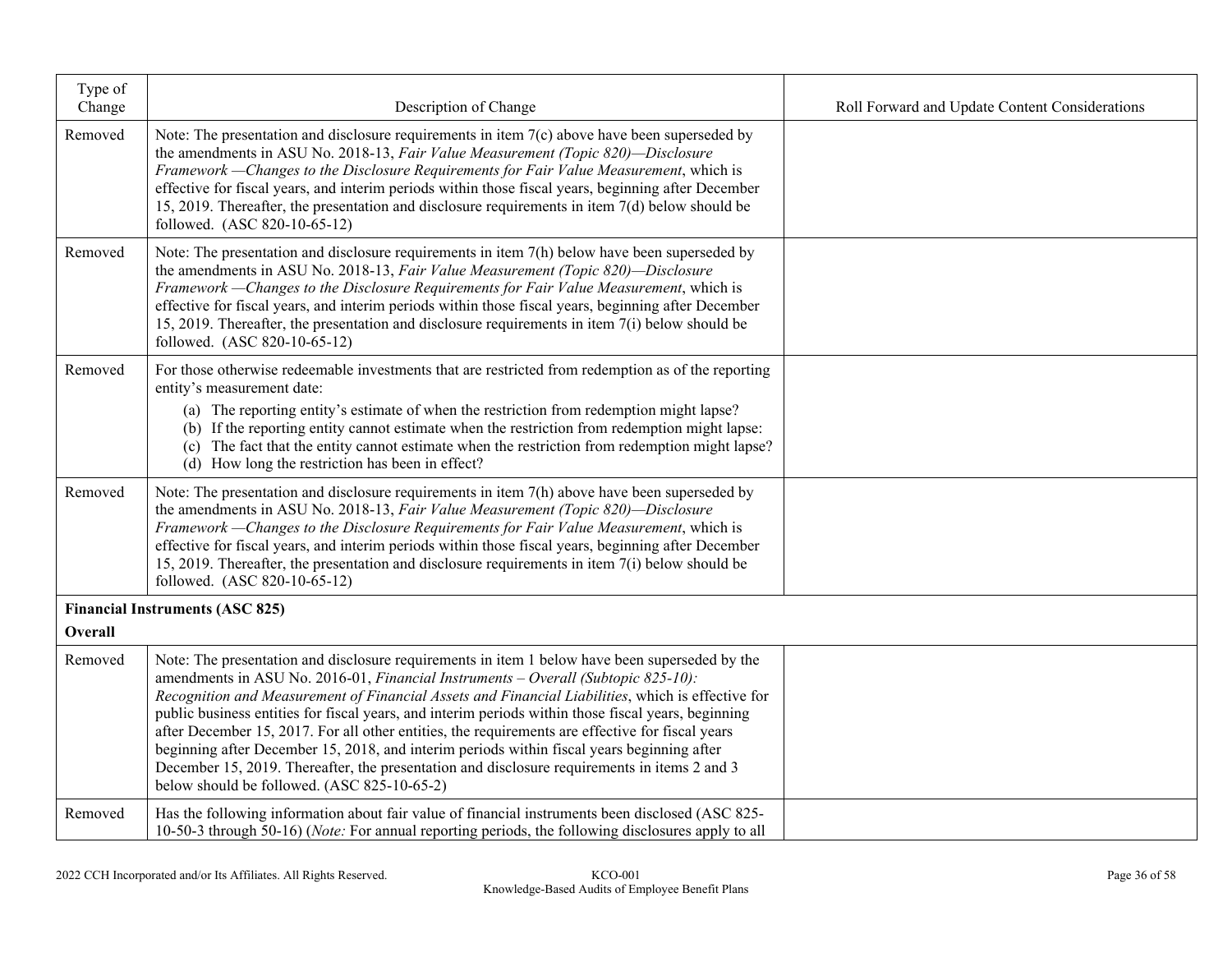| Type of<br>Change | Description of Change                                                                                                                                                                                                                                                                                                                                                                                                                                                                                                                                                                                                                                                                                                                                                                                                                                                                                | Roll Forward and Update Content Considerations |
|-------------------|------------------------------------------------------------------------------------------------------------------------------------------------------------------------------------------------------------------------------------------------------------------------------------------------------------------------------------------------------------------------------------------------------------------------------------------------------------------------------------------------------------------------------------------------------------------------------------------------------------------------------------------------------------------------------------------------------------------------------------------------------------------------------------------------------------------------------------------------------------------------------------------------------|------------------------------------------------|
|                   | entities. For interim reporting periods, the following disclosures apply only to public entities and<br>are optional for nonpublic entities.):                                                                                                                                                                                                                                                                                                                                                                                                                                                                                                                                                                                                                                                                                                                                                       |                                                |
| Removed           | Note: These disclosures about the fair value of financial instruments are optional, not required, for<br>an entity that meets all of the following criteria as of the most recent year presented: (1) the entity<br>is a nonpublic entity, $(2)$ the entity's total assets are less than \$100 million on the date of the<br>financial statements, and (3) the entity has no instrument that, in whole or in part, is accounted for<br>as a derivative instrument, other than commitments related to the origination of mortgage loans to<br>be held for sale during the reporting period. For purposes of this disclosure guidance, a receive-<br>variable, pay-fixed interest rate swap for which the simplified hedge accounting approach (see<br>ASC Subtopic 815-20) is applied should not be considered an instrument that is accounted for as a<br>derivative instrument under ASC Topic 815. |                                                |
|                   | Note: If disclosures are not required in the current period, the disclosures for previous years may be<br>omitted if financial statements for those years are presented for comparative purposes. If<br>disclosures are required in the current period, disclosures that have not been reported previously<br>need not be included in financial statements that are presented for comparative purposes.                                                                                                                                                                                                                                                                                                                                                                                                                                                                                              |                                                |
| Removed           | Fair value of financial instruments for which it is practicable to estimate fair value, either in the<br>body of the financial statements or in the accompanying notes? (For trade receivables and<br>payables, no disclosure is required if the carrying amount approximates fair value). In connection<br>with this item:                                                                                                                                                                                                                                                                                                                                                                                                                                                                                                                                                                          |                                                |
|                   | (a) When disclosure is made in the accompanying notes, is the fair value presented together<br>with the related carrying amount in a form that makes it clear whether the fair value and<br>carrying amount represent assets or liabilities and how the carrying amounts relate to what<br>is reported in the balance sheet?<br>(b) Has disclosure been made in a single note or, if disclosed in more than a single note, does<br>one of the notes include a summary table that contains the fair value and related carrying<br>amounts and cross-references to the locations of the remaining disclosures?                                                                                                                                                                                                                                                                                         |                                                |
| Removed           | The methods and significant assumptions used to estimate the fair value of financial instruments<br>consistent with the requirements of ASC paragraph 820-10-50-2(bbb)?                                                                                                                                                                                                                                                                                                                                                                                                                                                                                                                                                                                                                                                                                                                              |                                                |
|                   | Note: A reporting entity is not required to provide the quantitative disclosures about significant<br>unobservable inputs used in fair value measurements categorized within Level 3 of the fair value<br>hierarchy required by ASC paragraph 820-10-50-2(bbb).                                                                                                                                                                                                                                                                                                                                                                                                                                                                                                                                                                                                                                      |                                                |
| Removed           | A description of the changes in the method(s) and significant assumptions used to estimate the fair<br>value of financial instruments, if any, during the period?                                                                                                                                                                                                                                                                                                                                                                                                                                                                                                                                                                                                                                                                                                                                    |                                                |
| Removed           | The level of the fair value hierarchy within which the fair value measurements are categorized in<br>their entirety (Level 1, 2, or 3)?                                                                                                                                                                                                                                                                                                                                                                                                                                                                                                                                                                                                                                                                                                                                                              |                                                |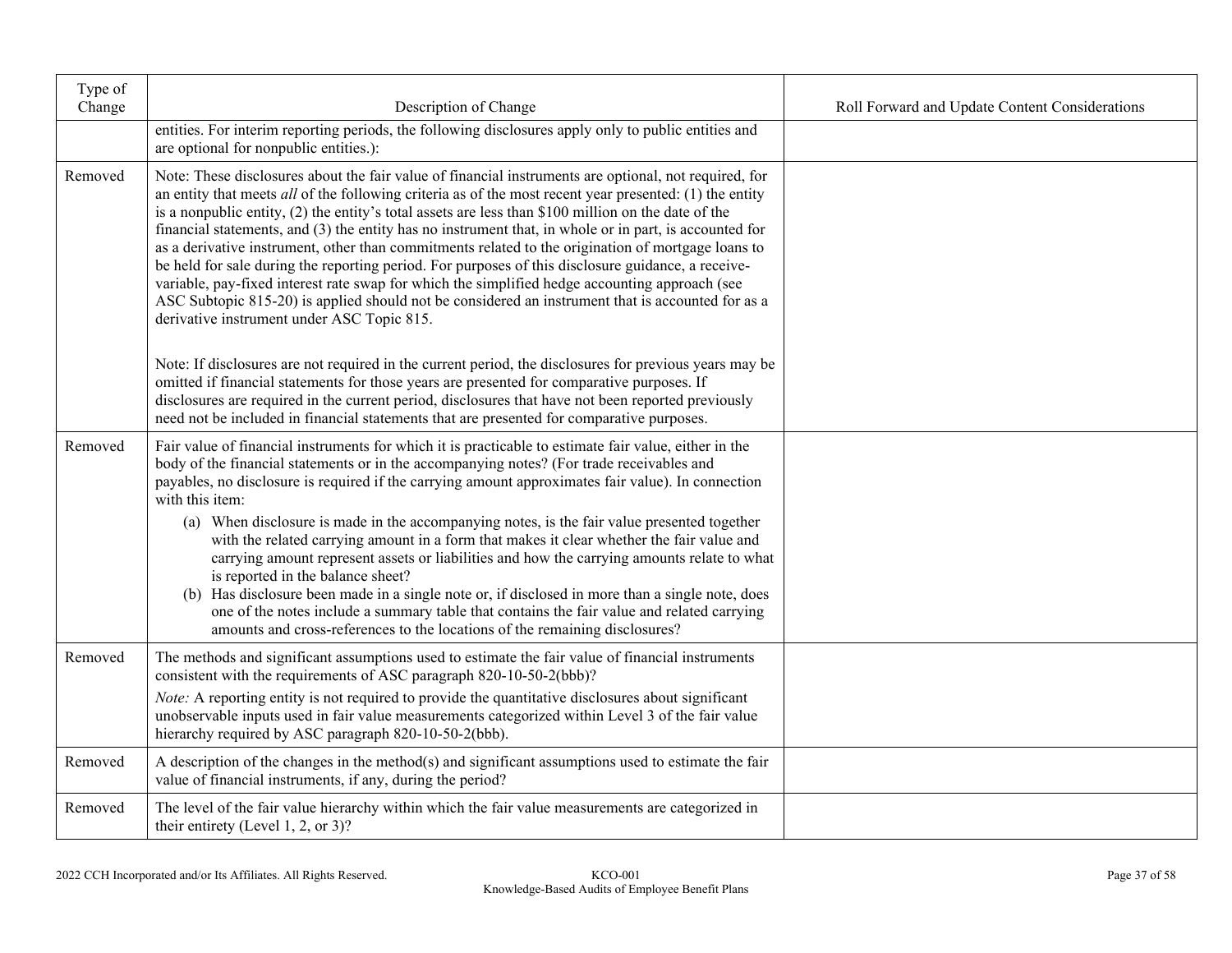| Type of<br>Change | Description of Change                                                                                                                                                                                                                                                                                                                                                                                                                                                                                                                                                                                                                                                                                                                             | Roll Forward and Update Content Considerations |
|-------------------|---------------------------------------------------------------------------------------------------------------------------------------------------------------------------------------------------------------------------------------------------------------------------------------------------------------------------------------------------------------------------------------------------------------------------------------------------------------------------------------------------------------------------------------------------------------------------------------------------------------------------------------------------------------------------------------------------------------------------------------------------|------------------------------------------------|
|                   | Note: A nonpublic entity is not required to provide this disclosure for items disclosed at fair value<br>but not measured at fair value in the balance sheet. (ASC 825-10-50-3A)                                                                                                                                                                                                                                                                                                                                                                                                                                                                                                                                                                  |                                                |
| Removed           | In disclosing the fair value of a financial instrument, did the entity not net that fair value with the<br>fair value of other financial instruments, except to the extent that the offsetting of carrying amounts<br>in the balance sheet is permitted?                                                                                                                                                                                                                                                                                                                                                                                                                                                                                          |                                                |
| Removed           | For financial instruments for which it is concluded that estimating fair value is not practicable,<br>have disclosures been made of: (1) information pertinent to estimating the fair value of the<br>financial instrument or class of financial instruments (such as the carrying amount, effective<br>interest rate, and maturity) and (2) the reasons why it is not practicable to estimate fair value?                                                                                                                                                                                                                                                                                                                                        |                                                |
| Removed           | Note: The presentation and disclosure requirements in item 1 above have been superseded by the<br>amendments in ASU No. 2016-01, Financial Instruments - Overall (Subtopic 825-10):<br>Recognition and Measurement of Financial Assets and Financial Liabilities, which is effective for<br>public business entities for fiscal years, and interim periods within those fiscal years, beginning<br>after December 15, 2017. For all other entities, the requirements are effective for fiscal years<br>beginning after December 15, 2018, and interim periods within fiscal years beginning after<br>December 15, 2019. Thereafter, the presentation and disclosure requirements in items 2 and 3<br>below should be followed. (ASC 825-10-65-2)  |                                                |
| Removed           | Note: The presentation and disclosure requirements in item 7(d) below have been superseded by<br>the amendments in ASU No. 2016-01, Financial Instruments – Overall (Subtopic 825-10):<br>Recognition and Measurement of Financial Assets and Financial Liabilities, which is effective for<br>public business entities for fiscal years, and interim periods within those fiscal years, beginning<br>after December 15, 2017. For all other entities, the requirements are effective for fiscal years<br>beginning after December 15, 2018, and interim periods within fiscal years beginning after<br>December 15, 2019. Thereafter, the presentation and disclosure requirements in item $7(e)$ below<br>should be followed. (ASC 825-10-65-2) |                                                |
| Removed           | For liabilities with fair values that have been significantly affected during the reporting period by<br>changes in the instrument-specific credit risk:                                                                                                                                                                                                                                                                                                                                                                                                                                                                                                                                                                                          |                                                |
|                   | The estimated amount of gains and losses from fair value changes included in earnings that are<br>attributable to changes in the instrument-specific credit risk?                                                                                                                                                                                                                                                                                                                                                                                                                                                                                                                                                                                 |                                                |
|                   | Qualitative information about the reasons for those changes?                                                                                                                                                                                                                                                                                                                                                                                                                                                                                                                                                                                                                                                                                      |                                                |
|                   | How the gains and losses attributable to changes in instrument-specific credit risk were<br>determined?                                                                                                                                                                                                                                                                                                                                                                                                                                                                                                                                                                                                                                           |                                                |
| Removed           | The presentation and disclosure requirements in item $7(d)$ above have been superseded by the<br>amendments in ASU No. 2016-01, Financial Instruments - Overall (Subtopic 825-10):<br>Recognition and Measurement of Financial Assets and Financial Liabilities, which is effective for<br>public business entities for fiscal years, and interim periods within those fiscal years, beginning<br>after December 15, 2017. For all other entities, the requirements are effective for fiscal years                                                                                                                                                                                                                                                |                                                |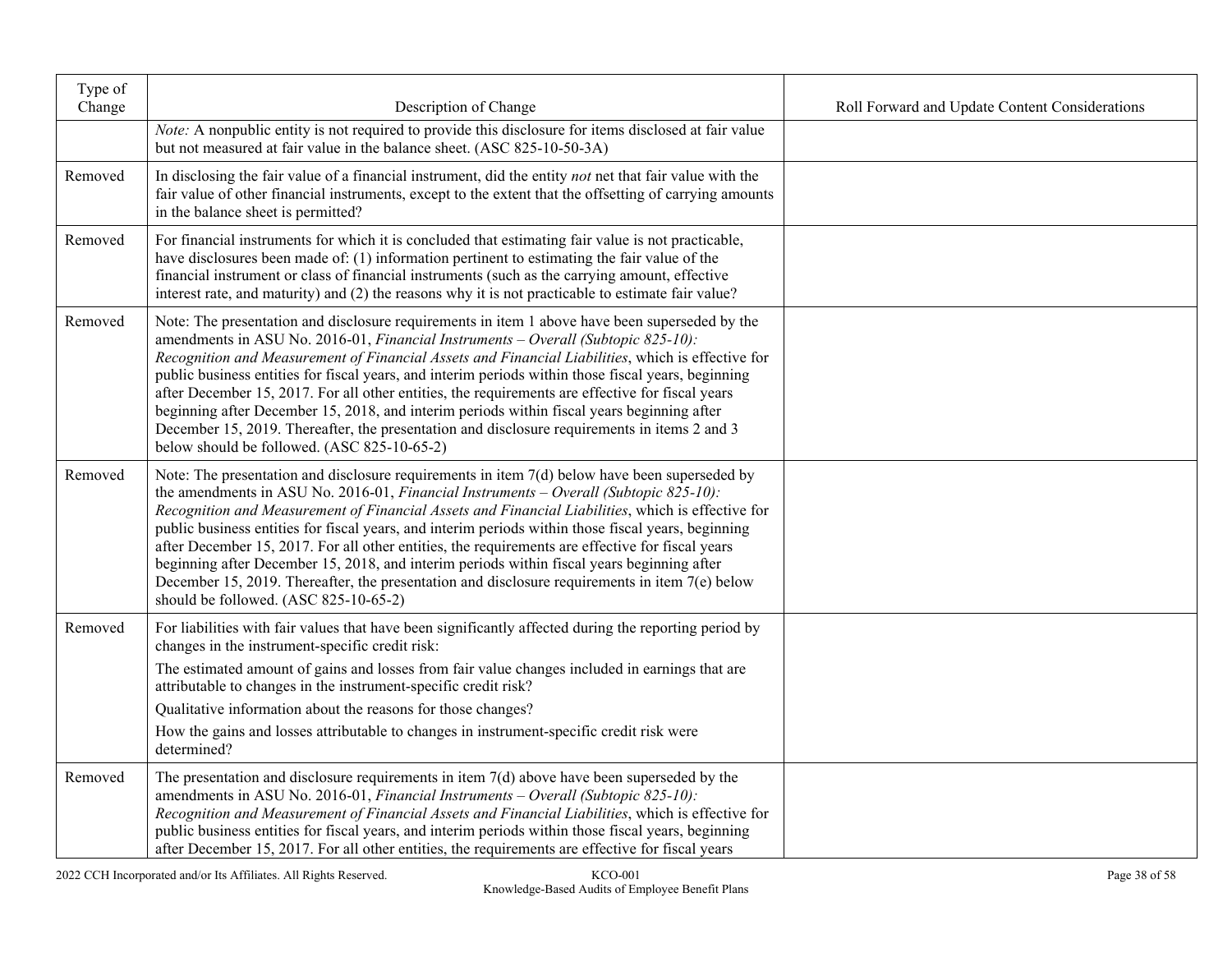| Type of<br>Change | Description of Change                                                                                                                                                                                                                                                                                                                                                                                                                                                                                                                                                                                                                                                                                                                                                                                                 | Roll Forward and Update Content Considerations |
|-------------------|-----------------------------------------------------------------------------------------------------------------------------------------------------------------------------------------------------------------------------------------------------------------------------------------------------------------------------------------------------------------------------------------------------------------------------------------------------------------------------------------------------------------------------------------------------------------------------------------------------------------------------------------------------------------------------------------------------------------------------------------------------------------------------------------------------------------------|------------------------------------------------|
|                   | beginning after December 15, 2018, and interim periods within fiscal years beginning after<br>December 15, 2019. Thereafter, the presentation and disclosure requirements in item 7(e) below<br>should be followed. (ASC 825-10-65-2)                                                                                                                                                                                                                                                                                                                                                                                                                                                                                                                                                                                 |                                                |
|                   | <b>Foreign Currency Matters (ASC 830)</b>                                                                                                                                                                                                                                                                                                                                                                                                                                                                                                                                                                                                                                                                                                                                                                             |                                                |
| Updated           | Has the aggregate transaction gain or loss included in determining net income for the period been<br>presented in the financial statements or disclosed in the notes thereto? (ASC 830-20-45-1 and 50-1)                                                                                                                                                                                                                                                                                                                                                                                                                                                                                                                                                                                                              | Disclosure will retain on roll forward         |
|                   | <b>Government Assistance (ASC 832)</b>                                                                                                                                                                                                                                                                                                                                                                                                                                                                                                                                                                                                                                                                                                                                                                                |                                                |
| New               | New Section                                                                                                                                                                                                                                                                                                                                                                                                                                                                                                                                                                                                                                                                                                                                                                                                           |                                                |
| Leases (ASC 842)  |                                                                                                                                                                                                                                                                                                                                                                                                                                                                                                                                                                                                                                                                                                                                                                                                                       |                                                |
| <b>Lessees</b>    |                                                                                                                                                                                                                                                                                                                                                                                                                                                                                                                                                                                                                                                                                                                                                                                                                       |                                                |
| <b>New</b>        | Note: The presentation and disclosure requirements in items 11 and 12 below are prescribed by<br>the amendments in ASU No. 2021-09, Leases (Topic 842): Discount Rate for Lessees That Are Not<br>Public Business Entities, which is effective for private companies for all new and existing leases<br>when the entity first adopts ASC Topic 842, for an entity that has not yet adopted ASC Topic 842<br>as of November 11, 2021. An entity that has adopted ASC Topic 842 as of November 11, 2021<br>should apply ASU No. 2021-09 for financial statements issued for fiscal years beginning after<br>December 15, 2021, and interim periods within fiscal years beginning after December 15, 2022.<br>Earlier application is permitted as of the beginning of the fiscal year of adoption. (ASC 842-10-65-<br>6) |                                                |
|                   | An entity that has not adopted ASC Topic 842 as of November 11, 2021 should apply the same<br>transition method elected for the adoption of ASC Topic 842.                                                                                                                                                                                                                                                                                                                                                                                                                                                                                                                                                                                                                                                            |                                                |
|                   | An entity that has adopted ASC Topic 842 as of November 11, 2021 should apply ASU No. 2021-<br>09 on a modified retrospective basis to leases affected by the amendments existing as of the<br>beginning of the fiscal year of adoption by adjusting the lease liability, which should be calculated<br>based on the discount rate and remaining lease term at the beginning of the fiscal year of adoption.<br>An entity should recognize the amount of the change in the lease liability as an adjustment to the<br>corresponding right-of-use asset, unless:                                                                                                                                                                                                                                                       |                                                |
|                   | 1. The carrying amount of the right-of-use asset is reduced to zero, in which case the entity should<br>recognize any remaining amount of the adjustment to opening retained earnings at the beginning of<br>the fiscal year of adoption.                                                                                                                                                                                                                                                                                                                                                                                                                                                                                                                                                                             |                                                |
|                   | 2. The adjustment would increase a right-of-use asset that was previously impaired, in which case<br>the entity should record the adjustment to opening retained earnings at the beginning of the fiscal<br>year of adoption.                                                                                                                                                                                                                                                                                                                                                                                                                                                                                                                                                                                         |                                                |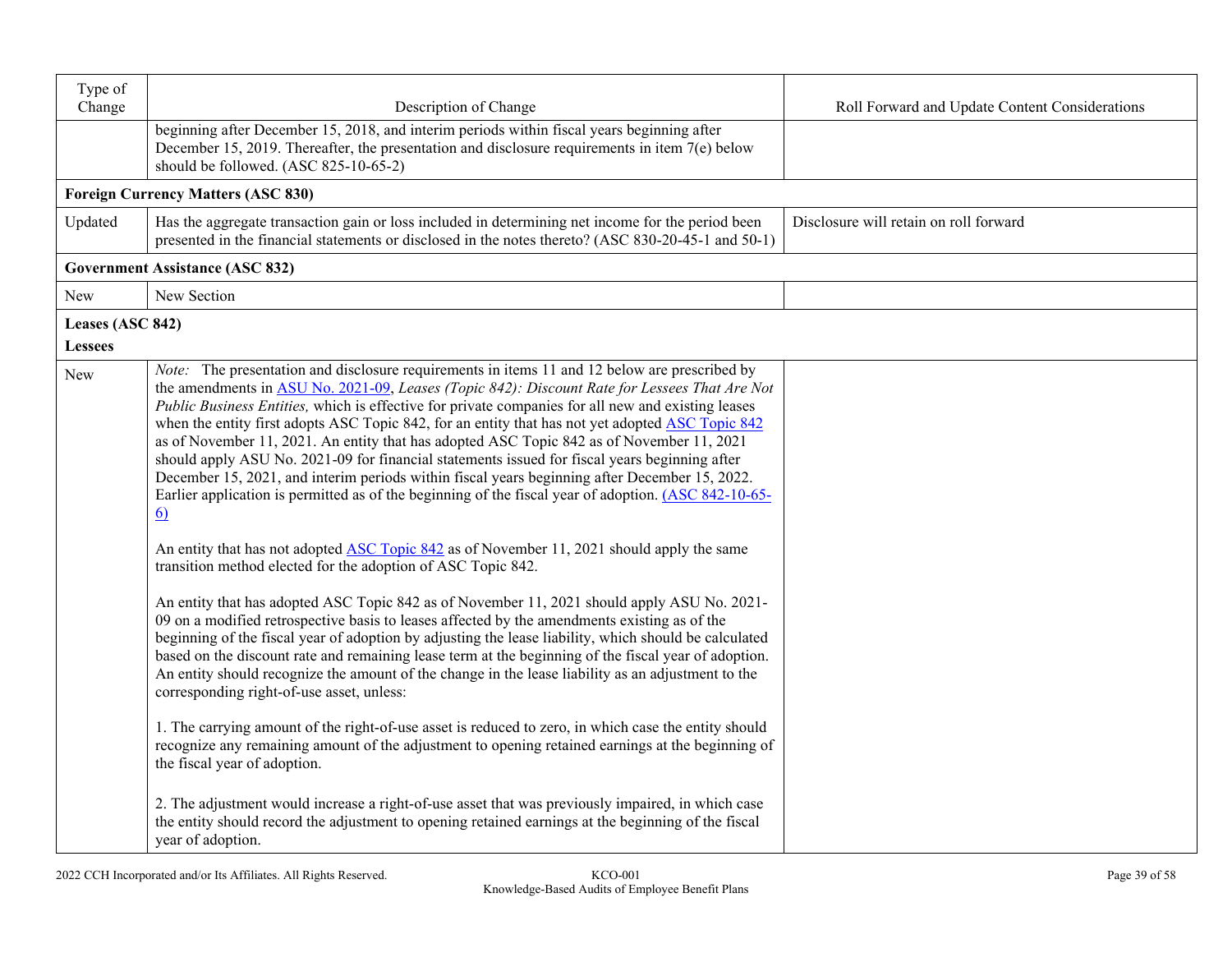| Type of          |                                                                                                                                                                                                              |                                                |
|------------------|--------------------------------------------------------------------------------------------------------------------------------------------------------------------------------------------------------------|------------------------------------------------|
| Change           | Description of Change                                                                                                                                                                                        | Roll Forward and Update Content Considerations |
| New              | An entity that has adopted ASC Topic 842 as of November 11, 2021 should not treat the adoption                                                                                                               |                                                |
|                  | of ASU No. 2021-09 as an event that would require the<br>entity to:                                                                                                                                          |                                                |
|                  |                                                                                                                                                                                                              |                                                |
|                  | 1. Remeasure and reallocate the consideration in the contract in accordance with ASC paragraph<br>842-10-15-36.                                                                                              |                                                |
|                  | 2. Reassess the lease term or a lessee option to purchase the underlying asset in accordance with                                                                                                            |                                                |
|                  | ASC paragraph 842-10-35-1.                                                                                                                                                                                   |                                                |
|                  | 3. Remeasure the lease payments in accordance with ASC paragraph 842-<br>$10-35-4.$                                                                                                                          |                                                |
|                  | 4. Reassess lease classification in accordance with ASC paragraph 842-10-                                                                                                                                    |                                                |
|                  | $25-1$ .                                                                                                                                                                                                     |                                                |
|                  |                                                                                                                                                                                                              |                                                |
|                  | Note: At the date of adoption of ASU No. 2021-09, an entity that has adopted ASC Topic 842 as of                                                                                                             |                                                |
|                  | November 11, 2021 may choose to apply or discontinue using the risk-free rate for any class of                                                                                                               |                                                |
|                  | underlying asset.                                                                                                                                                                                            |                                                |
| New              | Has a lessee that makes the accounting policy election in ASC paragraph 842-20-30-3 to use a risk-<br>free rate as the discount rate disclosed its election and the class or classes of underlying assets to |                                                |
|                  | which the election has been applied? $(ASC 842-20-50-10)$                                                                                                                                                    |                                                |
|                  |                                                                                                                                                                                                              |                                                |
|                  | ( <i>Note:</i> This is applicable only for private companies.)                                                                                                                                               |                                                |
| New              | Has an entity that has adopted ASC Topic 842 as of November 11, 2021, and that has adopted                                                                                                                   |                                                |
|                  | ASU No. 2021-09, disclosed the following as of the beginning of the fiscal year of adoption of                                                                                                               |                                                |
|                  | ASU No. 2021-09 (rather than at the beginning of the earliest period presented) (ASC 842-10-65-<br><u>(6</u> ):                                                                                              |                                                |
|                  | The information required by ASC paragraphs $250-10-50-1$ (a) and (b)(3), if applicable?                                                                                                                      |                                                |
|                  | a.<br>The recognized amount of changes in lease liabilities and corresponding right-of-use<br>b.                                                                                                             |                                                |
|                  | assets resulting from the transition adjustment?                                                                                                                                                             |                                                |
|                  | (Note: This is applicable only for private companies.)                                                                                                                                                       |                                                |
| Leases (ASC 842) |                                                                                                                                                                                                              |                                                |
| <b>Lessors</b>   |                                                                                                                                                                                                              |                                                |
| New              | <i>Note:</i> The presentation and disclosure requirements in item 14 below are prescribed by ASU No.                                                                                                         |                                                |
|                  | 2021-05, Leases (Topic 842): Lessors—Certain Leases with Variable Lease Payments, which is                                                                                                                   |                                                |
|                  | effective as follows: (ASC 842-10-65-5)                                                                                                                                                                      |                                                |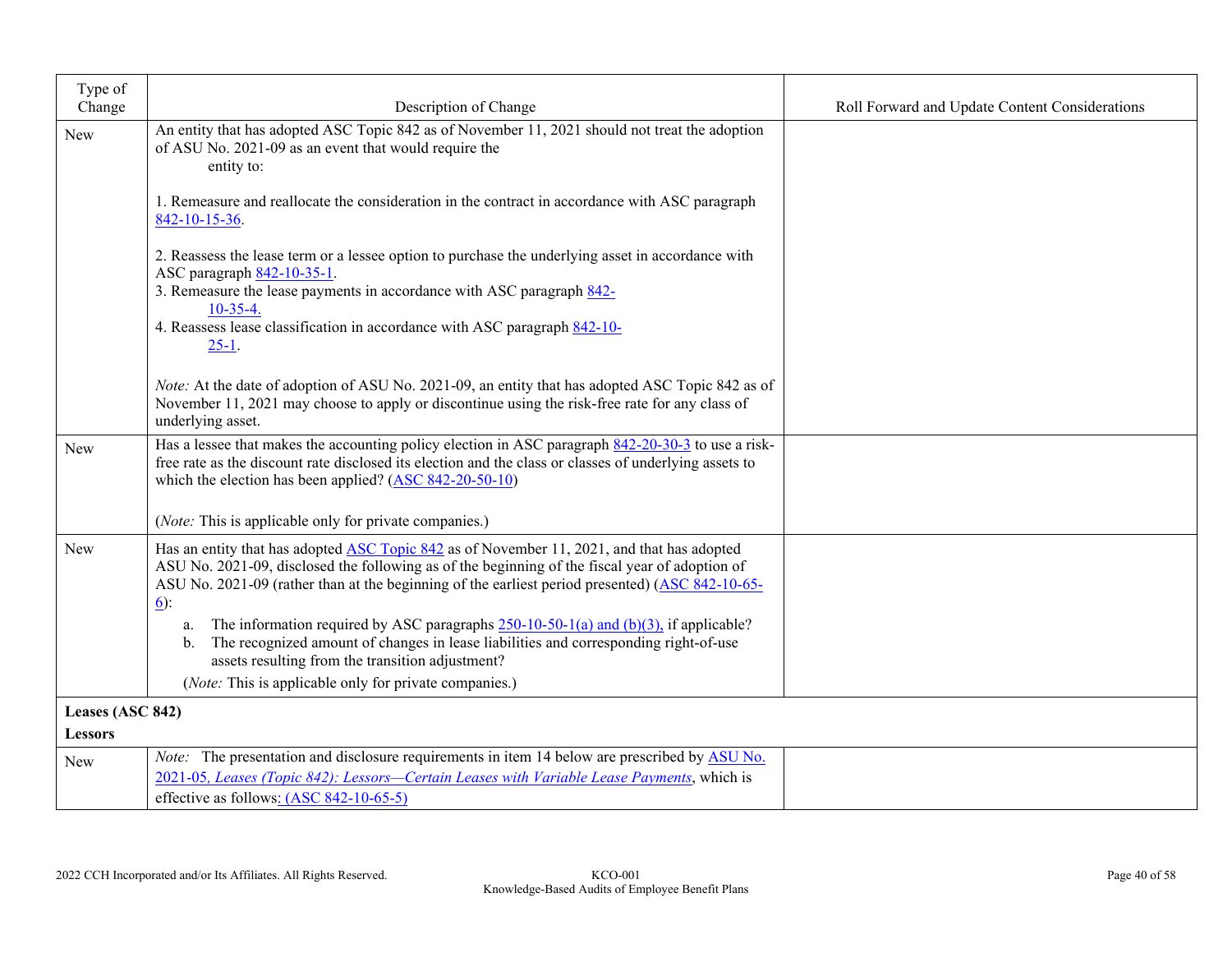| Type of<br>Change | Description of Change                                                                                                                                                                                                                                                                                                                                                                                                                                                                                                                                                                                                                                                                                                                                                                                                                                                                                                               | Roll Forward and Update Content Considerations |
|-------------------|-------------------------------------------------------------------------------------------------------------------------------------------------------------------------------------------------------------------------------------------------------------------------------------------------------------------------------------------------------------------------------------------------------------------------------------------------------------------------------------------------------------------------------------------------------------------------------------------------------------------------------------------------------------------------------------------------------------------------------------------------------------------------------------------------------------------------------------------------------------------------------------------------------------------------------------|------------------------------------------------|
|                   | An entity that has not yet adopted ASU No. 2016-02 (as amended) as of July 19, 2021, should<br>apply ASU No. 2021-05 when it first applies ASU No. 2016-02 (as amended) and should apply the<br>same transition method elected for ASU No. 2016-02 (as amended).<br>An entity within the scope of ASC paragraph $842-10-65-1$ (a) that has adopted ASU No. 2016-02<br>(as amended) as of July 19, 2021, should apply ASU No. 2021-05 for fiscal years beginning after<br>December 15, 2021, and interim periods within those fiscal years. Earlier application is permitted.<br>An entity within the scope of ASC paragraph 842-10-65-1(b) that has adopted ASU No. 2016-02<br>(as amended) as of July 19, 2021, should apply ASU No. 2021-05 for fiscal years beginning after                                                                                                                                                      |                                                |
|                   | December 15, 2021, and interim periods within fiscal years beginning after December 15, 2022.<br>Earlier application is permitted.                                                                                                                                                                                                                                                                                                                                                                                                                                                                                                                                                                                                                                                                                                                                                                                                  |                                                |
| New               | An entity within the scope of ASC paragraphs 842-10-65-1(a) or (b) should apply ASU No. 2021-<br>05 by using one of the following two methods:                                                                                                                                                                                                                                                                                                                                                                                                                                                                                                                                                                                                                                                                                                                                                                                      |                                                |
|                   | 1. Retrospectively to the date in which ASU No. 2016-02 (as amended) was adopted (the beginning<br>of the period of adoption of ASC Topic 842). Under this transition method, the entity should apply<br>ASU No. 2021-05 to leases that commence or are modified on or after the beginning of the period<br>of its adoption of ASC Topic 842 and do not meet the conditions in ASC paragraph 842-10-25-8.                                                                                                                                                                                                                                                                                                                                                                                                                                                                                                                           |                                                |
|                   | 2. Prospectively to leases that commence or are modified on or after the date that the entity first<br>applies ASU No. 2021-05 and do not meet the conditions in ASC paragraph 842-10-25-8.                                                                                                                                                                                                                                                                                                                                                                                                                                                                                                                                                                                                                                                                                                                                         |                                                |
| New               | Have the following transitional disclosures related to the adoption of ASU No. 2021-05 been made<br>in the period of adoption $(ASC 842-10-65-5)$ :                                                                                                                                                                                                                                                                                                                                                                                                                                                                                                                                                                                                                                                                                                                                                                                 |                                                |
|                   | a. For an entity within the scope of ASC paragraphs $842-10-65-1$ (a) or (b) that elects the<br>retrospective transition method above:<br>a. The applicable transition disclosures required by <b>ASC Topic 250</b> on accounting<br>changes and error corrections, except for the requirements in ASC paragraph<br>250-10-50-1(b)(2) and ASC paragraph 250-10-50-3?<br>b. The transition disclosures in ASC paragraph $250-10-50-1(b)(3)$ as of the<br>beginning of the earliest period presented but not before the date in which ASU<br>No. 2016-02 (as amended) was adopted?<br>b. For an entity within the scope of ASC paragraphs $842-10-65-1$ (a) or (b) that elects the<br>prospective transition method above:<br>The nature of and reason for the change in accounting principle?<br>a.<br>The transition method?<br>b.<br>c. A qualitative description of the financial statement line items affected by the<br>change? |                                                |
|                   | <b>Reference Rate Reform (ASC 848)</b>                                                                                                                                                                                                                                                                                                                                                                                                                                                                                                                                                                                                                                                                                                                                                                                                                                                                                              |                                                |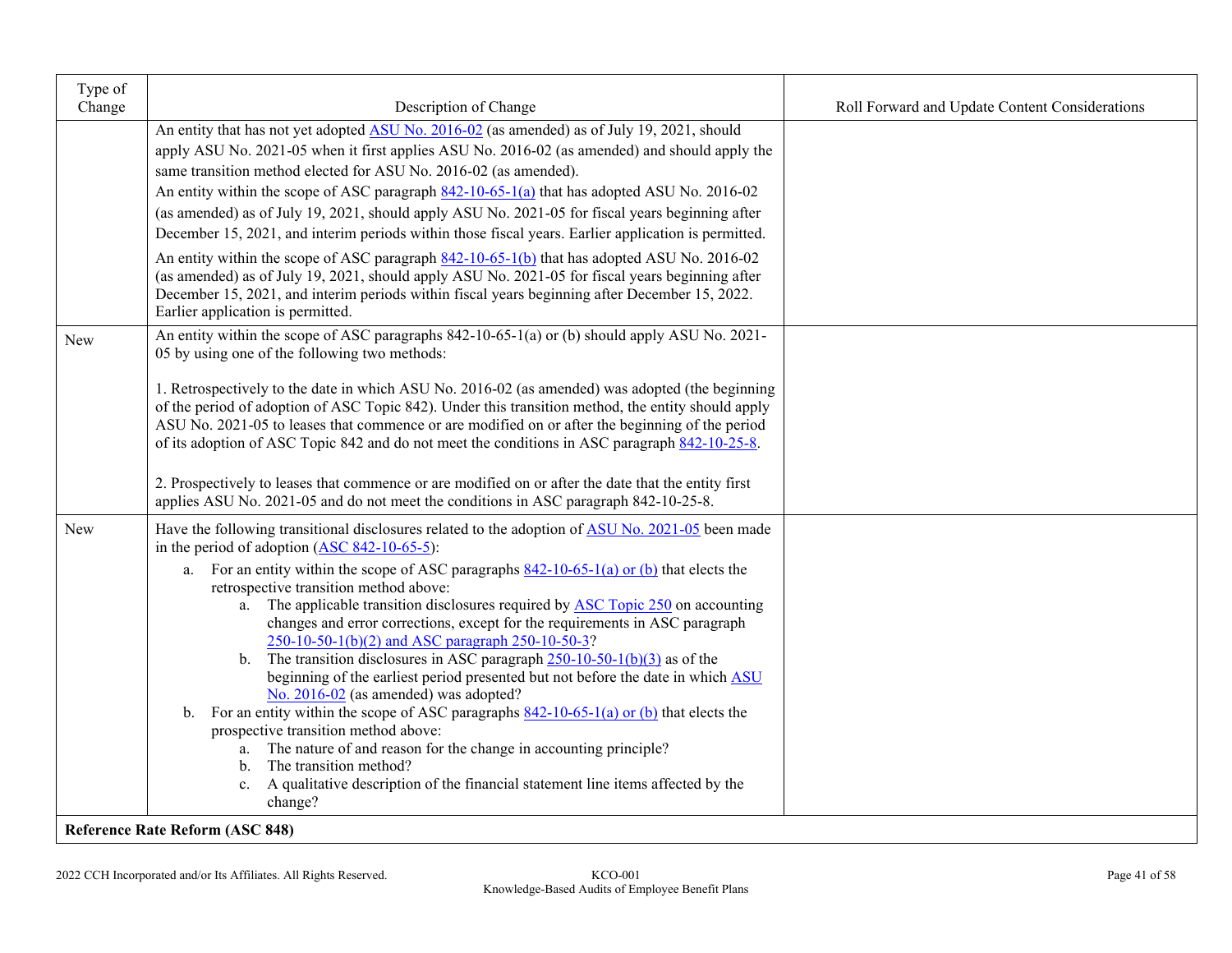| Type of<br>Change | Description of Change                                                                                                                                                                                                                                                                                                                                                                                                                                                                                                                                                                                                                                                                                                                                                                                                                                                                                                                                                                                                                                                                                                                                                                                                                                                                                                                                                                                                                                                                                                                                                                                             | Roll Forward and Update Content Considerations |
|-------------------|-------------------------------------------------------------------------------------------------------------------------------------------------------------------------------------------------------------------------------------------------------------------------------------------------------------------------------------------------------------------------------------------------------------------------------------------------------------------------------------------------------------------------------------------------------------------------------------------------------------------------------------------------------------------------------------------------------------------------------------------------------------------------------------------------------------------------------------------------------------------------------------------------------------------------------------------------------------------------------------------------------------------------------------------------------------------------------------------------------------------------------------------------------------------------------------------------------------------------------------------------------------------------------------------------------------------------------------------------------------------------------------------------------------------------------------------------------------------------------------------------------------------------------------------------------------------------------------------------------------------|------------------------------------------------|
| Updated           | For purposes of transition related to ASU No. 2020-04, an entity should apply the guidance in<br>items 1 and 2 below as follows: (ASC 848-10-65-1)                                                                                                                                                                                                                                                                                                                                                                                                                                                                                                                                                                                                                                                                                                                                                                                                                                                                                                                                                                                                                                                                                                                                                                                                                                                                                                                                                                                                                                                                | Disclosure will retain on roll forward         |
| New               | Note: The presentation and disclosure requirements in item 3 below are prescribed by ASU No.<br>2021-01, Reference Rate Reform (Topic 848): Scope, which is effective for all entities as of<br>January 7, 2021 through December 31, 2022. (ASC 848-10-65-2)                                                                                                                                                                                                                                                                                                                                                                                                                                                                                                                                                                                                                                                                                                                                                                                                                                                                                                                                                                                                                                                                                                                                                                                                                                                                                                                                                      |                                                |
|                   | Note: For purposes of transition related to ASU No. 2021-01, an entity should apply the guidance<br>as follows: (ASC 848-10-65-2)                                                                                                                                                                                                                                                                                                                                                                                                                                                                                                                                                                                                                                                                                                                                                                                                                                                                                                                                                                                                                                                                                                                                                                                                                                                                                                                                                                                                                                                                                 |                                                |
| New               | An entity may elect to apply ASU No. 2021-01 on contract modifications that change the interest<br>rate used for margining, discounting, or contract price alignment retrospectively as of any date<br>from the beginning of the interim period that includes March 12, 2020, or prospectively to new<br>modifications from any date within the interim period that includes or is subsequent to January 7,<br>2021, up to the date that financial statements are available to be issued. On the date that an entity<br>elects to apply ASU No. 2021-01 on contract modifications that change the interest rate used for<br>margining, discounting, or contract price alignment, ASU No. 2021-01 should be applied to all<br>eligible contract modifications modified in that manner in accordance with ASC paragraph 848-20-<br>$35-1.$                                                                                                                                                                                                                                                                                                                                                                                                                                                                                                                                                                                                                                                                                                                                                                          |                                                |
| New               | An entity may elect to apply ASU No. 2021-01 to eligible hedging relationships existing as of the<br>beginning of the interim period that includes March 12, 2020, and to new eligible hedging<br>relationships entered into after the beginning of the interim period that includes March 12, 2020. If<br>an entity elects to apply any of the guidance in ASU No. 2021-01 to an eligible hedging<br>relationship, any adjustments as a result of those elections should be reflected as of the application<br>date of the election and recognized in accordance with ASC Subtopics 848-30, 848-40, and 848-50<br>(as applicable).<br>A. For a private company that is not a financial institution as described in ASC paragraph<br>942-320-50-1 and a not-for-profit entity (except for a not-for-profit entity that has issued,<br>or is a conduit bond obligor for, securities that are traded, listed, or quoted on an exchange<br>or an over-the-counter market) applying ASU No. 2021-01 in a period before interim (if<br>applicable) or annual financial statements are available to be issued, the entity should<br>update its hedge documentation (as applicable) noting the changes made before the next<br>interim (if applicable) or annual financial statements are available to be issued. An entity<br>that retrospectively applies ASU No. 2021-01 to a prior interim (if applicable) or annual<br>period should update its hedge documentation (as applicable) noting the changes made for<br>the prior periods in which the entity is retrospectively applying the guidance upon<br>adoption. |                                                |
|                   | B. For any other entity applying ASU No. 2021-01 before its first quarterly assessment of<br>effectiveness after the election, the entity should update its hedge documentation (as<br>applicable) noting the changes made no later than when the entity performs its first                                                                                                                                                                                                                                                                                                                                                                                                                                                                                                                                                                                                                                                                                                                                                                                                                                                                                                                                                                                                                                                                                                                                                                                                                                                                                                                                       |                                                |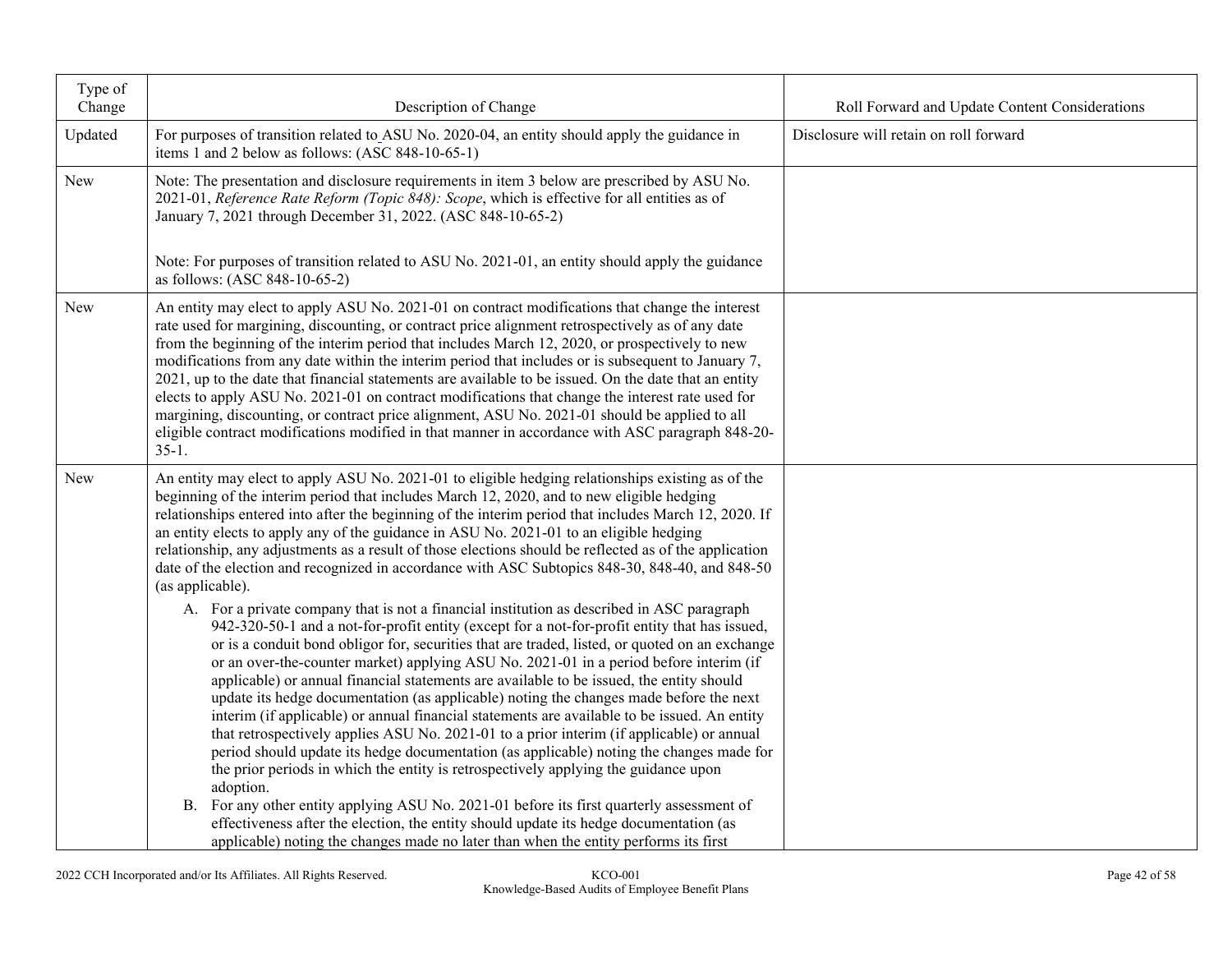| Type of<br>Change | Description of Change                                                                                                                                                                                                                                                                                                                                                                                                                                                                                                                                                                                                                                                                                                                                                                                                                                                                                                                                                                                                                                                                                                                                                                                                                                                                                                                                                                                                                                                                                                                                                                                                                                                                                                                                                                                                                                                                                                                                                                                                                                                                                                                                                      | Roll Forward and Update Content Considerations |
|-------------------|----------------------------------------------------------------------------------------------------------------------------------------------------------------------------------------------------------------------------------------------------------------------------------------------------------------------------------------------------------------------------------------------------------------------------------------------------------------------------------------------------------------------------------------------------------------------------------------------------------------------------------------------------------------------------------------------------------------------------------------------------------------------------------------------------------------------------------------------------------------------------------------------------------------------------------------------------------------------------------------------------------------------------------------------------------------------------------------------------------------------------------------------------------------------------------------------------------------------------------------------------------------------------------------------------------------------------------------------------------------------------------------------------------------------------------------------------------------------------------------------------------------------------------------------------------------------------------------------------------------------------------------------------------------------------------------------------------------------------------------------------------------------------------------------------------------------------------------------------------------------------------------------------------------------------------------------------------------------------------------------------------------------------------------------------------------------------------------------------------------------------------------------------------------------------|------------------------------------------------|
|                   | quarterly assessment of effectiveness after the election. An entity that retrospectively<br>applies ASU No. 2021-01 to a prior interim or annual period should update its hedge<br>documentation (as applicable) noting the changes made for the prior periods in which the<br>entity is retrospectively applying ASU No. 2021-01 upon adoption.                                                                                                                                                                                                                                                                                                                                                                                                                                                                                                                                                                                                                                                                                                                                                                                                                                                                                                                                                                                                                                                                                                                                                                                                                                                                                                                                                                                                                                                                                                                                                                                                                                                                                                                                                                                                                           |                                                |
| New               | ASU No. 2021-01 should not be applied to all the following:<br>A. Contract modifications made after December 31, 2022.<br>New hedging relationships entered into after December 31, 2022.<br>B.<br>C. Hedging relationships evaluated for periods after December 31, 2022, except for hedging<br>relationships that apply the following optional expedients in ASC Subtopics 848-30, 848-<br>40, and 848-50 that should be retained through the end of the hedging relationship<br>(including for periods evaluated after December 31, 2022):<br>a. An optional expedient to adjust the fair value hedge basis adjustment in a fair<br>value hedge accounted for under the shortcut method using a reasonable<br>approach in ASC paragraph 848-30-25-11B.<br>b. An optional expedient to not periodically evaluate the conditions in ASC<br>paragraph $815-20-25-104(d)$ and (g) when using the shortcut method for a fair<br>value hedge in ASC paragraph 848-40-25-8 if the entity elected the practical<br>expedient in ASC paragraph 848-30-25-11B. (If an entity elects to apply the<br>optional expedient in ASC paragraph 848-40-25-8 in accordance with ASC<br>paragraph 848-30-25-10, it should cease applying that expedient on December<br>31, 2022.<br>c. An optional expedient to adjust the amount recorded in accumulated other<br>comprehensive income using a reasonable approach in ASC paragraph 848-30-<br>25-11C.<br>d. An optional expedient to continue using a subsequent assessment method that<br>assumes perfect effectiveness in ASC paragraphs 848-50-35-4 through 35-9 for a<br>cash flow hedge if the entity elected the practical expedient in ASC paragraph<br>848-30-25-11C.<br>Note: An entity may elect the optional expedients in ASC Subtopics 848-30, 848-40, and 848-50 if<br>it has adopted the amendments in ASU No. 2017-12.<br>Note: An entity that has not adopted the amendments in ASU No. 2017-12 may elect the optional<br>expedient allowing a change to the method designated for use in assessing hedge effectiveness in a<br>cash flow hedge in ASC paragraph 848-30-25-11A(b) if the optional expedient method being |                                                |
|                   | elected is the simplified hedge accounting approach for eligible private companies for subsequent<br>hedge effectiveness in ASC paragraph 848-50-35-7. (ASC 848-10-65-2)                                                                                                                                                                                                                                                                                                                                                                                                                                                                                                                                                                                                                                                                                                                                                                                                                                                                                                                                                                                                                                                                                                                                                                                                                                                                                                                                                                                                                                                                                                                                                                                                                                                                                                                                                                                                                                                                                                                                                                                                   |                                                |
| New               | Have the nature of and reason for the change in accounting principle related to the adoption of<br>ASU No. 2021-01 been made in each interim and annual period in the fiscal period of adoption?<br>$(ASC 848-10-65-2)$                                                                                                                                                                                                                                                                                                                                                                                                                                                                                                                                                                                                                                                                                                                                                                                                                                                                                                                                                                                                                                                                                                                                                                                                                                                                                                                                                                                                                                                                                                                                                                                                                                                                                                                                                                                                                                                                                                                                                    |                                                |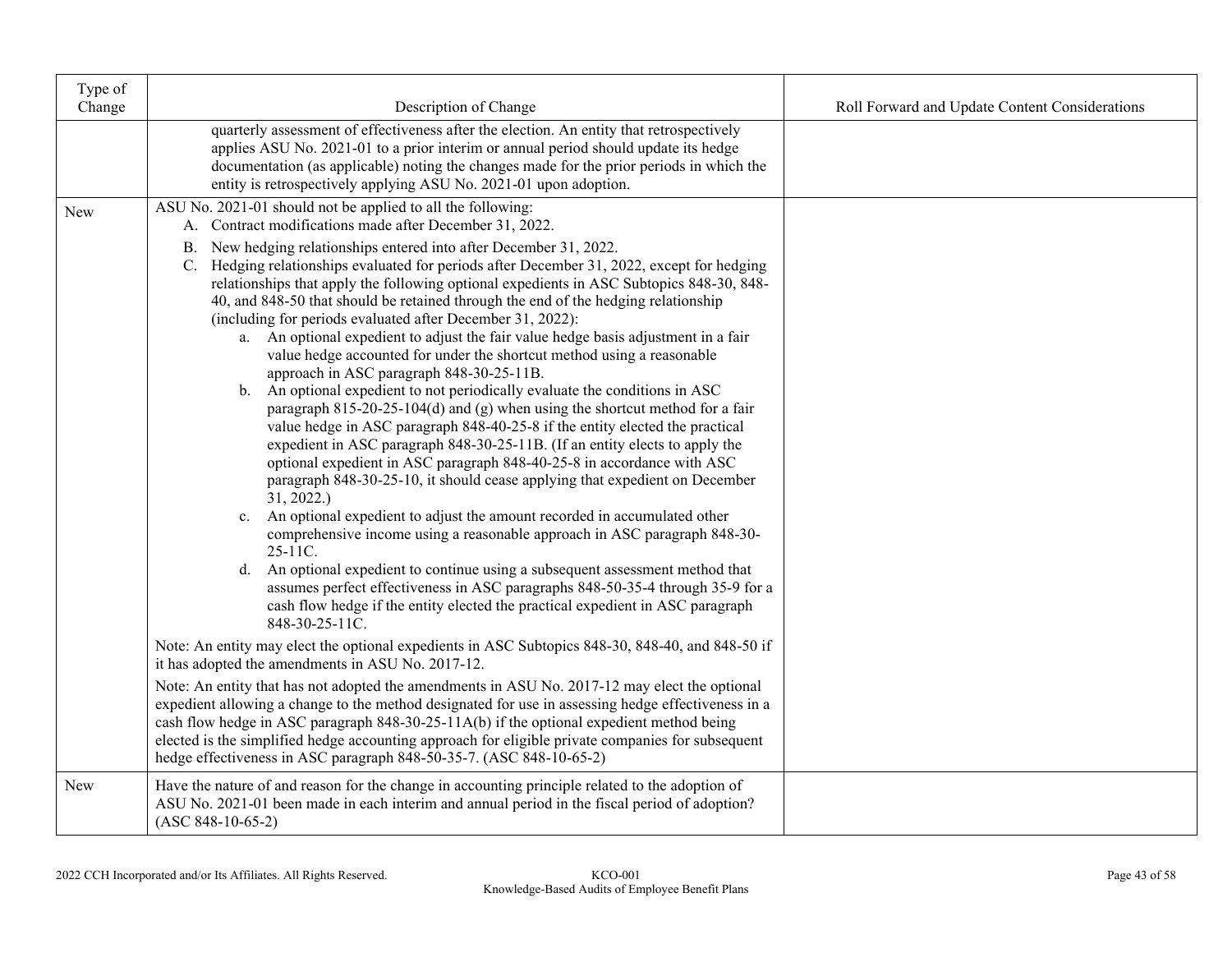## **Audit Programs (AUDs)**

| Type of<br>Change | Description of Change                                                                                                                                                                                                                                                                                    | Location     | Based on<br>Standard Y/N      | Standard<br>Reference                                                                                                        | Roll Forward Considerations                                |
|-------------------|----------------------------------------------------------------------------------------------------------------------------------------------------------------------------------------------------------------------------------------------------------------------------------------------------------|--------------|-------------------------------|------------------------------------------------------------------------------------------------------------------------------|------------------------------------------------------------|
|                   | <b>AUD-101 Overall Audit Program</b>                                                                                                                                                                                                                                                                     |              |                               |                                                                                                                              |                                                            |
| Modify            | Added practice alert regarding SAS No. 142, Audit Evidence                                                                                                                                                                                                                                               | Instructions | New or<br>Revised<br>Guidance | SAS No. 142,<br>Audit Evidence                                                                                               |                                                            |
| Modify            | Added practice alert regarding SAS No. 145, Understanding<br>the Entity and Its Environment and Assessing the Risks of<br>Material Misstatement                                                                                                                                                          | Instructions | New or<br>Revised<br>Guidance | SAS No. 145,<br>Understanding<br>the Entity and Its<br>Environment and<br>Assessing the<br>Risks of Material<br>Misstatement |                                                            |
| Modify            | Under "Preliminary Engagement Activities" modified step<br>12 to include the type of threat caused by nonaudit services.<br>The step now reads as follows:                                                                                                                                               | Procedures   | Clarification                 |                                                                                                                              | Step will reset on roll forward due to content<br>changes. |
|                   | For any nonaudit services provided, evaluate the self-review,<br>advocacy, or management participation threat and determine<br>whether nonaudit services will impair the auditor's<br>independence, and consider obtaining preapproval for such<br>nonaudit services from those charged with governance. |              |                               |                                                                                                                              |                                                            |
|                   | AUD-201 Audit Program: Opening Balances and Additional Audit Procedures for an Initial or Reaudit Engagement                                                                                                                                                                                             |              |                               |                                                                                                                              |                                                            |
| Modify            | Added practice alert regarding SAS No. 142, Audit Evidence                                                                                                                                                                                                                                               | Instructions | New or<br>Revised<br>Guidance | SAS No. 142,<br>Audit Evidence                                                                                               |                                                            |
| Modify            | Under "No Predecessor Auditor" added practice point to step<br>9d regarding inventory observations and the COVID-19<br>pandemic.                                                                                                                                                                         | Procedures   | Enhancement                   |                                                                                                                              |                                                            |
|                   | AUD-601 Audit Program: Testing and Evaluating Internal Auditors' Work                                                                                                                                                                                                                                    |              |                               |                                                                                                                              |                                                            |
| Modify            | Added practice alert regarding SAS No. 145, Understanding<br>the Entity and Its Environment and Assessing the Risks of<br>Material Misstatement                                                                                                                                                          | Instructions | New or<br>Revised<br>Guidance | SAS No. 145,<br>Understanding<br>the Entity and Its<br>Environment and<br>Assessing the                                      |                                                            |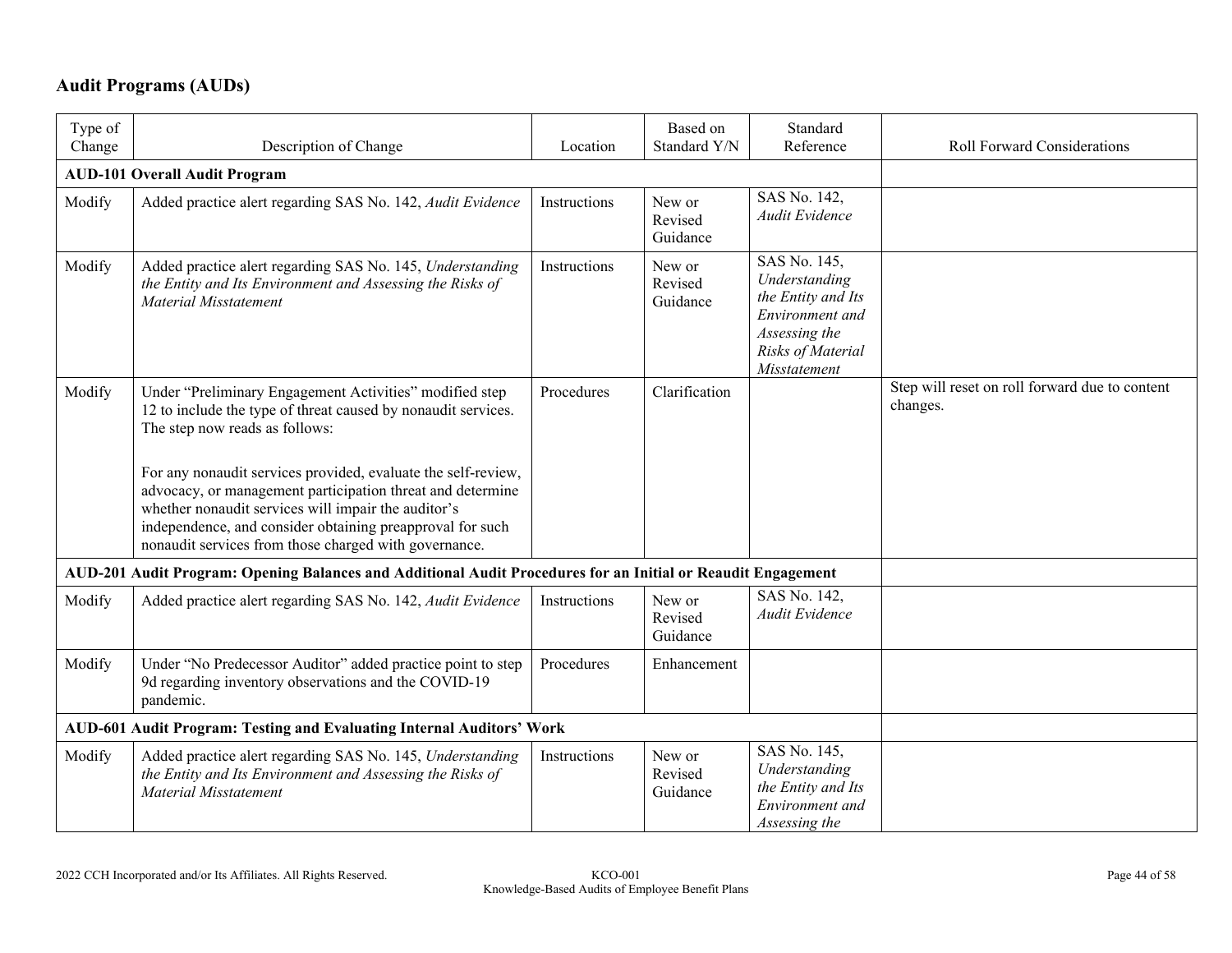| Type of<br>Change | Description of Change                                                                                                                                                                                                                               | Location     | Based on<br>Standard Y/N      | Standard<br>Reference                                                                                                                                                                                              | <b>Roll Forward Considerations</b> |
|-------------------|-----------------------------------------------------------------------------------------------------------------------------------------------------------------------------------------------------------------------------------------------------|--------------|-------------------------------|--------------------------------------------------------------------------------------------------------------------------------------------------------------------------------------------------------------------|------------------------------------|
|                   |                                                                                                                                                                                                                                                     |              |                               | Risks of Material<br>Misstatement                                                                                                                                                                                  |                                    |
|                   | AUD-602 Audit Program: Involvement of a Component Auditor                                                                                                                                                                                           |              |                               |                                                                                                                                                                                                                    |                                    |
| Modify            | Added practice alert regarding SAS No. 142, Audit Evidence                                                                                                                                                                                          | Procedures   | New or<br>Revised<br>Guidance | SAS No. 142,<br><b>Audit Evidence</b>                                                                                                                                                                              |                                    |
|                   | AUD-603 Audit Program: Using the Work of an Auditor's Specialist                                                                                                                                                                                    |              |                               |                                                                                                                                                                                                                    |                                    |
| Modify            | Added practice alert regarding SAS No. 144, Amendments to<br>AU-C Sections 501, 540, and 620 Related to the Use of<br>Specialists and the Use of Pricing Information Obtained<br><b>From External Information Sources</b>                           | Instructions | New or<br>Revised<br>Guidance | SAS No. 144,<br>Amendments to<br>AU-C Sections<br>501, 540, and 620<br>Related to the Use<br>of Specialists and<br>the Use of Pricing<br>Information<br><b>Obtained From</b><br>External<br>Information<br>Sources |                                    |
|                   | AUD-604 Audit Program: Using the Work of a Management's Specialist                                                                                                                                                                                  |              |                               |                                                                                                                                                                                                                    |                                    |
| Modify            | Added practice alert regarding proposed Statement on<br>Auditing Standards, Amendments to AU-C Sections 501,<br>540, and 620 Related to the Use of specialists and the Use of<br>Pricing Information Obtained from External Information<br>Sources. | Instructions | Proposed<br>Guidance          |                                                                                                                                                                                                                    |                                    |
| Modify            | Added practice alert regarding SAS No. 143, Auditing<br><b>Accounting Estimates and Related Disclosures</b>                                                                                                                                         | Instructions | New or<br>Revised<br>Guidance | SAS No. 143,<br><b>Auditing</b><br><b>Accounting</b><br><b>Estimates</b> and<br>Related<br><b>Disclosures</b>                                                                                                      |                                    |
|                   | <b>AUD-701 Audit Program: Designing Tests of Controls</b>                                                                                                                                                                                           |              |                               |                                                                                                                                                                                                                    |                                    |
| Modify            | Added practice alert regarding SAS No. 145, Understanding<br>the Entity and Its Environment and Assessing the Risks of<br><b>Material Misstatement</b>                                                                                              | Instructions | New or<br>Revised<br>Guidance | SAS No. 145,<br>Understanding<br>the Entity and Its<br>Environment and<br>Assessing the                                                                                                                            |                                    |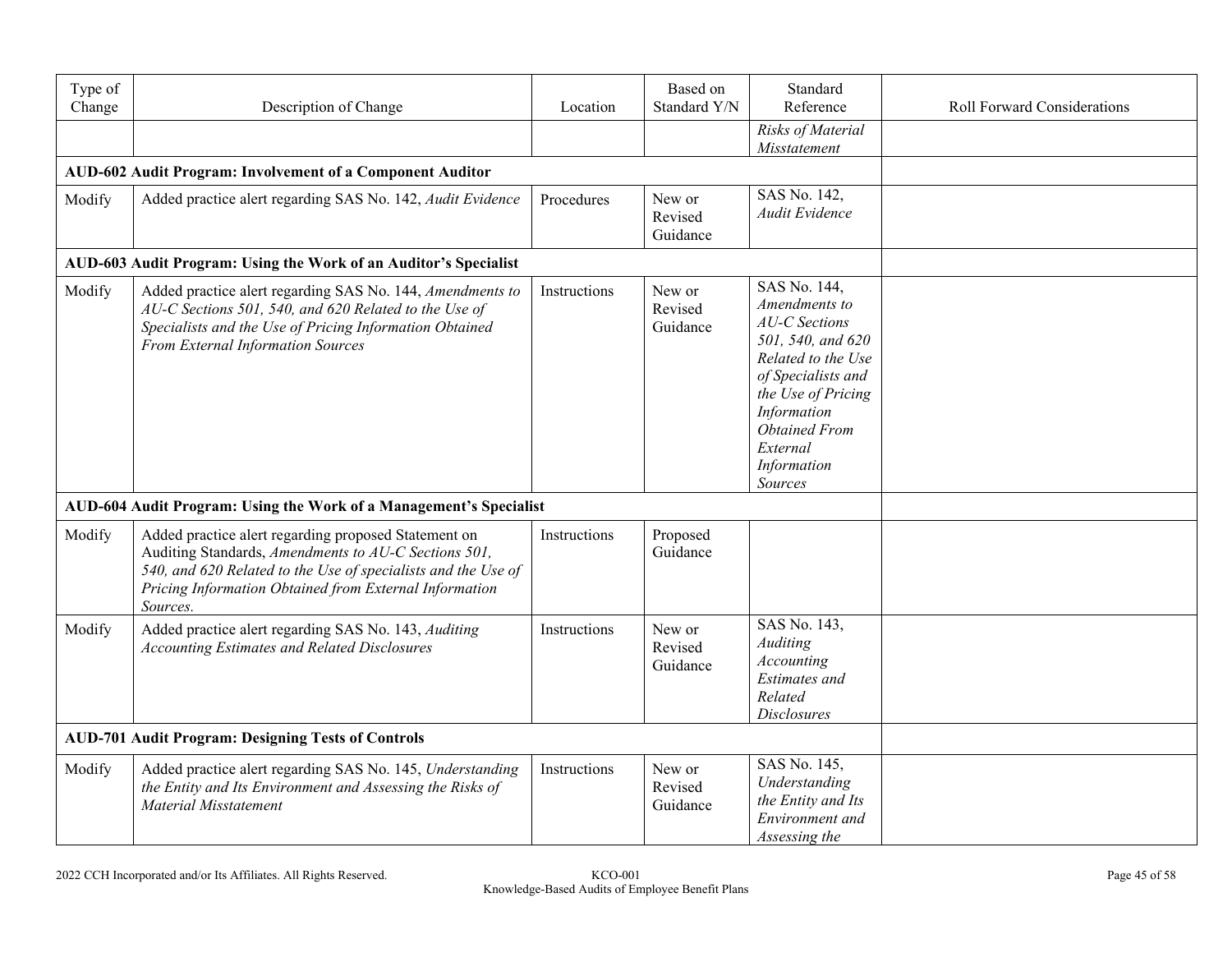| Type of<br>Change | Description of Change                                                                                                                                                                                                                                                                           | Location     | Based on<br>Standard Y/N      | Standard<br>Reference                                                                                                        | <b>Roll Forward Considerations</b> |
|-------------------|-------------------------------------------------------------------------------------------------------------------------------------------------------------------------------------------------------------------------------------------------------------------------------------------------|--------------|-------------------------------|------------------------------------------------------------------------------------------------------------------------------|------------------------------------|
|                   |                                                                                                                                                                                                                                                                                                 |              |                               | Risks of Material<br>Misstatement                                                                                            |                                    |
|                   | AUD-800 Audit Program: Custom through AUD-819 Audit Program: Concentrations                                                                                                                                                                                                                     |              |                               |                                                                                                                              |                                    |
| Modify            | Modified Financial Statement Level Risk Table column 2<br>header to include risk type options                                                                                                                                                                                                   | Procedures   | Enhancement                   |                                                                                                                              |                                    |
| Modify            | Added practice alert regarding SAS No. 142, Audit Evidence                                                                                                                                                                                                                                      | Procedures   | New or<br>Revised<br>Guidance | SAS No. 142,<br>Audit Evidence                                                                                               |                                    |
| Modify            | Added practice alert regarding SAS No. 143, Auditing<br><b>Accounting Estimates and Related Disclosures</b>                                                                                                                                                                                     | Instructions | New or<br>Revised<br>Guidance | SAS No. 143,<br><b>Auditing</b><br><b>Accounting</b><br><b>Estimates</b> and<br>Related<br><b>Disclosures</b>                |                                    |
| Modify            | Added practice alert regarding SAS No. 145, Understanding<br>the Entity and Its Environment and Assessing the Risks of<br><b>Material Misstatement</b>                                                                                                                                          | Instructions | New or<br>Revised<br>Guidance | SAS No. 145,<br>Understanding<br>the Entity and Its<br>Environment and<br>Assessing the<br>Risks of Material<br>Misstatement |                                    |
|                   | AUD-801 Audit Program: Cash through AUD-819 Audit Program: Concentrations                                                                                                                                                                                                                       |              |                               |                                                                                                                              |                                    |
| Added             | Added step "Significant Accounting Estimates" with<br>reference to AUD-818 Audit Program: Accounting<br><b>Estimates</b>                                                                                                                                                                        | Procedures   | Enhancement                   |                                                                                                                              |                                    |
|                   | AUD-802A Audit Program: Investments (Non-Certified/ERISA Plan Audit)                                                                                                                                                                                                                            |              |                               |                                                                                                                              |                                    |
| Modify            | Minor wording changes                                                                                                                                                                                                                                                                           | Procedures   |                               |                                                                                                                              |                                    |
| Modify            | Modified step "Fair Value Valuations" (previously "Audit<br>Procedures for Tests of Fair Value") to refer to AUD-603<br><b>Audit Program: Using the Work of an Auditor's Specialist</b><br>and AUD-816 Audit Program: Fair Value Measurements<br>and Disclosures and removed duplicative steps. | Procedures   | Workflow<br>Improvement       |                                                                                                                              |                                    |
| Delete            | Deleted step "Management's Valuation Policies and<br>Valuation Models" as duplicative                                                                                                                                                                                                           | Procedures   | Workflow<br>Improvement       |                                                                                                                              |                                    |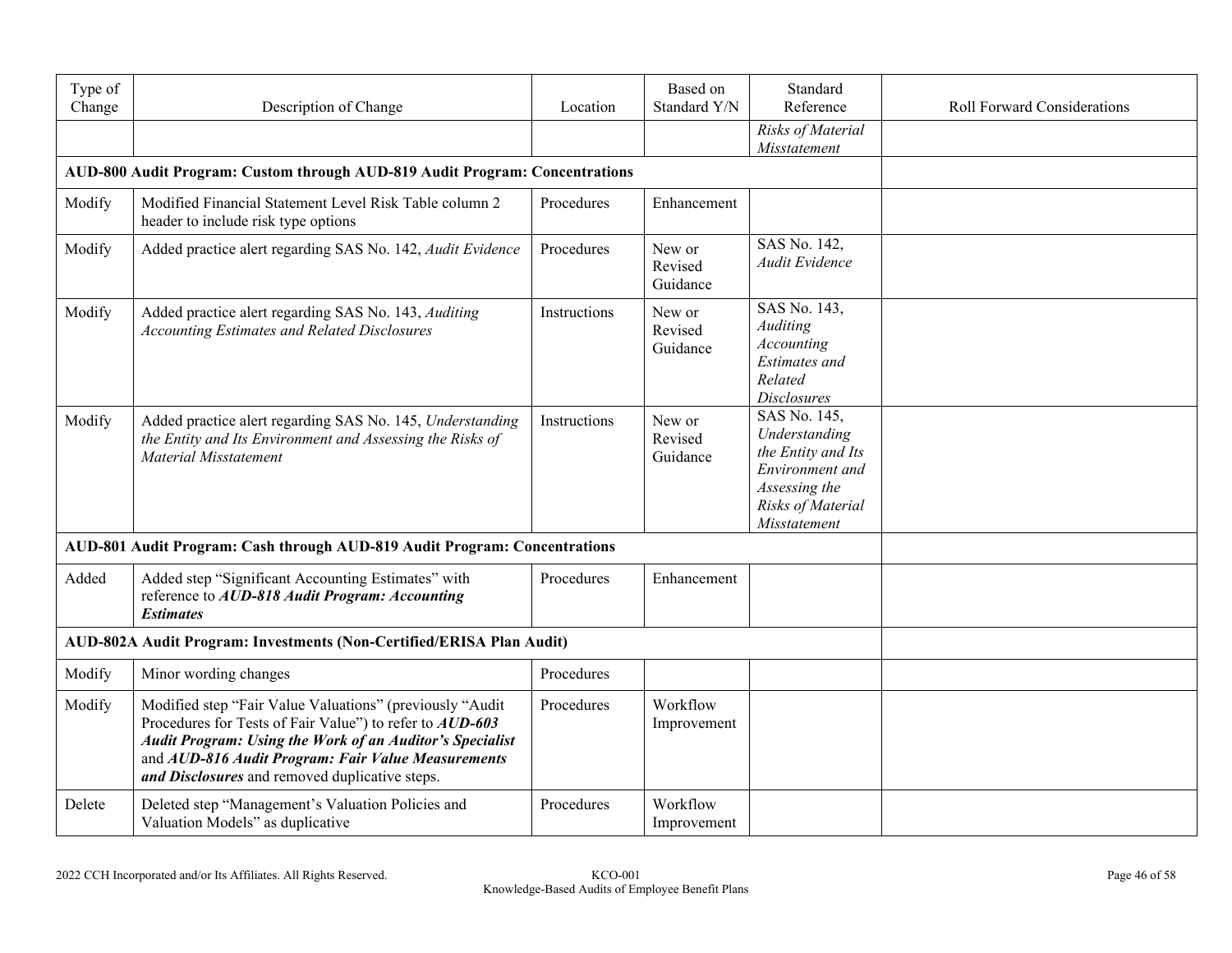| Type of<br>Change | Description of Change                                                                                                                                                                                              | Location     | Based on<br>Standard Y/N      | Standard<br>Reference                                                                                                                                                                                                            | <b>Roll Forward Considerations</b> |
|-------------------|--------------------------------------------------------------------------------------------------------------------------------------------------------------------------------------------------------------------|--------------|-------------------------------|----------------------------------------------------------------------------------------------------------------------------------------------------------------------------------------------------------------------------------|------------------------------------|
|                   | <b>AUD-807 Audit Program: Debt and Lease Obligations</b>                                                                                                                                                           |              |                               |                                                                                                                                                                                                                                  |                                    |
| Modify            | Renamed "Debt and Lease Obligations"                                                                                                                                                                               | Workpaper    | Clarification                 |                                                                                                                                                                                                                                  |                                    |
|                   | <b>AUD-816 Audit Program: Fair Value Measurements and Disclosures</b>                                                                                                                                              |              |                               |                                                                                                                                                                                                                                  |                                    |
| Modify            | Added practice alert regarding SAS No. 143, Auditing<br><b>Accounting Estimates and Related Disclosures</b>                                                                                                        | Instructions | New or<br>Revised<br>Guidance | SAS No. 143,<br>Auditing<br>Accounting<br><b>Estimates</b> and<br>Related<br><b>Disclosures</b>                                                                                                                                  |                                    |
| Modify            | Added practice alert regarding SAS No. 144, Amendments to<br>AU-C Sections 501, 540, and 620 Related to the Use of<br>Specialists and the Use of Pricing Information Obtained<br>From External Information Sources | Instructions | New or<br>Revised<br>Guidance | SAS No. 144,<br>Amendments to<br><b>AU-C</b> Sections<br>501, 540, and 620<br>Related to the Use<br>of Specialists and<br>the Use of Pricing<br>Information<br><b>Obtained From</b><br>External<br>Information<br><b>Sources</b> |                                    |
| Modify            | Minor wording changes, including multiple step names<br>updated                                                                                                                                                    | Procedures   |                               |                                                                                                                                                                                                                                  |                                    |
| Added             | Added the following steps:<br>Specialized Skills or Knowledge for Audit Team<br>Retrospective Review of Significant Accounting<br>Estimates<br>Bias Indicative of Fraud                                            | Procedures   | Improved<br>Workflow          |                                                                                                                                                                                                                                  |                                    |
| Added             | Added substeps to "Fair Value Procedures" regarding how<br>management has considered alternative assumptions or<br>outcomes and contradictory evidence.                                                            | Procedures   | Improved<br>Workflow          |                                                                                                                                                                                                                                  |                                    |
|                   | <b>AUD-818 Audit Program: Accounting Estimates</b>                                                                                                                                                                 |              |                               |                                                                                                                                                                                                                                  |                                    |
| Modify            | Added practice alert regarding SAS No. 143, Auditing<br><b>Accounting Estimates and Related Disclosures</b>                                                                                                        | Instructions | New or<br>Revised<br>Guidance | SAS No. 143,<br>Auditing<br>Accounting                                                                                                                                                                                           |                                    |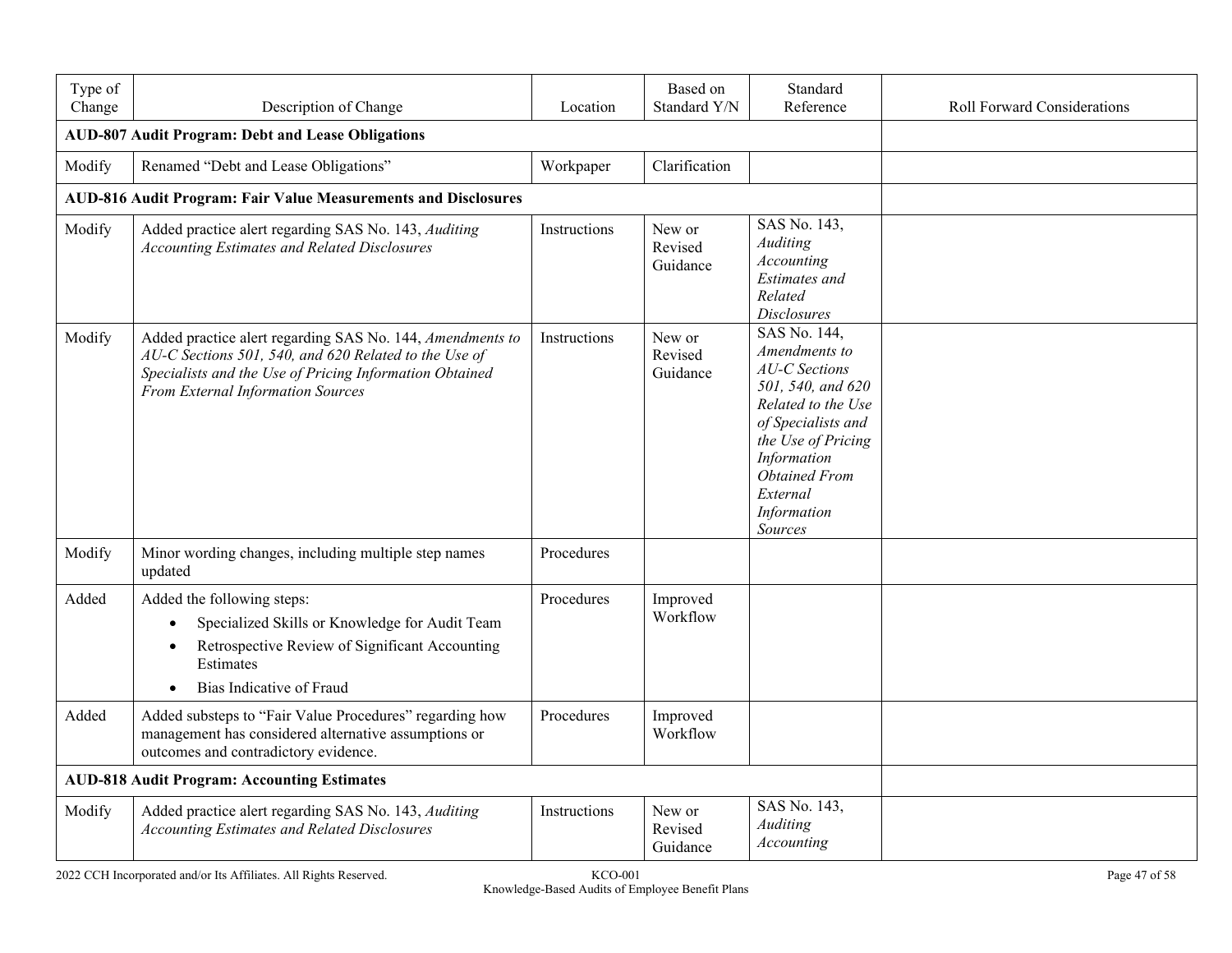| Type of<br>Change | Description of Change                                                                                                                                                                                              | Location     | Based on<br>Standard Y/N      | Standard<br>Reference                                                                                                                                                                                                     | <b>Roll Forward Considerations</b> |
|-------------------|--------------------------------------------------------------------------------------------------------------------------------------------------------------------------------------------------------------------|--------------|-------------------------------|---------------------------------------------------------------------------------------------------------------------------------------------------------------------------------------------------------------------------|------------------------------------|
|                   |                                                                                                                                                                                                                    |              |                               | <b>Estimates</b> and<br>Related<br><b>Disclosures</b>                                                                                                                                                                     |                                    |
| Modify            | Added practice alert regarding SAS No. 144, Amendments to<br>AU-C Sections 501, 540, and 620 Related to the Use of<br>Specialists and the Use of Pricing Information Obtained<br>From External Information Sources | Instructions | New or<br>Revised<br>Guidance | SAS No. 144,<br>Amendments to<br><b>AU-C</b> Sections<br>501, 540, and 620<br>Related to the Use<br>of Specialists and<br>the Use of Pricing<br>Information<br><b>Obtained From</b><br>External<br>Information<br>Sources |                                    |
| Modify            | Minor wording changes                                                                                                                                                                                              |              |                               |                                                                                                                                                                                                                           |                                    |
| Modify            | Modified step "Specialized Skill or Knowledge Required" to<br>include reference to AUD-603 Audit Program: Using the<br><b>Work of an Auditor's Specialist.</b>                                                     | Procedures   | Improved<br>Workflow          |                                                                                                                                                                                                                           |                                    |
|                   | AUD-901 Audit Program: Subsequent Events and AUD-904 Audit Program: Compliance with Laws and Regulations                                                                                                           |              |                               |                                                                                                                                                                                                                           |                                    |
| Modify            | Added practice alert regarding SAS No. 142, Audit Evidence                                                                                                                                                         | Procedures   | New or<br>Revised<br>Guidance | SAS No. 142,<br>Audit Evidence                                                                                                                                                                                            |                                    |
|                   | <b>AUD-902 Audit Program: Going Concern</b>                                                                                                                                                                        |              |                               |                                                                                                                                                                                                                           |                                    |
| Modify            | Under "Section I: Risk Assessment Procedures and Related<br>Activities" added practice point to step 4 with considerations<br>related to the COVID-19 pandemic.                                                    | Procedures   | Enhancement                   |                                                                                                                                                                                                                           |                                    |
|                   | AUD-903 Audit Program: Consideration of Fraud and AUD-904 Audit Program: Compliance with Laws and Regulations                                                                                                      |              |                               |                                                                                                                                                                                                                           |                                    |
| Modify            | Added practice alert regarding proposed Statement on<br>Auditing Standards, Inquiries of the Predecessor Auditor<br>Regarding Fraud and Noncompliance with Laws and<br>Regulations.                                | Instructions | Proposed<br>Guidance          |                                                                                                                                                                                                                           |                                    |
|                   | AUD-904 Audit Program: Compliance with Laws and Regulations                                                                                                                                                        |              |                               |                                                                                                                                                                                                                           |                                    |
| Modify            | Added practice alert regarding proposed Statement on<br>Auditing Standards, Inquiries of the Predecessor Auditor                                                                                                   | Instructions | Proposed<br>Guidance          |                                                                                                                                                                                                                           |                                    |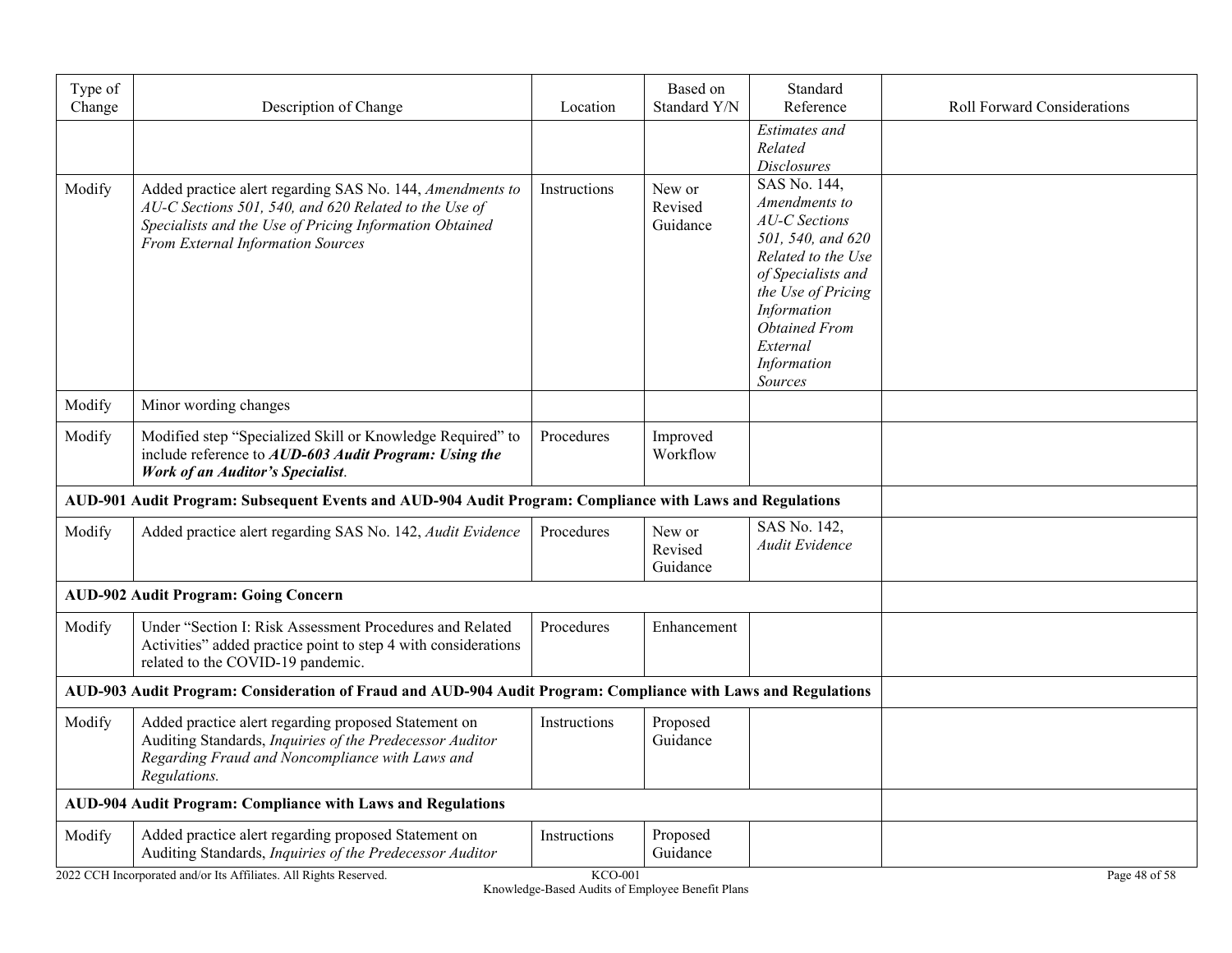| Type of<br>Change | Description of Change                                           | Location | Based on<br>Standard Y/N | Standard<br>Reference | <b>Roll Forward Considerations</b> |
|-------------------|-----------------------------------------------------------------|----------|--------------------------|-----------------------|------------------------------------|
|                   | Regarding Fraud and Noncompliance with Laws and<br>Regulations. |          |                          |                       |                                    |

**Practice Aids (AIDs)** have been modified and updated, where applicable, with additional tips, references, and examples.

- **AID-201 Nonattest Services Independence Checklist** Added practice alert regarding AICPA *Proposed Quality Management Standards*; modified practice point regarding staff augmentation arrangements for re-issued exposure draft; clarified instructions regarding services that cannot be provided without impairing the auditor's independence; added specific documentation of the nature of threat(s) identified.
- **AID-302 Understanding the Plan's Contribution and Income Streams and Income Recognition Policies** Added practice alert regarding SAS No. 143, *Auditing Accounting Estimates and Related Disclosures*
- **AID-816 Accrued Liabilities: Analytical Procedures** Added specific documentation of auditor expectations.
- **AID-819 Debt Obligations and Interest Analysis** Added columns for other adjustments.
- **AID-847 Analysis of Service Auditor Report** Added section for carve-outs

**Auditor's Reports (RPTs)** have been modified and updated, where applicable, in accordance with current guidance.

- **RPTs 901-955** Added practice alert regarding SAS No. 140**,** *Amendments to AU-C Sections 725, 730, 930, 935, and 940 to Incorporate Auditor Reporting Changes From SAS Nos. 134 and 137.*
- **RPTs 903, 905** Modified financial statement names in the "Opinion" section to reflect industry naming convention.
- **RPT-906 Unmodified Opinion: Form 11-K Audit Report for Filing with the SEC** Modified "Basis for Opinion" section to reflect current requirements.
- **RPT-915 Unmodified Opinion, Including Supplementary Information: Emphasis of a Matter—Terminating Plan—Liquidation Is Imminent** Modified "Opinion" and "Basis for Opinion" sections to reflect current requirements.
- **RPT-927 Unmodified Opinion on Current Year's Audited Financial Statements, Including Supplementary Information; Prior Year's Financial Statements** Compiled Added practice alert regarding SAS No. 136**,** *Forming an Opinion and Reporting on Financial Statements of Employee Benefit Plans Subject to ERISA.*
- **RPT-950 Qualified Opinion on the Financial Statements of a Defined Contribution Plan Subject to ERISA** Modified "Basis for Qualified Opinion" section to reflect current requirements.
- **RPT-976 Defined Contribution Plan Subject to ERISA When Management Elects an ERISA Section 103(A)(3)(C) Audit in Current Year with a DOL Limited Scope Audit Performed in the Prior Year** Added illustrative report for ERISA section 103(a)(3)(c) audit in current year with a DOL Limited Scope Audit Performed in the Prior Year (single report issued).

**Correspondence Documents (CORs)** have been modified and updated, where applicable, in accordance with current guidance.

 **CORs 204-207** Added practice alert regarding proposed Statement on Auditing Standards, *Inquiries of the Predecessor Auditor Regarding Fraud and Noncompliance with Laws and Regulations.*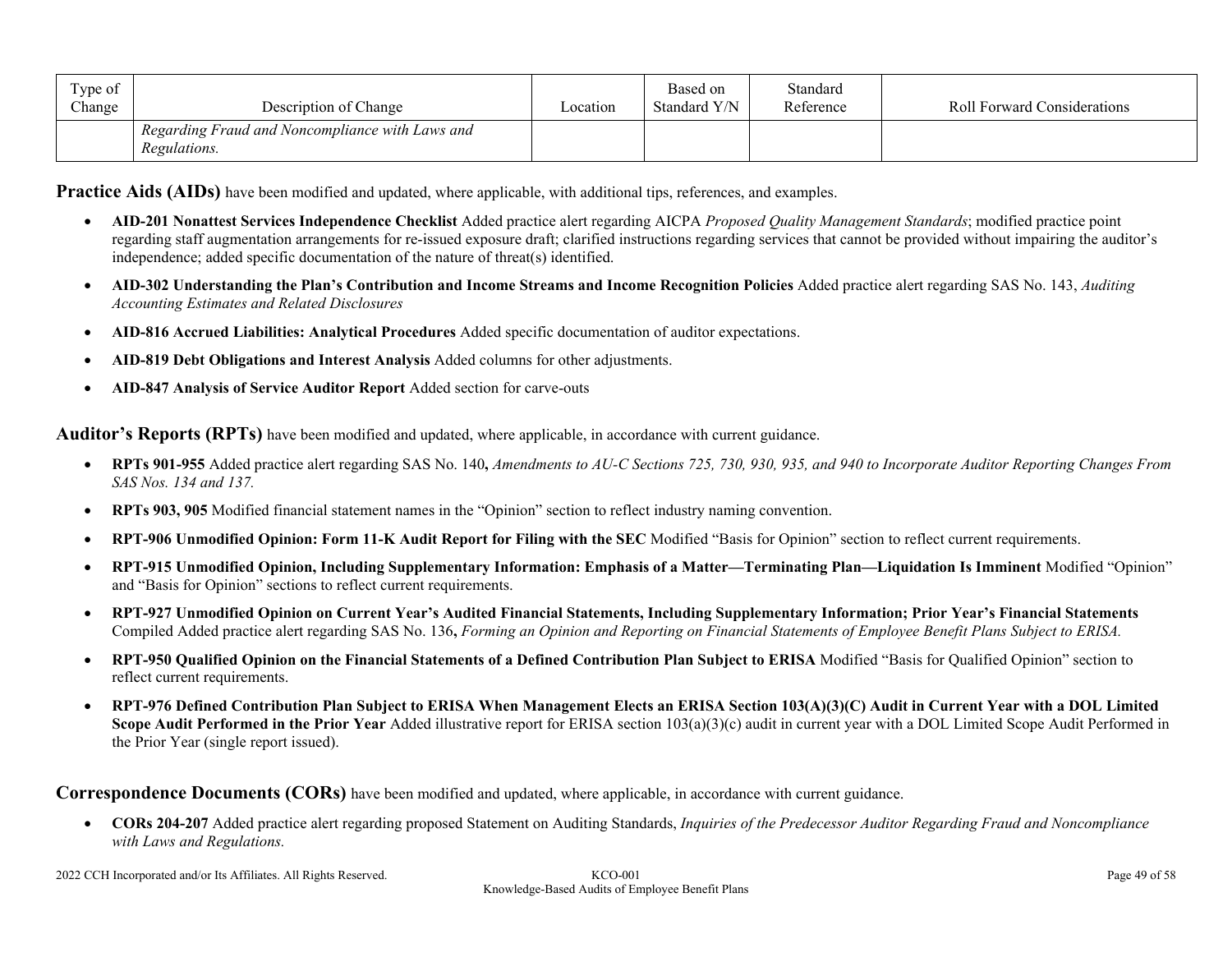- **COR-216 Communication with Those Charged with Governance during Planning** Added language regarding communication of significant risks.
- **CORs 901, 901A, 903** Added practice alert regarding SAS No. 143, *Auditing Accounting Estimates and Related Disclosures*
- **NEW COR 901C** Management Representation Letter: ERISA Section 103(a)(3)(C) Audit: PY DOL Limited Scope Engagement
- **COR-903 Communication with Those Charged with Governance** Added practice alert regarding SAS No. 145**,** *Understanding the Entity and Its Environment and Assessing the Risks of Material Misstatement.*
- **COR-909 Request for Actuarial Confirmation of Various Information** Added practice alert regarding SAS No. 142**,** *Audit Evidence.*

**Resource Documents (RESs)** have been modified and updated, where applicable, in accordance with current guidance.

- **RESs 001 Knowledge-Based Audit Methodology Overview, 003 Consideration of Fraud in the Knowledge-Based Audit** Added practice points on new and proposed standards.
- **RES-002 Index of Audit Programs, Forms, and Other Practice Aids** Updated as needed.
- **RESs 008, 010, 016** Modified/added sample control activities
- **RES-QCA Meeting Quality Control Standards Using KBA Audit Tools** Added practice alert regarding AICPA *Proposed Quality Management Standards.*

#### **In addition, forms and practice aids throughout have been updated to include new examples and tips and, where applicable, to take into account:**

New literature, standards, and developments, reflected in the following current audit and accounting guidance:

- AICPA Statement on Auditing Standards (SAS) No. 134, *Auditor Reporting and Amendments, Including Amendments Addressing Disclosures in the Audit of Financial Statements;*
- SAS No. 135, *Omnibus Statement on Auditing Standards – 2019*;
- SAS No. 136, *Forming an Opinion and Reporting on Financial Statements of Employee Benefit Plans Subject to ERISA;*
- SAS No. 137, *The Auditor's Responsibilities Relating to Other Information Included in Annual Reports*;
- SAS No. 138, *Amendments to the Description of the Concept of Materiality*;
- SAS No. 139, *Amendments to AU-C Sections 800, 805, and 810 to Incorporate Auditor Reporting Changes From SAS No. 134*;
- SAS No. 140, *Amendments to AU-C Sections 725, 730, 930, 935, and 940 to Incorporate Auditor Reporting Changes From SAS Nos. 134 and 137*;
- SAS No. 141, *Amendment to the Effective Dates of SAS Nos. 134–140*;
- AICPA Ethics Interpretation, *Information System Services* (ET sec.1.295.145); and
- For 11-K audits, PCAOB auditing standards and rules issued through October 2020, including AS 1210, *Using the Work of a Specialist,* and AS 2501, *Auditing Accounting Estimates.*

This suite of SASs is effective for audits of financial statements for periods ending on or after December 15, 2021. Early implementation is permitted*.* SAS No. 141 is effective upon issuance.

The following standards have not been fully incorporated but are discussed in practice alerts:

- SAS No. 142, *Audit Evidence* (effective for periods ending on or after December 15, 2022);
- SAS No. 143, *Auditing Accounting Estimates and Related Disclosures* (effective for periods ending on or after December 15, 2023)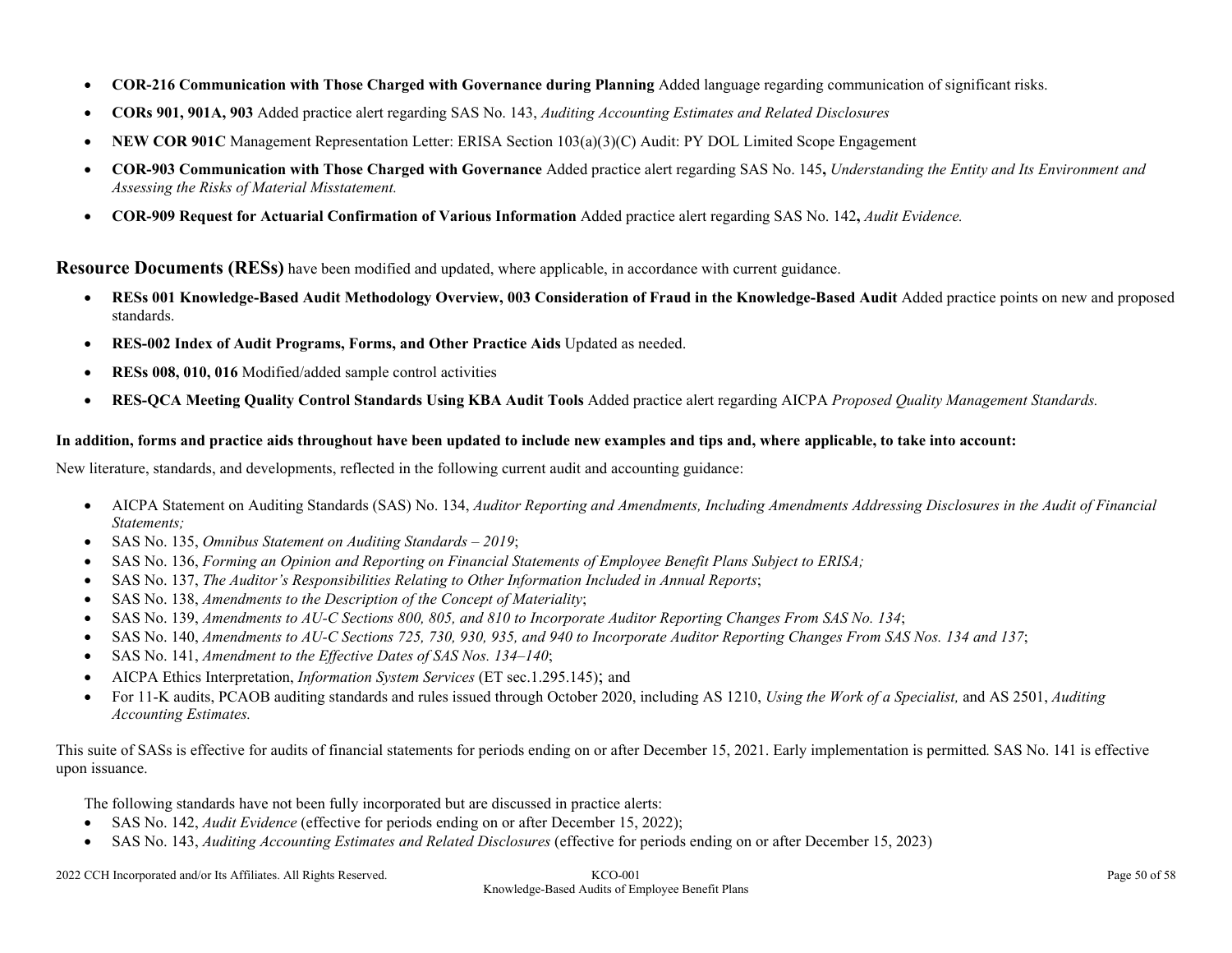- SAS No. 144, *Amendments to AU-C Sections 501, 540, and 620 Related to the Use of Specialists and the Use of Pricing Information Obtained from External Information Sources* (effective for periods ending on or after December 15, 2023)
- SAS No. 145, *Understanding the Entity and Its Environment and Assessing the Risks of Material Misstatement* (effective for periods ending on or after December 15, 2023).

Users of this content should consider guidance issued subsequent to these items to determine their effect on engagements conducted using this product.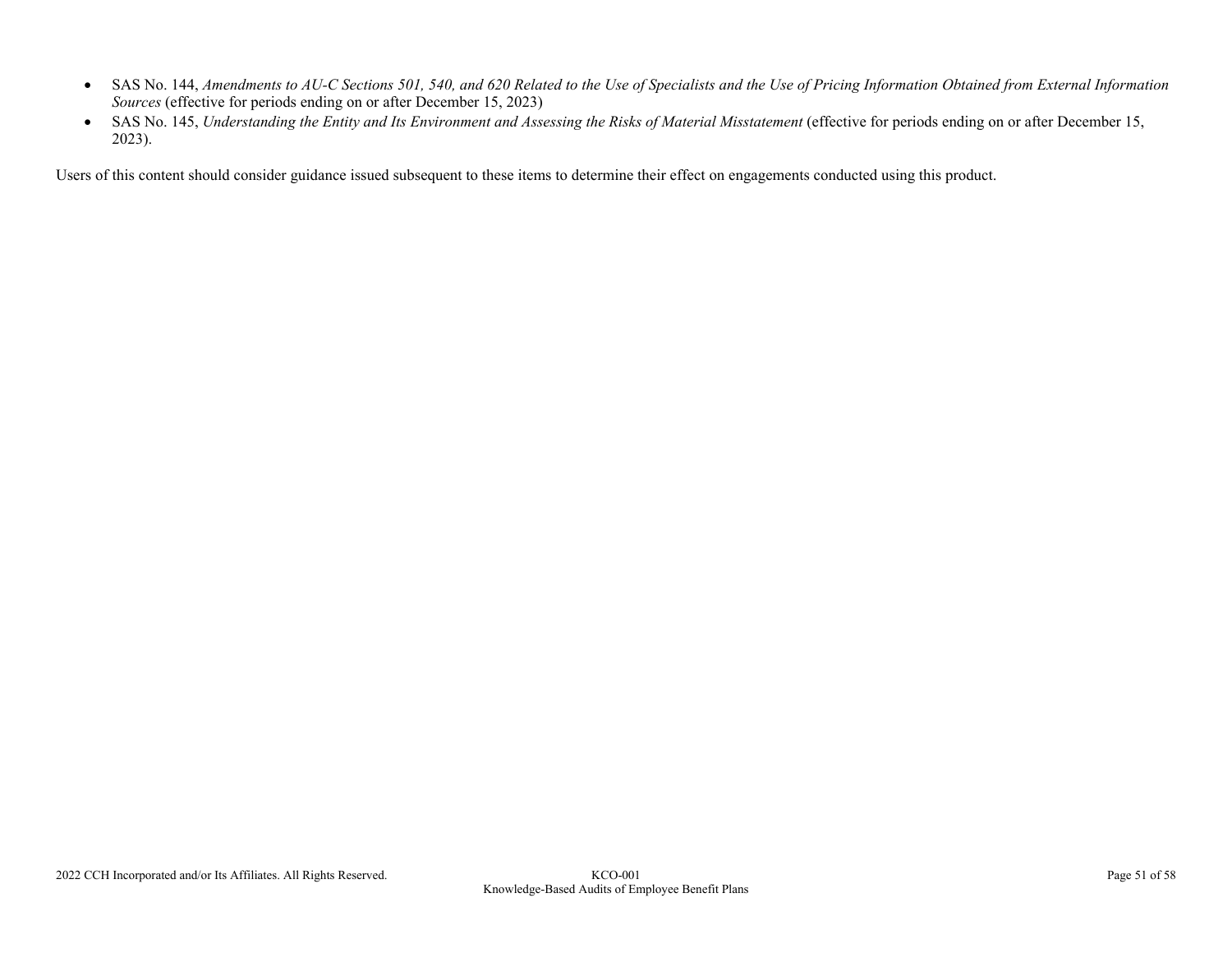## **RELATED, FOUNDATIONS AND ASSOCIATION WORKPAPERS FOR THIS TITLE**

Related workpapers are Knowledge Coach Word workpapers where information flows in or out of tables within the workpaper. Some of these related workpapers are Foundation workpapers or associated workpapers.

Foundation Workpapers include most of the Communication Hub workpapers, which are central to the Knowledge-Based Audit Methodology used by the Knowledge Coach titles.

Associated workpapers require you to associate them with custom values, such as audit areas, specialists, service organizations, and other items. Workpapers require an association when you need to have more than one instance of a particular Knowledge Coach workpaper in your binder for each type of item to which the workpaper is related. Making this association allows Knowledge Coach information to flow properly between workpapers.

| Form No.       | Form Name                                                                                                                  | Foundation<br>Workpaper   | Association<br>Workpaper |
|----------------|----------------------------------------------------------------------------------------------------------------------------|---------------------------|--------------------------|
| <b>KBAs</b>    | KNOWLEDGE-BASED AUDIT DOCUMENTS                                                                                            |                           |                          |
| <b>KBA-101</b> | Overall Audit Strategy                                                                                                     | X                         |                          |
| <b>KBA-102</b> | <b>Engagement Completion Document</b>                                                                                      | $\boldsymbol{\mathrm{X}}$ |                          |
| <b>KBA-103</b> | Evaluating and Communicating Internal Control Deficiencies                                                                 | $\boldsymbol{\mathrm{X}}$ |                          |
| <b>KBA-105</b> | Review of Significant Accounting Estimates                                                                                 | X                         |                          |
| <b>KBA-200</b> | Plan Information and Background                                                                                            | X                         |                          |
| <b>KBA-201</b> | Client/Engagement Acceptance and Continuance Form                                                                          |                           |                          |
| <b>KBA-301</b> | Worksheet for Determination of Materiality, Performance Materiality, and Thresholds for Trivial<br>Amounts                 |                           |                          |
| <b>KBA-302</b> | Understanding the Plan and Its Environment                                                                                 |                           |                          |
| <b>KBA-303</b> | Inquiries of Management and Others within the Plan about the Risks of Fraud and Noncompliance with<br>Laws and Regulations |                           |                          |
| <b>KBA-400</b> | Scoping and Mapping of Significant Account Balances, Classes of Transactions, and Disclosures                              | X                         |                          |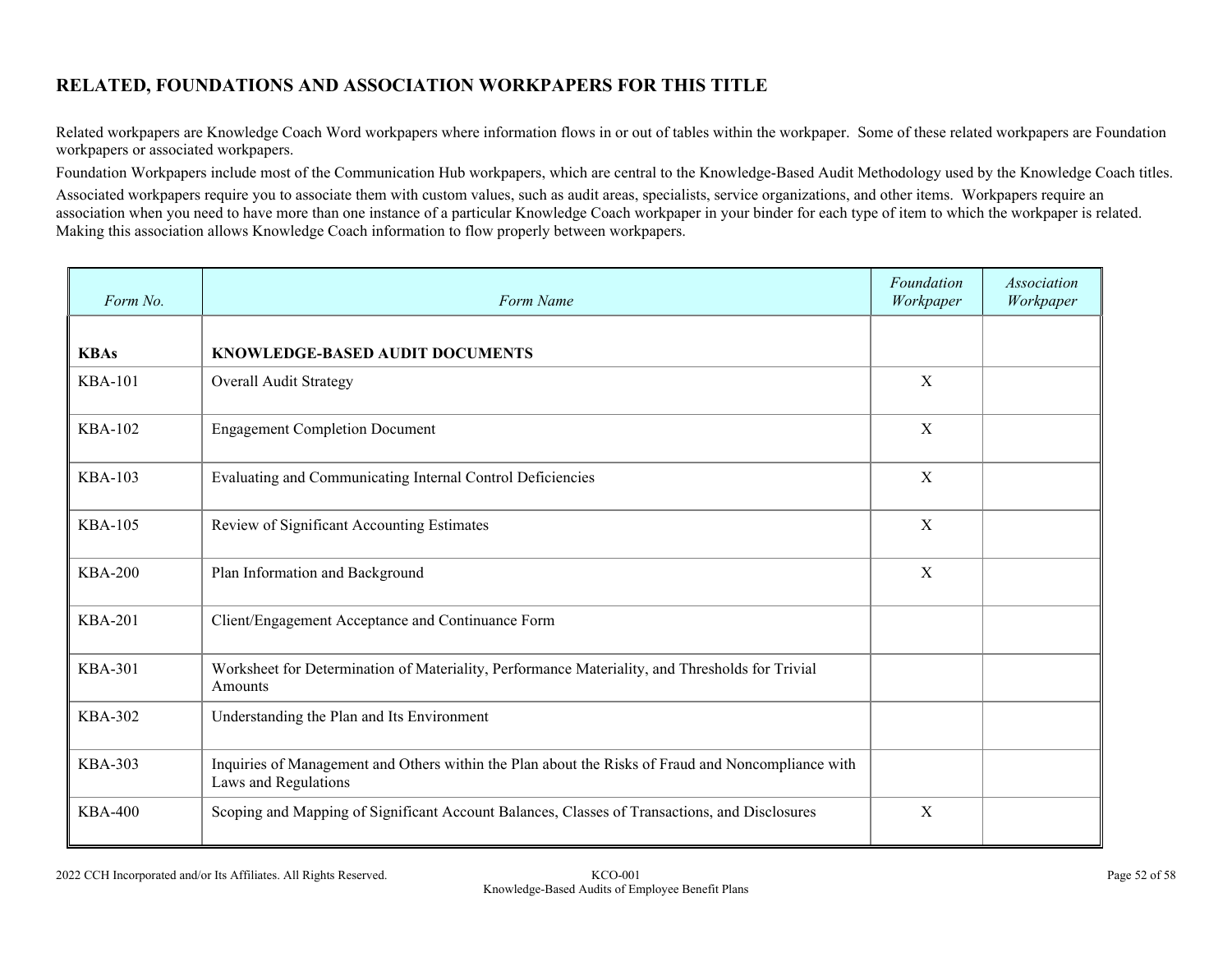| Form No.       | Form Name                                                                                                            | Foundation<br>Workpaper | <b>Association</b><br>Workpaper |
|----------------|----------------------------------------------------------------------------------------------------------------------|-------------------------|---------------------------------|
| <b>KBA-401</b> | Understanding Entity-Level Controls                                                                                  |                         |                                 |
| <b>KBA-402</b> | Understanding General Controls for Information Technology                                                            |                         |                                 |
| <b>KBA-403</b> | Understanding Activity-Level Controls: Revenue, Employer and Employee Contributions Receivable,<br>and Cash Receipts |                         |                                 |
| <b>KBA-404</b> | Understanding Activity-Level Controls: Benefit Payments and Distributions                                            |                         |                                 |
| <b>KBA-405</b> | Understanding Activity-Level Controls: Investments                                                                   |                         |                                 |
| <b>KBA-406</b> | Understanding Activity-Level Controls: Participant Data                                                              |                         |                                 |
| <b>KBA-407</b> | Understanding Activity-Level Controls: Notes Receivable from Participants and Hardship Withdrawals                   |                         |                                 |
| <b>KBA-408</b> | Understanding Activity-Level Controls: Accounts Payable and Disbursements                                            |                         |                                 |
| <b>KBA-410</b> | Understanding Activity-Level Controls: Financial Reporting and Closing Process                                       |                         |                                 |
| <b>KBA-411</b> | Understanding Controls Maintained by a Service Organization                                                          |                         | $\mathbf X$                     |
| <b>KBA-502</b> | <b>Summary of Risk Assessments</b>                                                                                   | $\mathbf X$             |                                 |
| <b>KBA-503</b> | Basis for Inherent Risk Assessment                                                                                   |                         |                                 |
| <b>KBA-902</b> | Audit Review and Approval Checklist                                                                                  |                         |                                 |
| <b>KBA-904</b> | <b>Audit Documentation Checklist</b>                                                                                 |                         |                                 |
| <b>AUDs</b>    | <b>AUDIT PROGRAMS</b>                                                                                                |                         |                                 |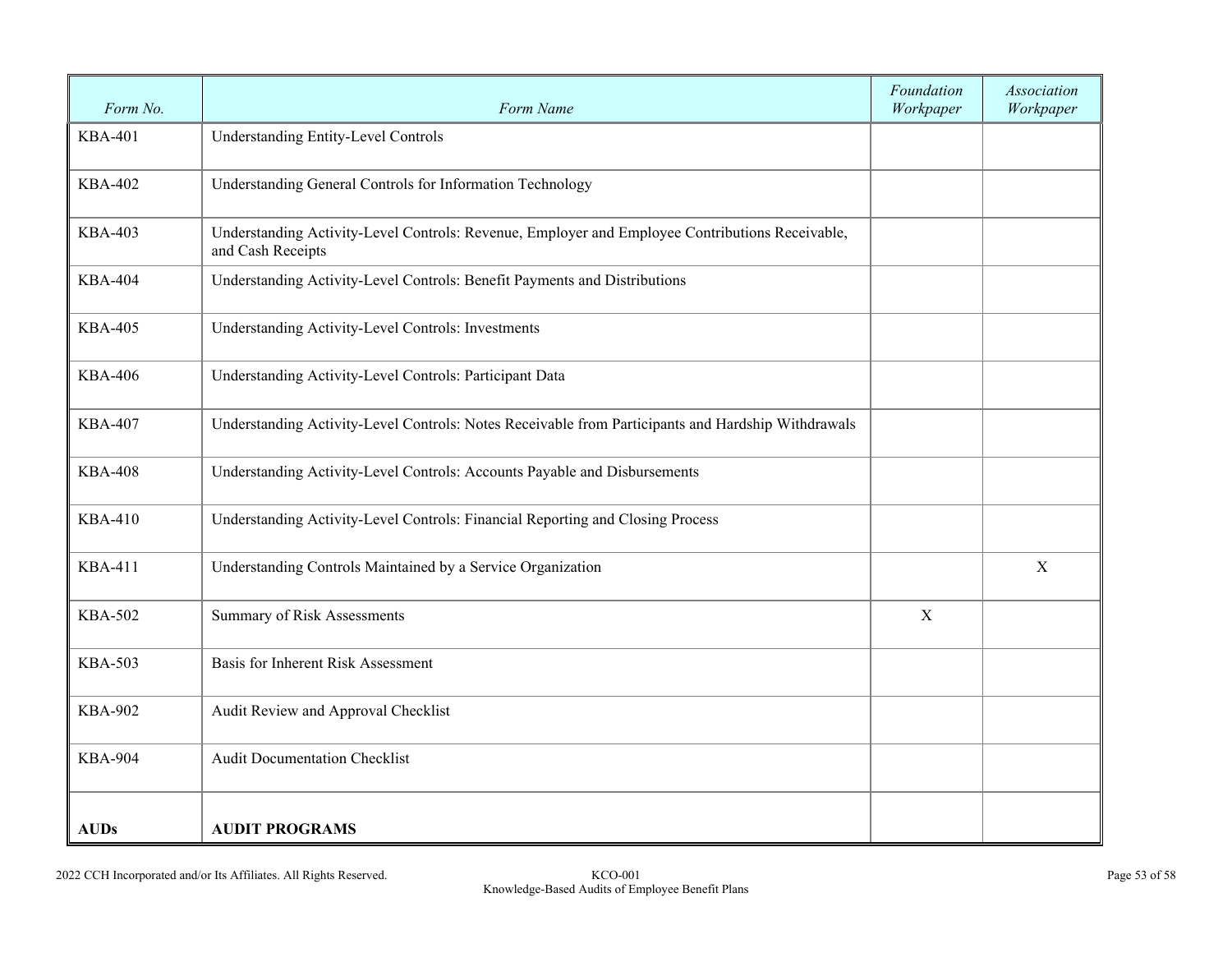| Form No.       | Form Name                                                                                                                                                                        | Foundation<br>Workpaper | Association<br>Workpaper |
|----------------|----------------------------------------------------------------------------------------------------------------------------------------------------------------------------------|-------------------------|--------------------------|
| <b>AUD-100</b> | <b>Engagement-Level Tailoring Questions</b>                                                                                                                                      | $\mathbf X$             |                          |
| <b>AUD-101</b> | Overall Audit Program                                                                                                                                                            | $\mathbf X$             |                          |
| <b>AUD-201</b> | Audit Program: Opening Balances and Additional Audit Procedures for an Initial or Reaudit<br>Engagement                                                                          |                         |                          |
| AUD-202        | Audit Program: Planning the Employee Benefit Plan Audit                                                                                                                          |                         |                          |
| <b>AUD-602</b> | Audit Program: Involvement of a Component Auditor                                                                                                                                |                         | $\mathbf X$              |
| AUD-603        | Audit Program: Using the Work of an Auditor's Specialist                                                                                                                         |                         | $\mathbf X$              |
| $AUD-604$      | Audit Program: Using the Work of a Management's Specialist                                                                                                                       |                         | $\mathbf X$              |
| <b>AUD-701</b> | Audit Program: Designing Tests of Controls                                                                                                                                       |                         |                          |
| <b>AUD-800</b> | Audit Program: Custom                                                                                                                                                            |                         | $\mathbf X$              |
| <b>AUD-801</b> | Audit Program: Cash                                                                                                                                                              |                         |                          |
| AUD-802A       | Audit Program: Investments (Non-Certified/Full Scope Audit)                                                                                                                      |                         |                          |
| $AUD-802B$     | Audit Program: Investments (Certified)                                                                                                                                           |                         |                          |
| <b>AUD-803</b> | Audit Program: Employer and Employee Contributions Received and Contributions Receivable                                                                                         |                         |                          |
| <b>AUD-804</b> | Audit Program: Other Assets—Including Other Receivables, Deposits or Reserves with and<br>Receivables from Insurance Companies and Other Service Providers, and Operating Assets |                         |                          |
| <b>AUD-805</b> | Audit Program: Notes Receivable from Participants                                                                                                                                |                         |                          |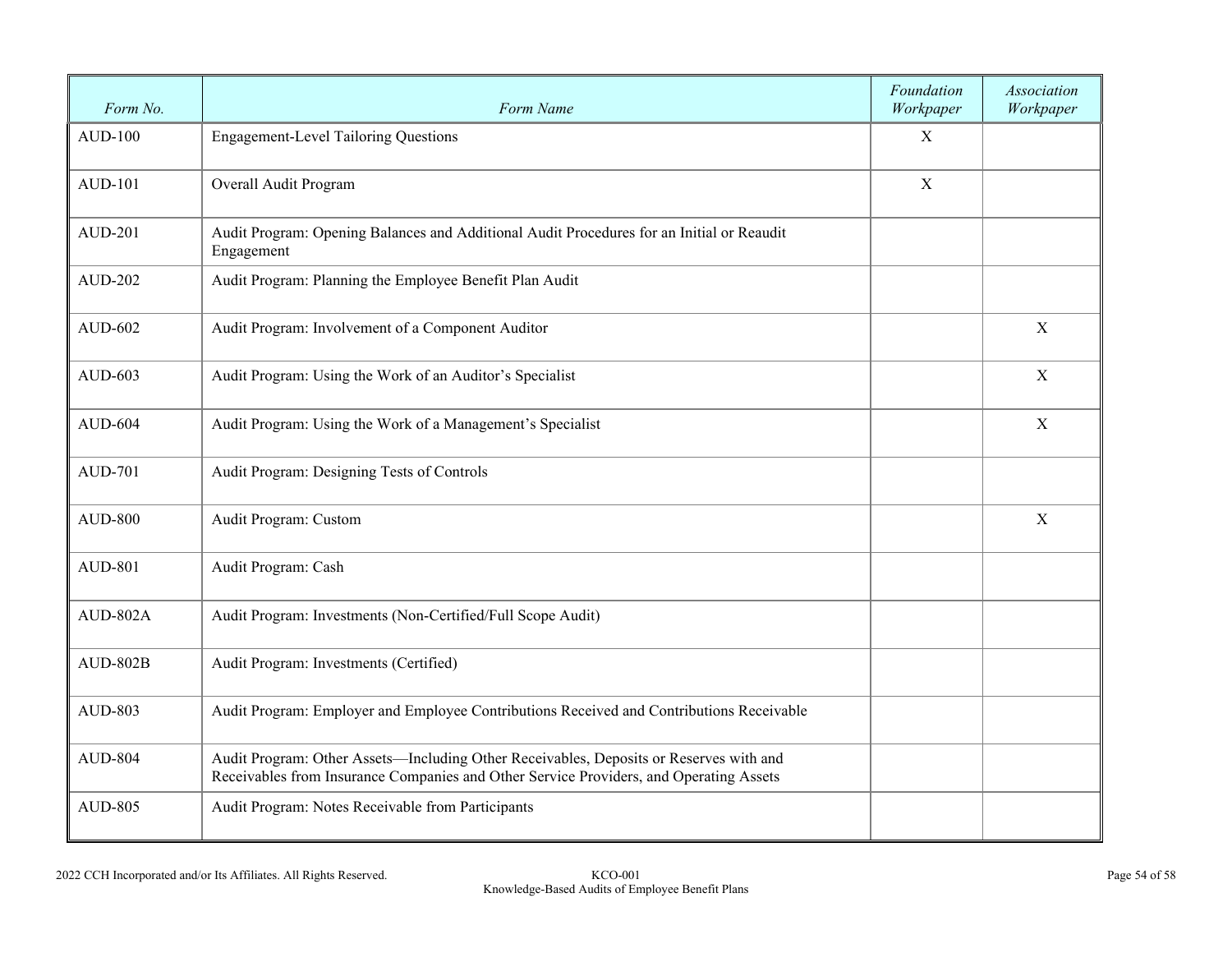| Form No.       | Form Name                                                                                                                                 | Foundation<br>Workpaper | <b>Association</b><br>Workpaper |
|----------------|-------------------------------------------------------------------------------------------------------------------------------------------|-------------------------|---------------------------------|
| <b>AUD-806</b> | Audit Program: Accounts Payable and Accrued Expenses                                                                                      |                         |                                 |
| <b>AUD-807</b> | Audit Program: Debt and Lease Obligations                                                                                                 |                         |                                 |
| <b>AUD-808</b> | Audit Program: Other Income and Operating Expenses                                                                                        |                         |                                 |
| <b>AUD-809</b> | Audit Program: Benefit Payments                                                                                                           |                         |                                 |
| AUD-810        | Audit Program: Tax Status of the Plan                                                                                                     |                         |                                 |
| AUD-811        | Audit Program: Changes in Service Providers; Plan Mergers or Spin-Offs; and Terminated and Partially<br><b>Terminated or Frozen Plans</b> |                         |                                 |
| AUD-812        | Audit Program: Journal Entries                                                                                                            |                         |                                 |
| AUD-813        | Audit Program: Related-Party and Party-in-Interest Transactions                                                                           |                         |                                 |
| AUD-814A       | Audit Program: Participant Data and Accounts-Defined Contribution Plans                                                                   |                         |                                 |
| $AUD-814B$     | Audit Program: Participant Data-Defined Benefit Plans                                                                                     |                         |                                 |
| AUD-814C       | Audit Program: Participant Data-Health and Welfare Defined Benefit Plans                                                                  |                         |                                 |
| AUD-814D       | Audit Program: Benefit Obligations-Defined Benefit Plans, Including Health and Welfare Defined<br><b>Benefit Plans</b>                    |                         |                                 |
| AUD-815        | Audit Program: Minutes, Plan Documents, Agreements, and Relevant Contracts of an Employee<br><b>Benefit Plan</b>                          |                         |                                 |
| AUD-816        | Audit Program: Fair Value Measurements and Disclosures                                                                                    |                         |                                 |
| AUD-817        | Audit Program: Commitments and Contingencies                                                                                              |                         |                                 |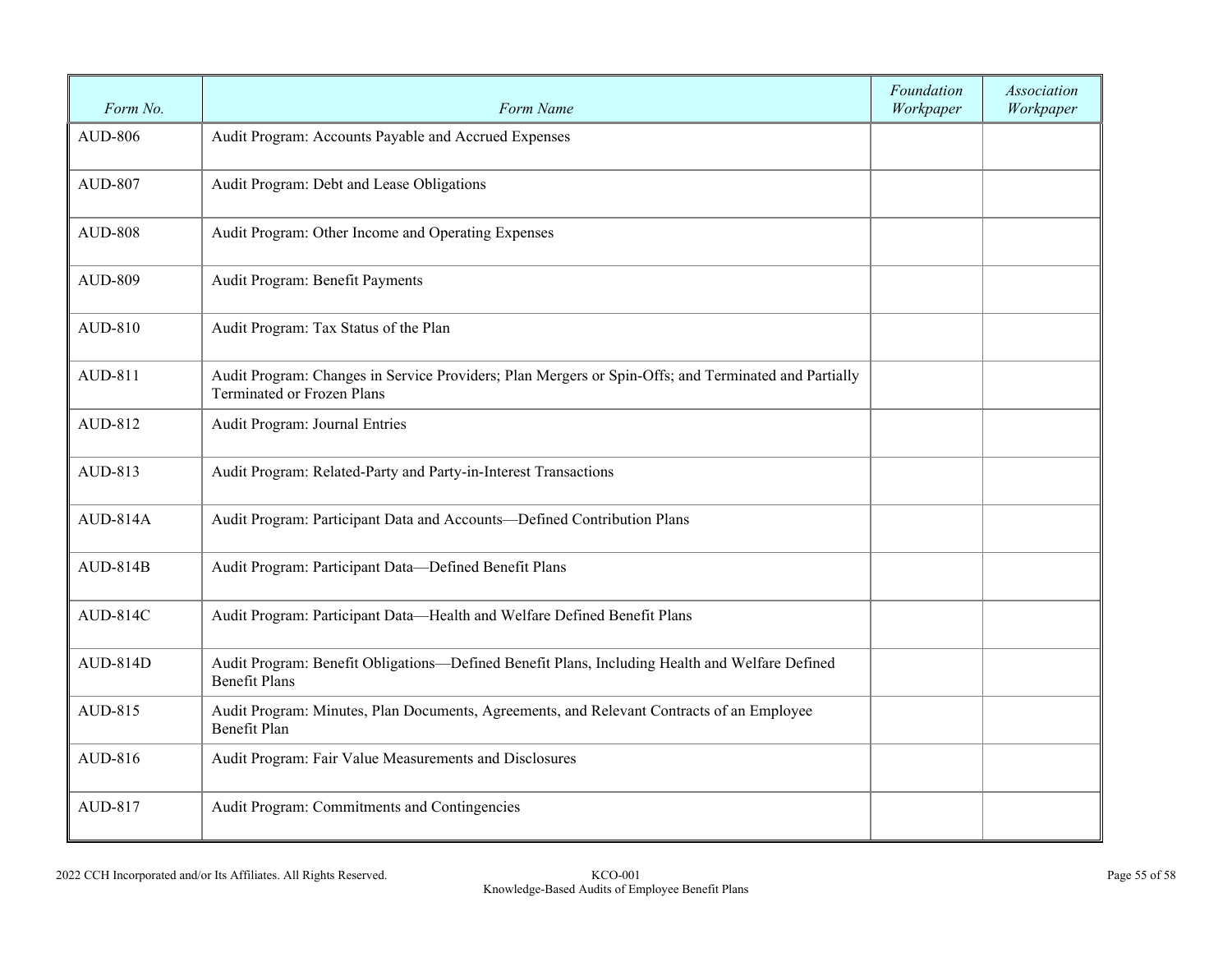| Form No.       | Form Name                                                                                                 | Foundation<br>Workpaper | Association<br>Workpaper |
|----------------|-----------------------------------------------------------------------------------------------------------|-------------------------|--------------------------|
| AUD-818        | Audit Program: Accounting Estimates                                                                       |                         |                          |
| AUD-819        | Audit Program: Concentrations                                                                             |                         |                          |
| <b>AUD-901</b> | Audit Program: Subsequent Events                                                                          |                         |                          |
| AUD-902        | Audit Program: Going Concern                                                                              |                         |                          |
| AUD-902A       | Audit Program: Going Concern (For 11-K Filings)                                                           |                         |                          |
| AUD-903        | Audit Program: Consideration of Fraud                                                                     |                         |                          |
| <b>AUD-904</b> | Audit Program: Compliance with Laws and Regulations                                                       |                         |                          |
| <b>AUD-909</b> | Audit Program: Financial Statement Review                                                                 |                         |                          |
| AUD-910        | Audit Program: Specific Element, Account, or Item of a Financial Statement in Accordance with AU-C<br>805 |                         |                          |
| <b>AIDs</b>    | <b>PRACTICE AIDS</b>                                                                                      |                         |                          |
| AID-201        | Nonattest Services Independence Checklist                                                                 |                         |                          |
| AID-201        | Nonattest Services Independence Checklist (For 11-K Filings)                                              |                         |                          |
| AID-302        | Understanding the Plan's Contribution and Income Streams and Income Recognition Policies                  |                         |                          |
| $AID-601$      | Considering the Use of the Work of Internal Auditors                                                      |                         |                          |
| AID-702        | Results of Tests of Controls                                                                              |                         |                          |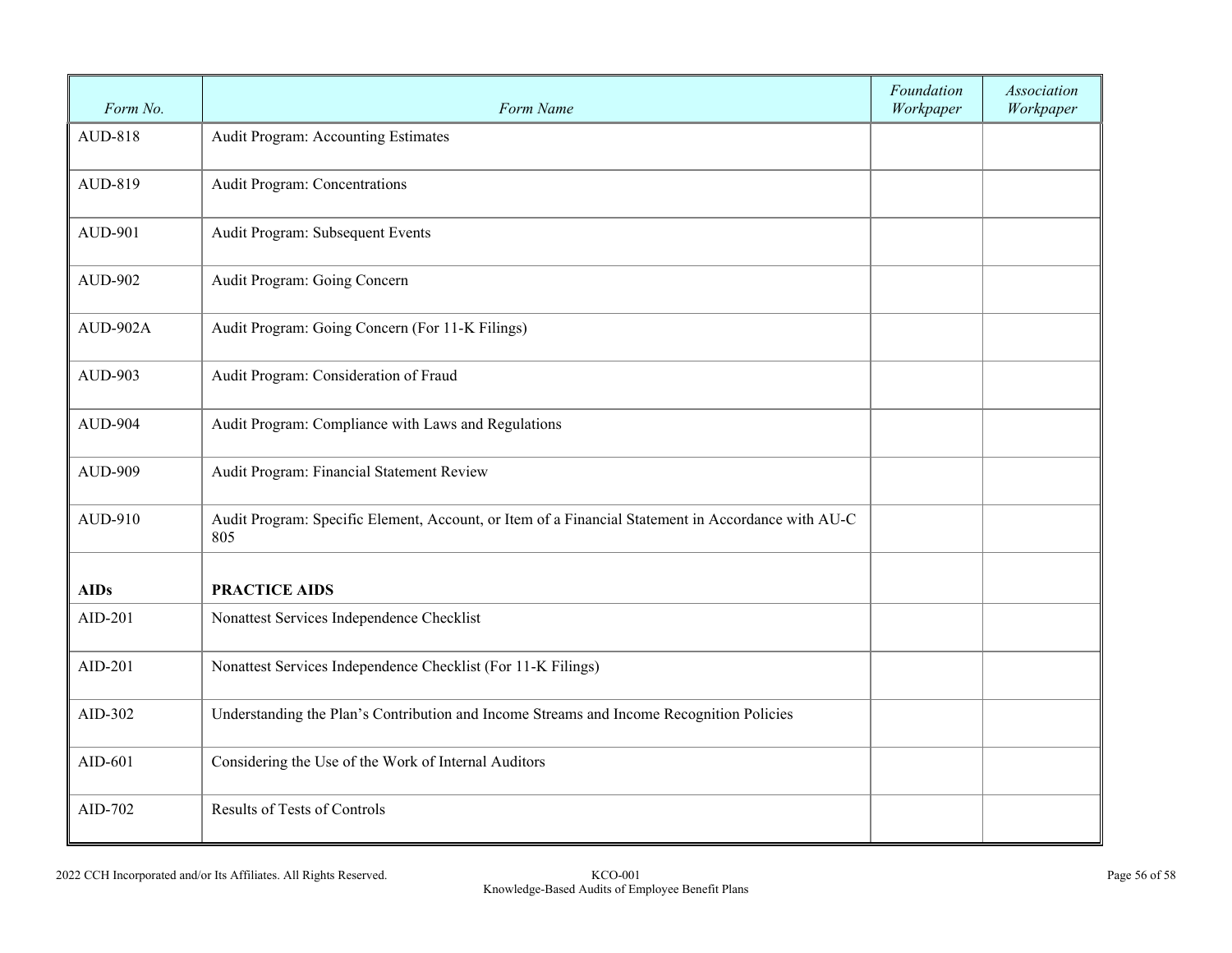| Form No. | Form Name                                                 | Foundation<br>Workpaper | Association<br>Workpaper |
|----------|-----------------------------------------------------------|-------------------------|--------------------------|
| AID-801  | Audit Sampling Worksheet for Substantive Tests of Details |                         |                          |
| AID-901  | Differences of Professional Opinion                       |                         |                          |